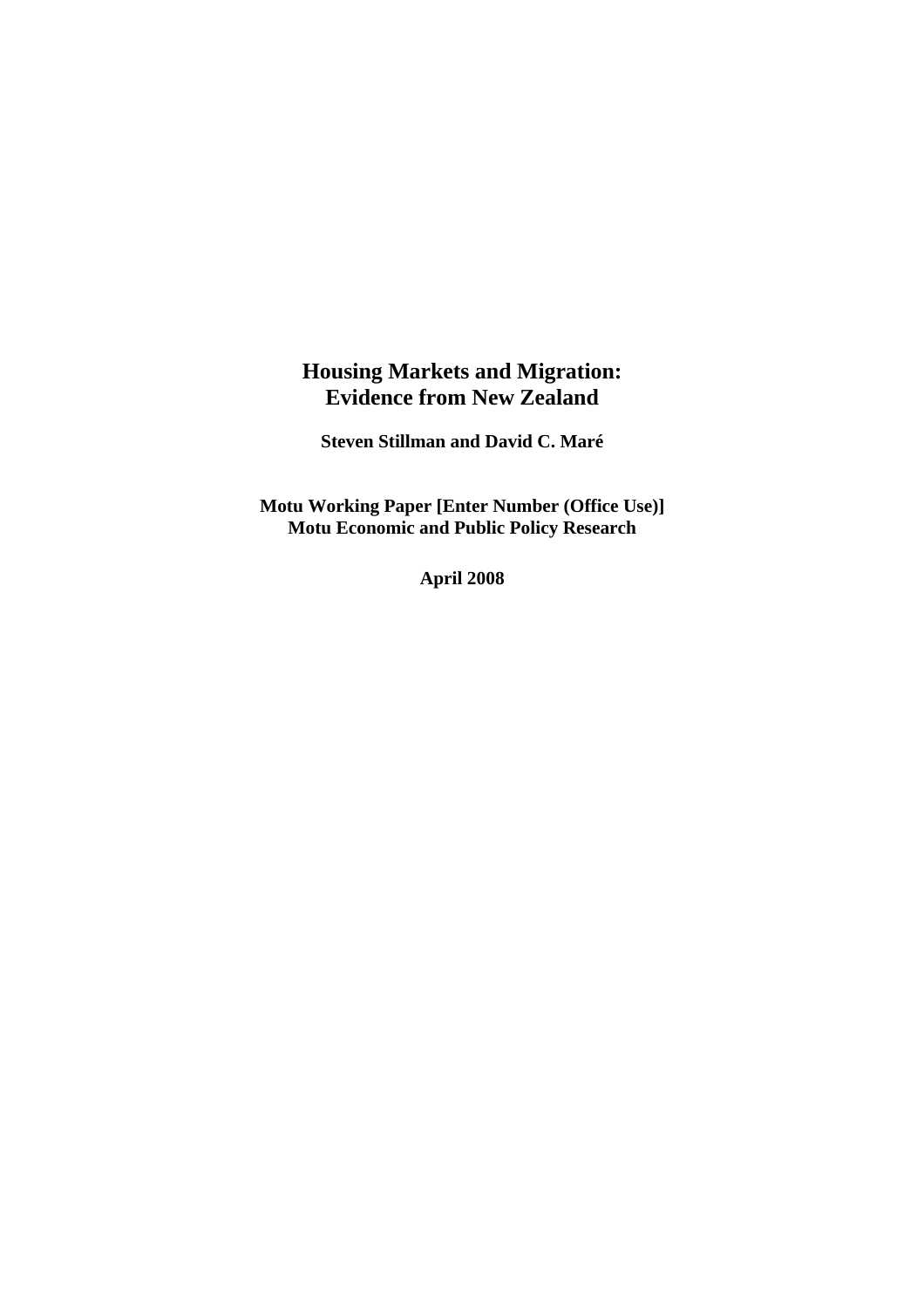Author contact details

Steven Stillman Motu Economic and Public Policy Research Email: stillman@motu.org.nz

David C. Maré Motu Economic and Public Policy Research Email: dave.mare@motu.org.nz

Acknowledgements

We thank Melanie Morten, Andrew Aitken and Yun Liang for exceptional research assistance and Jacques Poot, Andrew Coleman and seminar audiences at University of California-Irvine and University of Canterbury for comments on the paper. We also thank James Newell for providing us with data and assistance in creating local labour market boundaries.

Access to the data used in this study was provided by Statistics New Zealand under conditions designed to give effect to the security and confidentiality provisions of the Statistics Act 1975. All non-regression results using Census data are subject to base three rounding in accordance with Statistics New Zealand's release policy for census data. Funding for this project is primarily provided by the Royal Society of New Zealand Marsden Fund grant 05-MEP-002. Additional funding has been provided by the Department of Labour Workforce Group to whom we are grateful. Any views expressed are the sole responsibility of the authors and do not purport to represent those of the Department of Labour, Motu or Statistics New Zealand.

Motu Economic and Public Policy Research PO Box 24390 Wellington New Zealand

Email info@motu.org.nz Telephone +64-4-939-4250 Website www.motu.org.nz

© 2008 Motu Economic and Public Policy Research Trust and the authors. Short extracts, not exceeding two paragraphs, may be quoted provided clear attribution is given. Motu Working Papers are research materials circulated by their authors for purposes of information and discussion. They have not necessarily undergone formal peer review or editorial treatment. ISSN 1176-2667.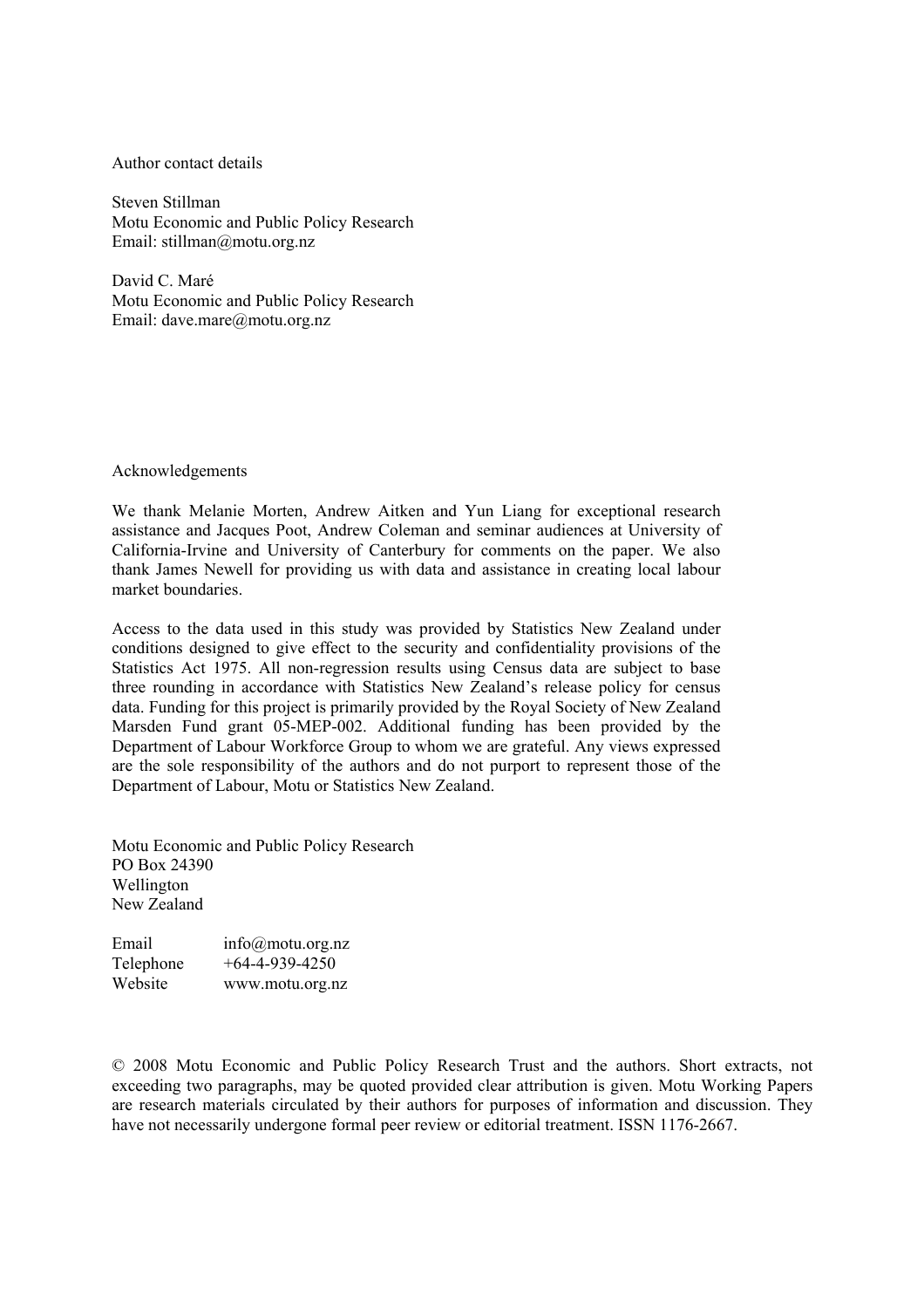### **Abstract**

New Zealand's large and volatile external migration flows generate significant year-to-year fluctuations in the demand for residential housing. This paper uses population data from the 1986, 1991, 1996, 2001 and 2006 New Zealand Censuses, house sales price data from Quotable Value New Zealand and rent data from the Department of Building and Housing to examine how population change, international migration, including the return migration of New Zealanders abroad, and internal migration affect rents and sales prices of both apartments and houses in different housing markets in New Zealand. Our analysis focuses on the relationship between the changes in the population in local areas and changes in house sale prices and rents in these areas. Focusing on changes allows us to control for time-invariant unobservable characteristics of local areas that either attract or repel individuals and lead to differential costs of housing.

We find that a one percent increase in an area's population is associated with a 0.2 to 0.5 percent increase in local housing prices. Although international migration flows are an important contributor to population fluctuations, we find no evidence that the inflow of foreign-born immigrants to an area are positively related to local house prices, despite there being a strong correlation over time at the national level. On the other hand, there is a strong positive relationship between inflows of New Zealanders previously living abroad into an area and the appreciation of local housing prices, with a one percent increase in population resulting from higher inflows of returning Kiwis associated with a 6 to 9 percent increase in house prices. Our findings are, however, not robust to the choice of time period, suggesting that factors other than differences in population growth across areas may be more important in determining the rate of local house price appreciation.

JEL classifications: J61, R23

Keywords: Immigration, Housing Markets, House Prices, New Zealand, Internal Migration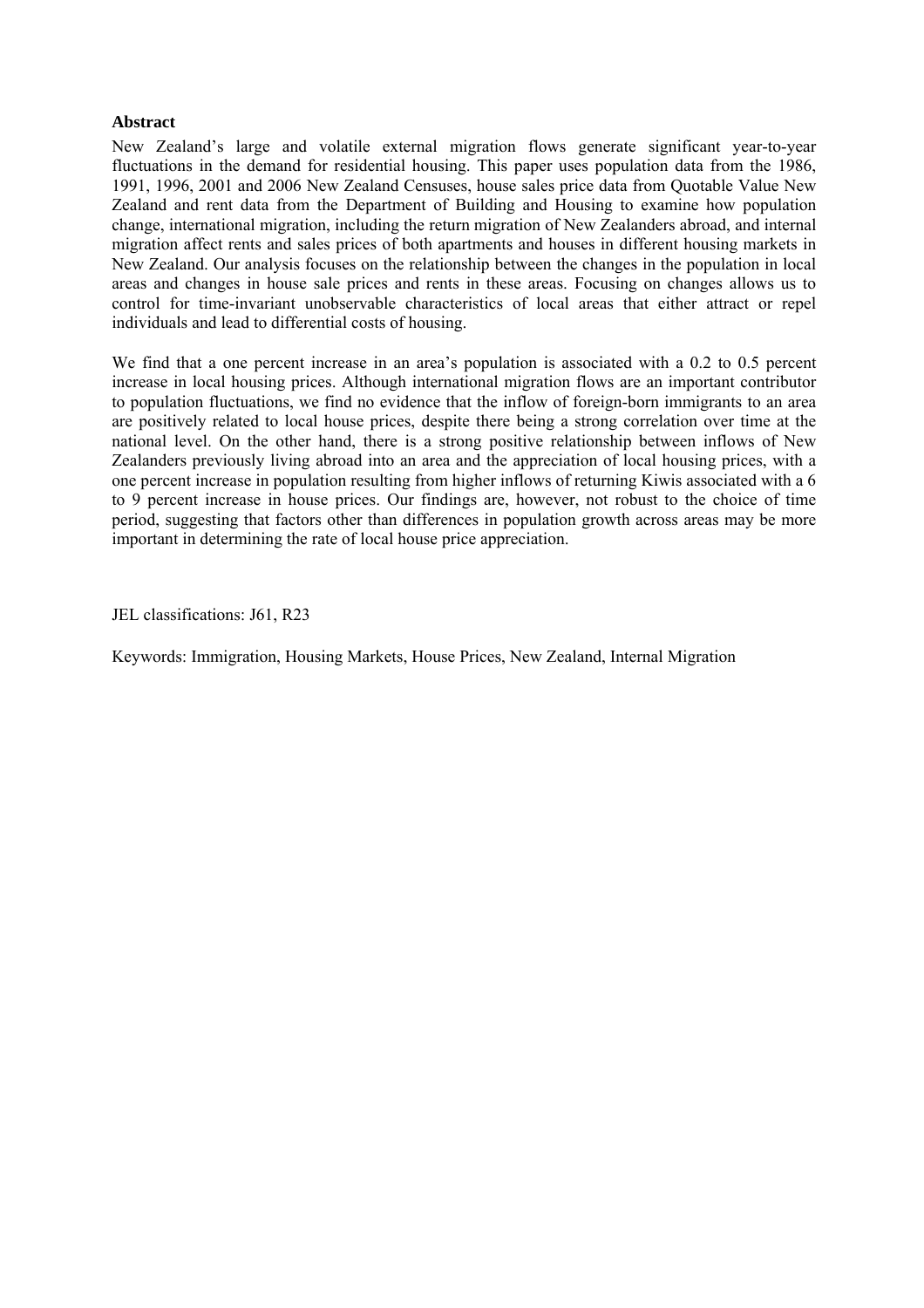### **1 Introduction**

New Zealand's large and volatile external migration flows generate significant year-to-year fluctuations in the demand for residential housing. Between 1986 and 2006, net permanent and longterm (PLT) migration into New Zealand added, on average, 0.1 percent annually to the New Zealand resident population, compared with a natural increase of 0.8 percent (from births minus deaths). However, in contrast to the relatively steady growth from the natural increase, net PLT migration flows fluctuated markedly. In 1986, PLT migration outflows roughly offset the natural increase, whereas in 1996, 2002, and 2003, they added more to New Zealand's population than the natural increase.<sup>1</sup> These periods of high net inflows were also periods of high house price growth, a relationship that is clearly evident in Figure 1.

Recent research by Coleman and Landon-Lane (2007) on the links between migration and the New Zealand housing market estimates structural vector autoregressive (VAR) models at the national level for each of two periods: 1962-1982 and 1991-2006. They conclude that "*a migration flow equal to 1 percent of the population is associated with an 8-12 percent change in house prices after a year, and a slightly larger effect after three years*."(p. 43) They note that this estimate is an order of magnitude larger than is implied by the long-run relationship between house prices and net migration and suggest that housing supply constraints and the potential for migration flows to destabilise income expectations are possible reasons for the very strong time-series relationship. Similarly, Grimes et al (2007) analyse the dynamics of adjustment in regional labour and housing markets using a VAR model on a panel of regions from 1986 to 2006. They find that, at a national level, both house prices and migration rise strongly in response to increased employment. In contrast, a region-specific employment shock results in strong in-migration, but this is not associated with movement in relative house prices. Despite the conflicting local and national findings, it has become widely accepted in New Zealand that immigration has played a significant role in recent house price inflation, as typified by the Reserve Bank's December 2007 Monetary Policy Statement, in which they refer to ". . . *a*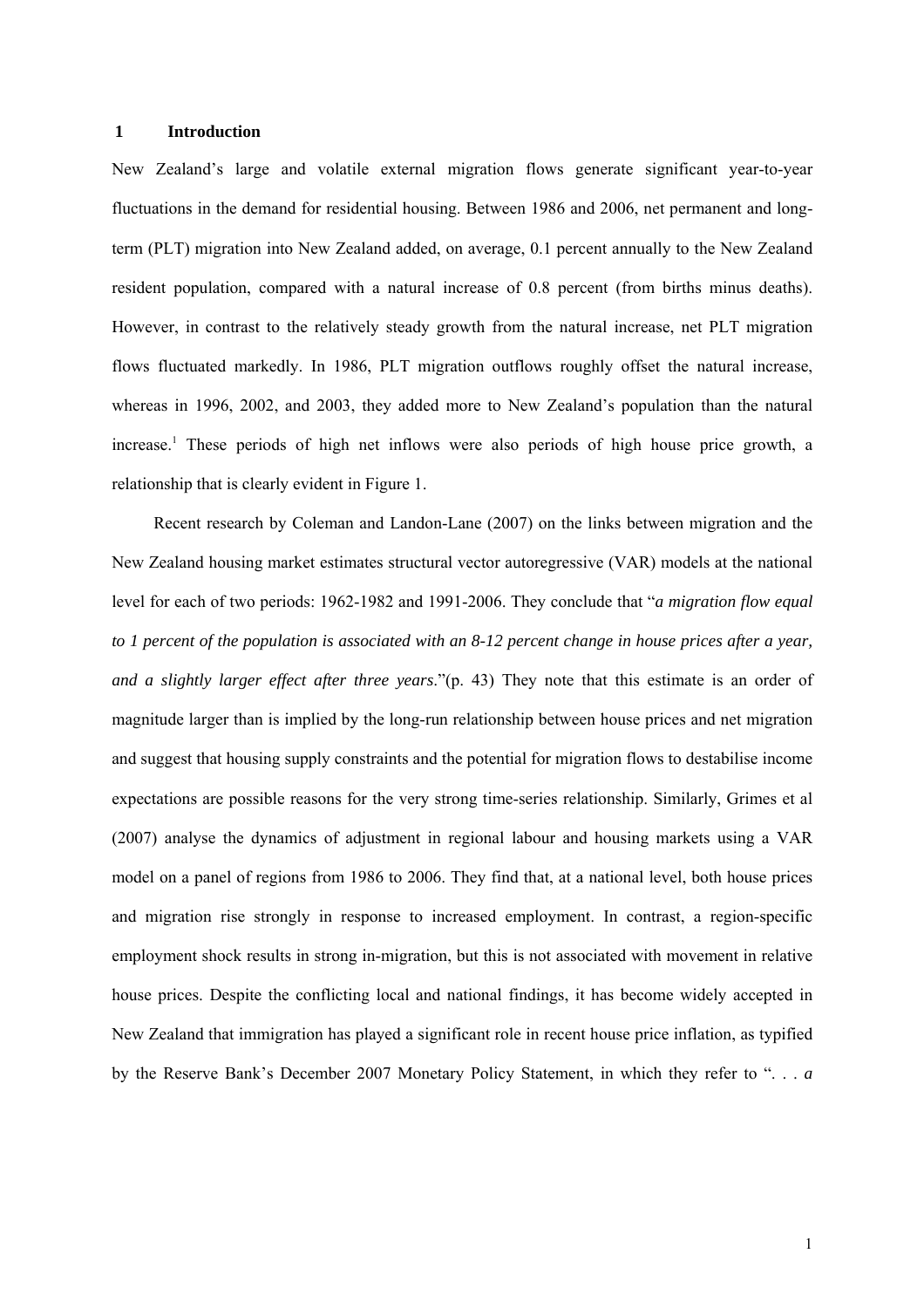*strong housing market fuelled by the combination of a sharp increase in immigration and an extended period of unusually low global interest rates*." (Reserve Bank of New Zealand (2007)).

In this paper, we use population data from the 1986, 1991, 1996, 2001 and 2006 New Zealand Censuses, house sales price data from Quotable Value New Zealand and rent data from the Department of Building and Housing to examine how population change, international migration, including the return migration of New Zealanders abroad, and internal migration affect rents and sales prices of both apartments and houses in different housing markets in New Zealand. We focus particularly on local rather than national impacts, to abstract from the possible confounding influence of macroeconomic factors, and to gain a fuller understanding of the local interaction of migration and housing.

We begin our analysis by examining the relationship between changes in the population size in local areas and changes in house sale prices and rents in these areas. Focusing on changes allows us to control for time-invariant unobservable characteristics of local areas that either attract or repel individuals and lead to differential costs of housing. This is important because both population and housing market characteristics are likely to reflect unobserved characteristics of local areas (eg. local amenities, job opportunities, commuting costs) and unobserved characteristics of the housing stock in these areas (eg. the size and quality of local dwellings). We also control for changes over time in the observable characteristics of individuals living in different areas (eg. their age, employment status, income, household composition), which allows us to account for changes over time in the type of housing demanded by different individuals and in average dwelling sizes.

We next examine the impact that four key components of population change: new immigrants to New Zealand; New Zealanders returning from living abroad; net inflows of earlier migrants moving from other areas of New Zealand; and net inflows of New Zealanders moving from other areas of New Zealand, have on changes in house sale prices and rents in local areas. Internal and international migrants may be attracted to local areas with generally lower housing costs. If so, this

 $\overline{a}$ 

<sup>&</sup>lt;sup>1</sup> Authors' calculations from Statistics New Zealand (2008) – Tables 1.04, 1.05 and 5.01. Data are for June years.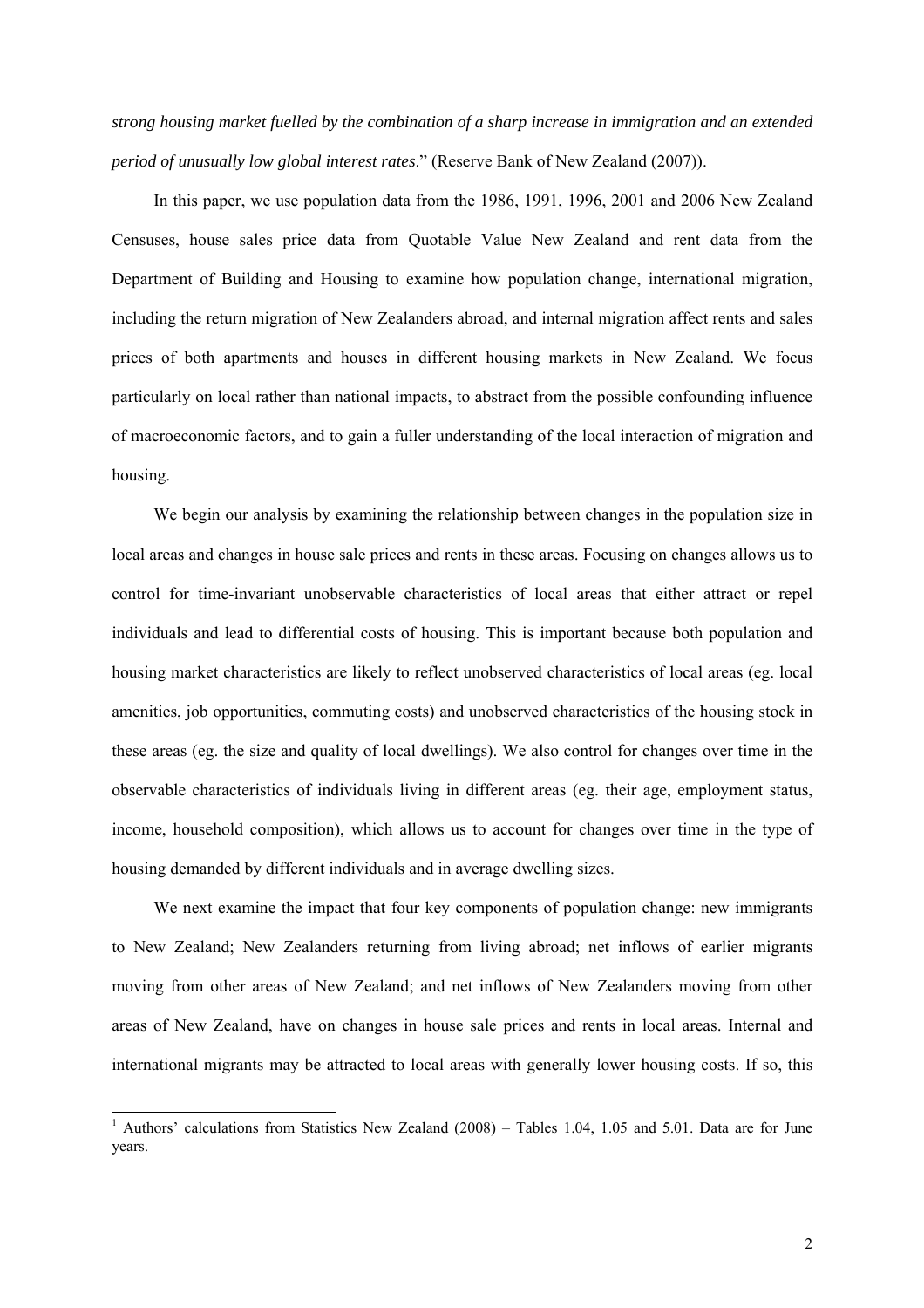endogenous response will bias downwards our estimate of the relationship between house prices and immigration. Alternatively, if migrants are attracted to areas with improving prospects and consequently with rising house prices, estimates of the causal impact of migration will be biased upwards. Thus, we subsequently use an instrumental variable technique to isolate components of local population change that are independent of local house prices.

In additional analyses, we examine the relationship between the components of population change for each area and different quantiles of the local house price distribution, estimate our main regression models over different sub-periods, and analyse the sorting of new immigrants to New Zealand and New Zealanders returning from living abroad into particular neighbourhoods within local areas. Mean house price changes may fail to capture the effect of population changes if changes in housing demand are focused in particular parts of the house price distribution. For example, returning New Zealanders have relatively high average incomes, suggesting that they may have a greater influence on the demand for higher-price housing. Examining the stability of our results over different sub-periods allows us to assess the robustness of our estimates, while focusing on the sorting of different individuals into particular neighbourhoods within local areas allows us to evaluate the impact of immigration on neighbourhood housing dynamics.

### **2 Background**

New Zealand's current immigration policy admits, on average, an inflow of roughly 1 percent of the overall population each year. In addition, there is a sizeable unrestricted inflow that includes Australians and, predominantly, returning New Zealanders. New Zealand also has a high emigration rate of both locally born individuals and previous migrants. These movements of people result in large changes in the overall population in short periods of time. For example, between 2001 and 2006, the adult population increased by 8 percent, with 93 percent of this increase coming from the inflow of new migrants, 29 percent from the return migration of New Zealanders, −22 percent from demographic change and the emigration of previous migrants and −1 percent from demographic change and the emigration of New Zealanders. Unlike in many other countries, foreign immigrants to New Zealand have higher levels of qualifications than the general population. Consequently,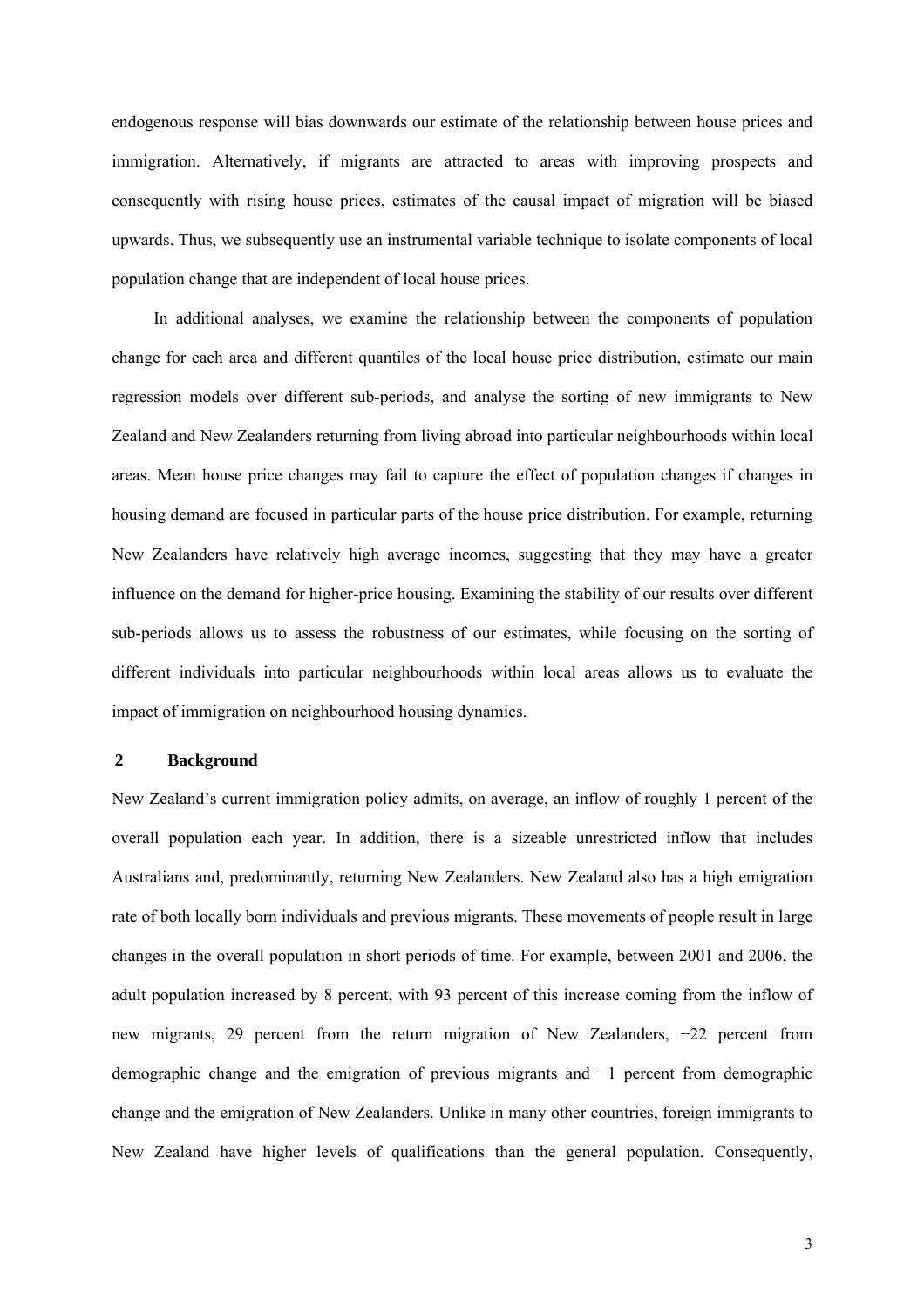immigration is expected to affect a broader segment of the housing market than in countries, such as the US, where immigrants are predominantly low-skilled. Returning New Zealanders are also relatively highly skilled and are especially likely to be homeowners as they are typically prime-aged and have higher average incomes than the general population.

The impact of local migration inflows on local house prices will depend on both the size and composition of migration flows to and the elasticity of housing supply in different across local housing markets. Inflows of foreign-born and New Zealand-born migrants from abroad or from elsewhere in New Zealand vary a great deal across local areas and different migrant groups may demand different quantities and types of housing or enter particular segments of the residential housing market – renting as opposed to owning. The short-run impact of unanticipated migration inflows into an area on the local housing market is to generate an increase in housing demand and an increase in house prices that depends on the elasticity of local housing supply.<sup>2</sup> Supply elasticities may vary across areas for a variety of reasons. Glaeser et al (2005) point to three limits to supply that may cause demand shifts to lead to house price inflation—construction costs, increasing land prices, and regulatory barriers to new construction. Land scarcity or permanent barriers to new construction may justify permanently higher house prices when demand increases. In contrast, construction costs can be expected to decline as the rate of construction slows and the building industry expands. Relaxation of regulatory constraints will also lead to a reversal of house price increases.

Short-term increases in population may lead to sustained house price inflation if house price expectations are adaptive rather than forward looking, in which case recent trends are extrapolated into the future. There is some evidence that this is, in fact, the case, which leads to the possibility of house price bubbles and periods of sustained house price inflation. For example, Case and Shiller (1988), (1989), (2003) find that past information helps to predict future house price growth, which would not be the case in an efficient market. Similarly, Capozza et al (2002) find high serial correlation of house prices in metropolitan areas, especially in areas with high population growth,

<sup>&</sup>lt;sup>2</sup> In an efficient housing market, anticipated changes in population should not cause jumps in house prices as the increased housing demand and the response of housing supply should be reflected in the housing asset price.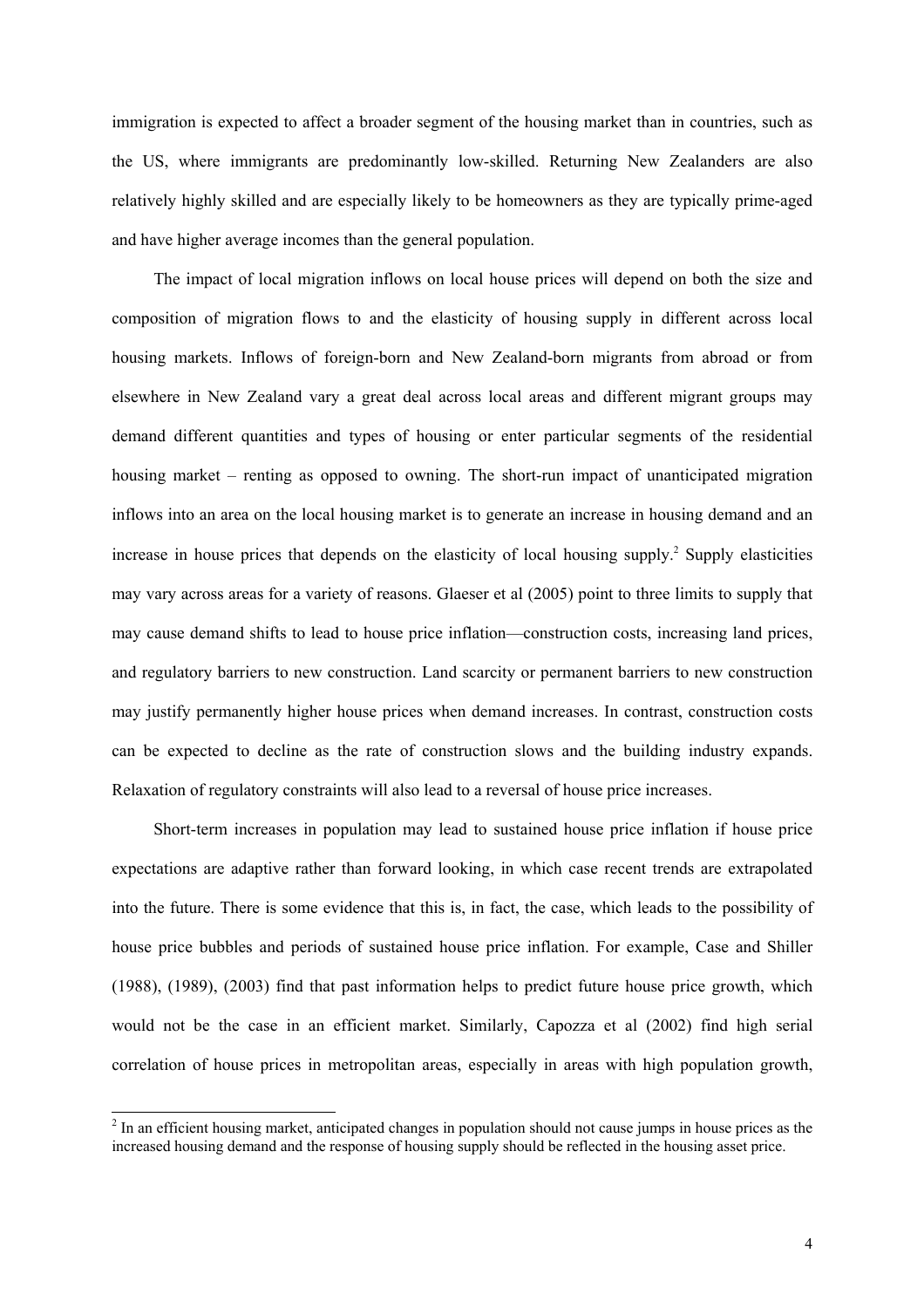high construction costs, and high incomes. More pertinent for our research, Grimes et al (2004) find some evidence of short-term overshooting of the New Zealand housing market, although they conclude that there is nevertheless gradual convergence to long-run efficiency.

However, over time, the housing impact of migration flows into an area will also affect other areas, as population shares and relative house prices adjust to restore a spatial equilibrium in which people are once again indifferent about which area they locate in. Thus, spatial equilibration will serve to weaken the relationship between local migration and local house prices. We assume that this process of equilibration is only partial within the timeframes that we observe, in which case the relationship between local population change and local house price change still provides a meaningful indication of the impact of population movements on local housing markets.

A number of recent studies take a similar approach and examine the local impact of immigration on the housing market. This literature is dominated by studies that look at the impact on local rental prices in the US, reflecting the fact that predominantly low-skilled US immigrants tend to live in rented accommodation. In general, they find that immigration has a positive effect on rental prices. For example, Saiz (2003) examines the 1980 "Mariel boatlift" in which Cuban immigrants added 9 percent more individuals to Miami's renter population. He finds that rental prices increased by 8 percent, with smaller increases for top-end rental units, and a slight decline in house sales prices. Saiz (2007) examines annual and decennial immigration flows and rental price changes in metropolitan areas and finds a similar elasticity, with a 1 percent increase in population due to immigrants resulting in a 1 percent increase in rental prices. Ottaviano and Peri (2007) jointly estimate the impacts of immigrants on wages and rents and find slightly lower elasticities of 0.6 to 0.8 for rents, and 0.4 to 0.6 for wages. Greulich et al (2008) estimate a rent elasticity of 0.6, but no significant impact on the rent-to-income (rent-burden) ratio. As Card (2007) points out, the lack of an impact on the rent burden is consistent with a positive effect of immigrants on the wages of native workers – the higher wages attract additional workers, who bid up housing rents. This results in a new spatial equilibrium, with potential immigrants to an area again indifferent between their current location and the high-wage/high-rent combination in the area with a now larger population.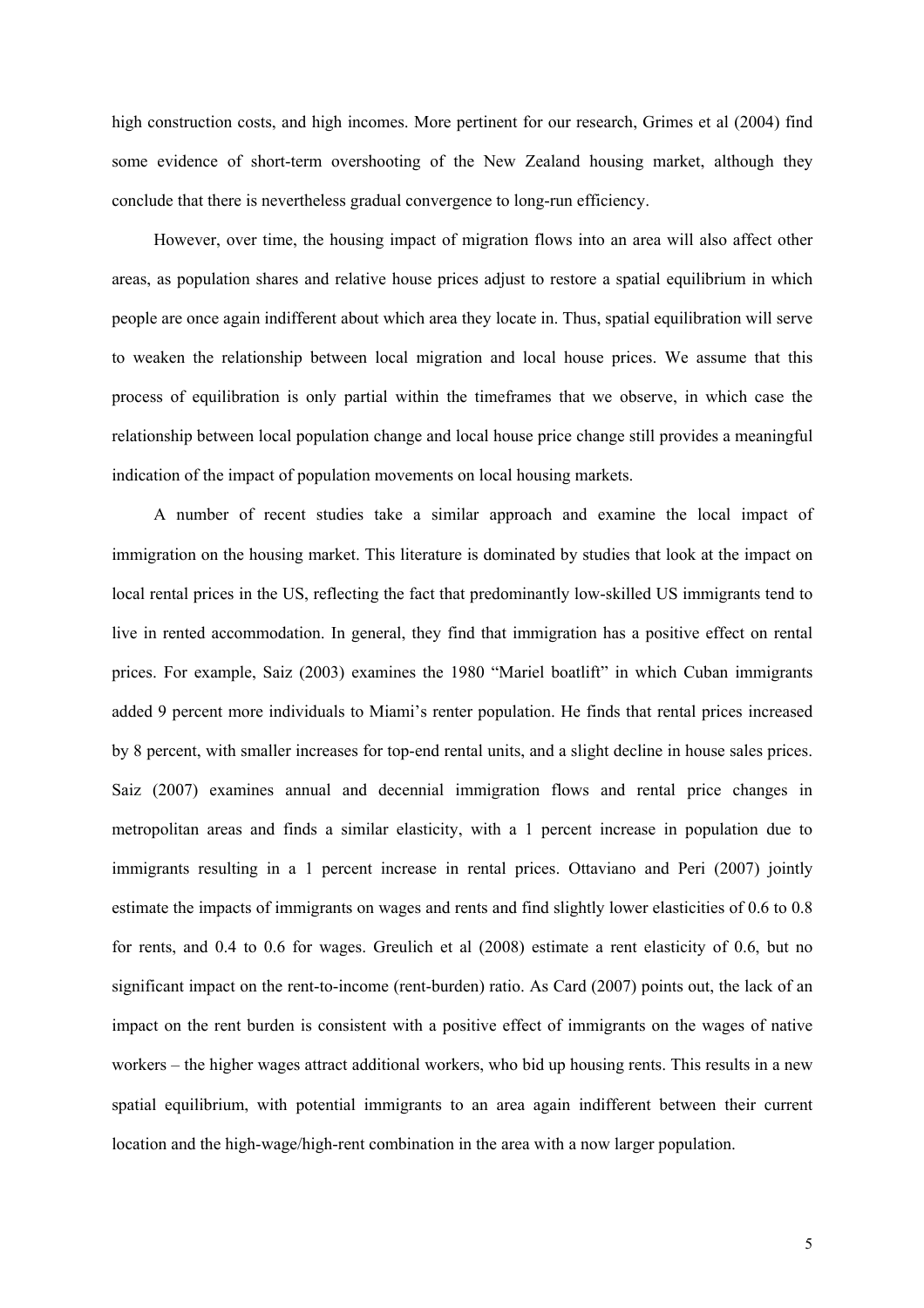#### **3 Data and Sample Characteristics**

#### *3.1 Population Data*

This paper uses unit record data for the entire usually resident New Zealand population from the 1986, 1991, 1996, 2001 and 2006 Censuses to identify the population and characteristics of different local areas in New Zealand. The Census collects information on each individual's country of birth, their current usual residential location and their usual residential location (including overseas) five years before the census date (ie. at the time of the previous census). We use this information to classify individuals as being 'New Immigrants', 'Returning New Zealanders (Kiwis)', 'Previous Immigrants', or 'Local New Zealanders (Kiwis)' where 'New Immigrants' are individuals not born in NZ who resided outside NZ 5-years previously, 'Returning Kiwis' are individuals born in NZ who resided outside NZ 5-years previously and the remaining two categories consist of non-NZ-born and NZ-born individuals, respectively, who resided in New Zealand 5-years previously.<sup>3</sup>

Each individual's current usual residence is coded to a census meshblock, which is the smallest geographic area used by Statistics NZ in the collection and processing of data and is typically aligned to cadastral boundaries. In our main analyses, we consider four progressively aggregated definitions of local housing markets and estimate all of these models for each of these definitions. Newell and Papps (2001) use travel-to-work data at area unit level drawn from the 1991 census to derive labour market areas (LMAs) in New Zealand using an algorithm that ensures that most people who live in a LMA work in it, and most people who work in a LMA live in it.<sup>4</sup> Two sets of LMAs are defined – one with 140 areas and one with 58. The main difference is that the 140-area set provides greater

<sup>&</sup>lt;sup>3</sup> Thus, in this classification, New Immigrants may have previously resided in New Zealand more than five-year ago or may have been temporarily abroad five-years ago. The Census typically asks foreign-born individuals their year of first arrival in New Zealand, but this question was not included in 1991, thus we decided to rely on this alternative way of identifying New Immigrants. Also, using the previous location question allows us to treat them consistently with Returning New Zealanders who are identified in the same manner. Furthermore, while actual year of first arrival is obviously more ideal for classifying immigrant when examining immigrant outcomes and assimilation, it is unclear whether this is the case when examining impacts on housing markets.

<sup>&</sup>lt;sup>4</sup> The 140 LMAs are defined by enforcing a minimum employed population of 2,000 and 75% self-containment of workers (allowing for some trade-off between the two). These LMAs have an average size of approximately 1900 square kilometres. In main urban areas, LMAs generally encompass the urban area and an extensive catchment area. In rural areas, LMAs tend to consist of numerous small areas, each centred on a minor service centre.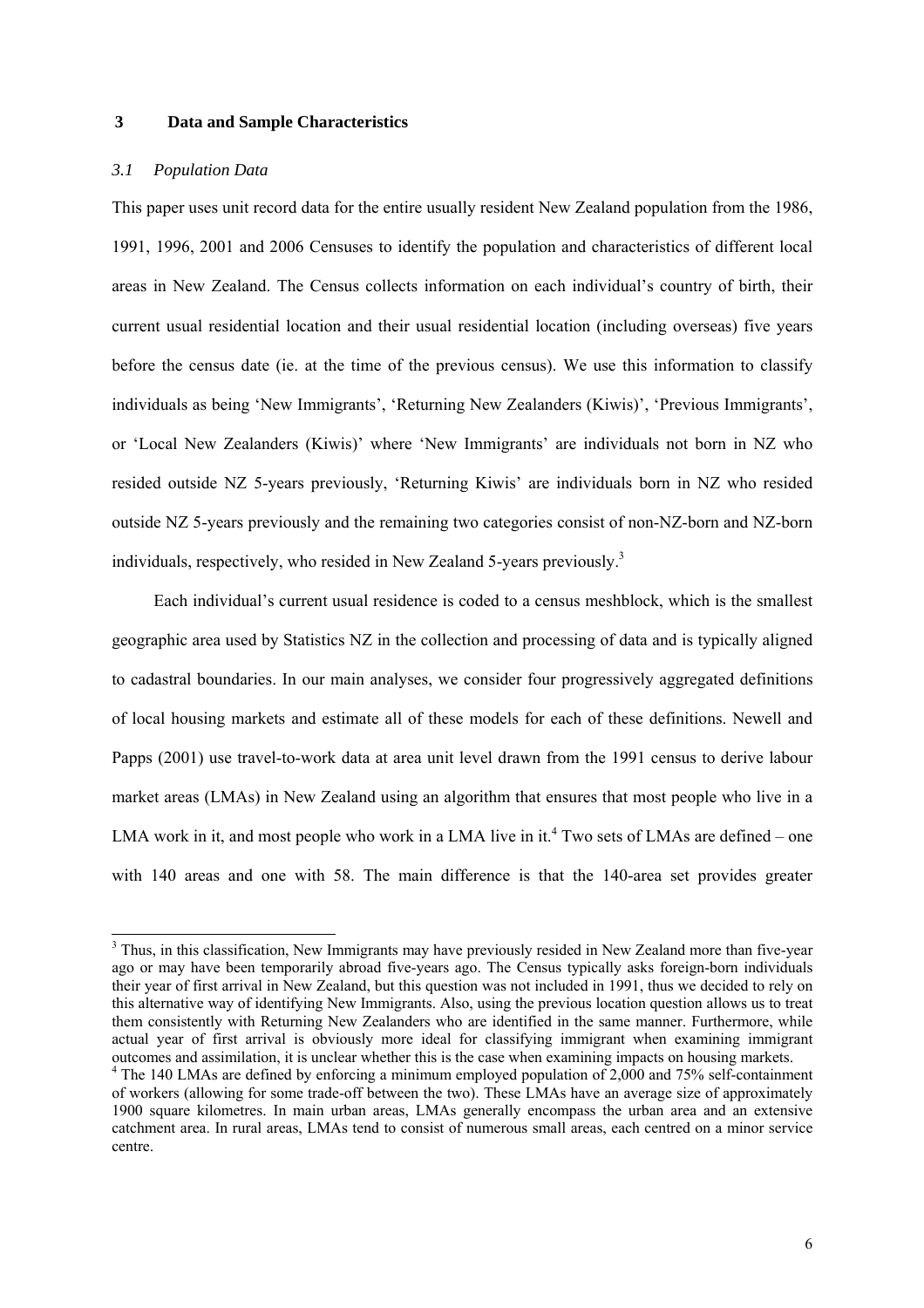disaggregation of some relatively small areas. We also define local housing markets using two administrative definitions – 73 territorial local authorities (TLAs) and 16 regional councils (RCs). One advantage of focusing on functional local labour market areas is that migration between LMAs is typically related to employment mobility, whereas migration within a LMA more strongly reflects residential factors. However, policies set at TLA and RC level influence the regulatory environment in a manner this is likely to influence housing markets (Grimes and Liang  $(2007)$ ).<sup>5</sup>

Population and migrant subgroup counts are calculated for the usually resident population aged 18 and over in each geographic area, excluding individuals for whom there is insufficient information for classifying whether they are NZ-born or foreign-born or in which geographic area they currently reside.<sup>6</sup> We include all non-institutionalised adults regardless of whether they live in private dwellings or group quarters. Thus, we include in our population counts students and military personnel living in group quarters. Our concern with excluding these individuals is that for many the choice whether to reside in a private dwelling is endogenously determined with characteristics of local housing markets. As discussed further below, we allow for the fact that some proportion of the local population in different areas may not have a direct impact on the housing market by including extensive controls for the demographic and socioeconomic characteristics of local areas and examining changes over time in both population and housing markets. We also further divide the 'Previous Immigrants' and 'Local Kiwis' groups into stayers and movers based on whether they lived in the same local housing market 5-years previously.<sup>7</sup> Thus, this is done separately for each of the four definitions of local housing markets.

l

<sup>&</sup>lt;sup>5</sup> Local government in New Zealand provides waste management, water, local roads, land management, parks, libraries and other local infrastructure and public goods, but has no role in the provision of education or health services. In the average TLA, nearly 60% of local services are funded from property taxes. These are a mixture of land value (50 TLAs), capital value (23 TLAs), and annual rental value (1 TLA) taxes, and uniform general

charges (Kerr et al (2004)). RCs have responsibility for environmental management and public transport.<br><sup>6</sup> Approximately 1% of individuals in the 1986 and 1991 census and 4-5% of individuals in the 1996-2006 census do not provide enough information to classify whether they are NZ-born or foreign-born and 0.02-0.03% of individuals have an undefined current address. Imputation was used more liberally by Statistics NZ prior to 1996, which likely explains the increase in individuals missing country of birth.

<sup>&</sup>lt;sup>7</sup> Approximately 2-4% of individuals in the 1986 and 1991 census and 7-8% of individuals in the 1996-2006 census do not provide a valid 5-years previous census address, although almost all of these individuals provide enough information to identify that they were in New Zealand. Stillman and Maré (2007) compare mobility rates using 5-years previous addresses and intercensal population changes and conclude that the majority of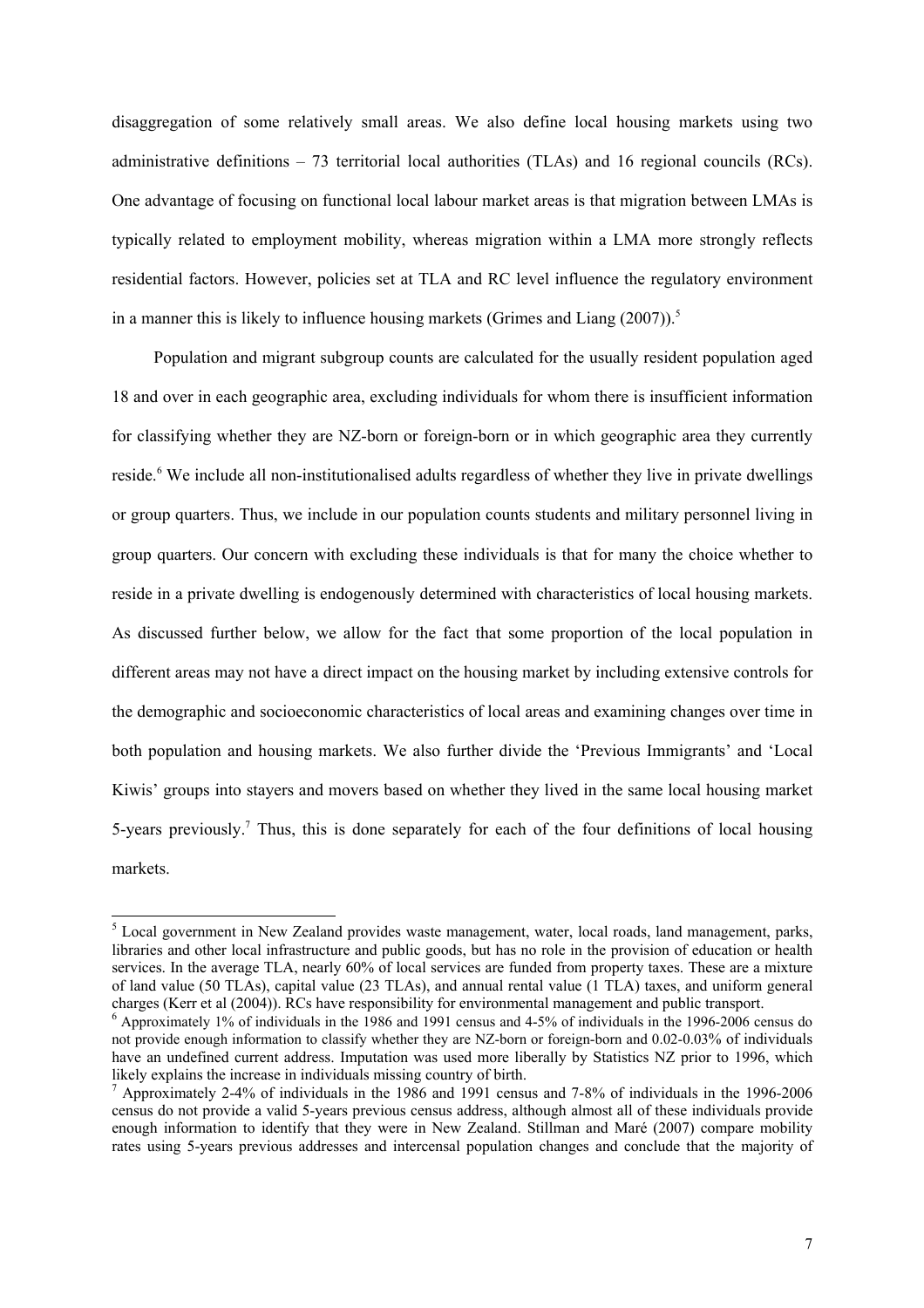Table 1 summarises the socioeconomic and demographic characteristics of different population subgroups. Pooling the five censuses, there are roughly 12.6 million person-year observations on adults in New Zealand. On average, 64 percent are New Zealand-born and lived in the same LMA five-years previously (based on the 140 LMA definition), 15 percent are Stayer Previous Immigrants, 12 percent are Internal Migrant Local Kiwis, 5 percent are New Immigrants and 2 percent are Returning Kiwis and Internal Migrant Previous Immigrants. Each census asks questions about homeownership on the dwelling-form that is filled out by one individual in each household, but this is not asked consistently across years.<sup>8</sup> However, in general each of these censuses attempts to ascertain the ownership status of the dwelling that each household occupies which is then attributed to all individuals in the household (eg. whether the dwelling is owned by someone that lives in it, as opposed to whether a particular individual owns the dwelling). Over our twenty-year sample period, New Immigrants have the lowest home ownership rates of any of the groups, at 43 percent, compared with 72-73 percent for Stayer Local Kiwis and Stayer Previous Immigrants and 67 percent overall.<sup>9</sup> In contrast, Returning Kiwis have relatively high home ownership rates (58%) for a group that has moved in the previous five years.

To the extent that there is imperfect substitutability between rental and owned housing, different population groups will affect different parts of the housing market, possibly leading to differential

 $\overline{a}$ 

individuals who do not report a valid previous address are, in fact, at the same location now as five years ago. Thus, we code all individuals with an invalid previous address as being in the same LMA five-years ago. The majority of the analysis in this paper is done at the housing market level and all population movements at this level are identified using intercensal population changes.

<sup>&</sup>lt;sup>8</sup> For example, in 1986, the question reads "Is this dwelling i) owned with a mortgage, ii) owned without a mortgage, iii) provided rent-free, or iv) rented or leased," while in 1991, the question reads "Do the occupants i) own this dwelling with a mortgage, ii) own this dwelling without a mortgage, ii) occupy this dwelling rent-free, or iv) rent or lease this dwelling," in 1996, the three-part question reads "i) Do you, or anyone who lives here own this dwelling, ii) Do you, or anyone else who lives here, pay rent to the owner (or to their agent) for this dwelling?, iii) Does anyone who lives here make mortgage payments for this dwelling?" in 2001, the three-part question reads "i) Does anyone who lives here make mortgage payments for this dwelling?, ii) Do you, or anyone else who lives here, own or partly own, this dwelling?, iii) Do you, or anyone else who lives here, pay rent to the owner (or to their agent) for this dwelling?" and in 2006, the five-part question reads "i) Do you, or anyone else who lives here, hold this dwelling in a family trust?, ii) Does that trust make mortgage payments for this dwelling?, iii) Do you, or anyone else who lives here, own or partly own this dwelling (with or without a mortgage)?", iv) Does this household pay rent to an owner (or to their agent) for this dwelling?, v) Do you, or anyone else who lives here, make mortgage payments for this dwelling? Furthermore, the 2006 census also includes a question on the individual form which asks, "Do you yourself own, or partly own, the dwelling that you usually live in (with or without a mortgage)?" although we do not examine this question at all.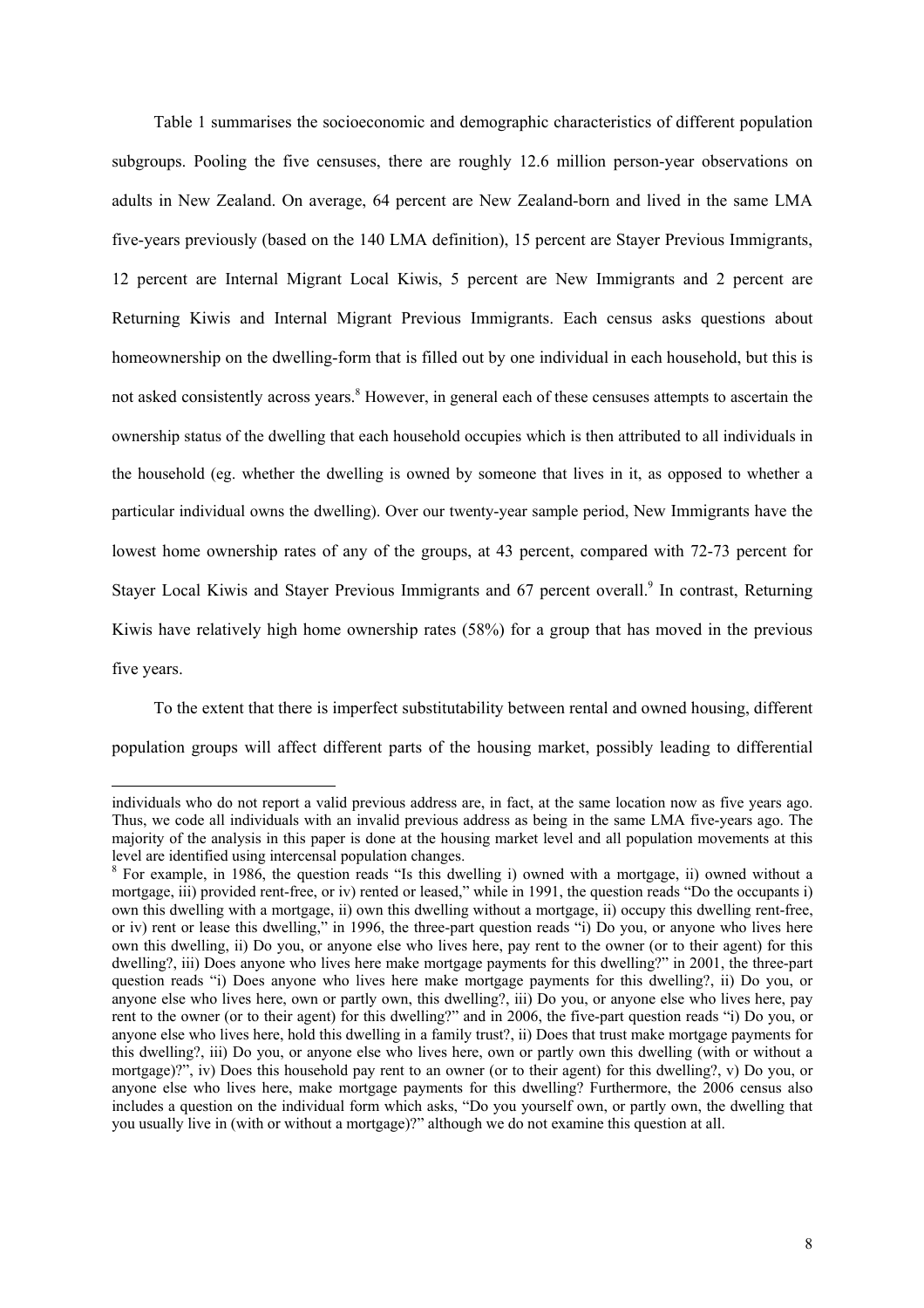impacts on house price inflation. The type of housing that each group demands may also be different. Returning Kiwis have the highest full-time (wage and salary) employment rate (51% compared with 39% overall) and high real incomes, averaging \$31,922 – 22 percent above the overall mean. In contrast, the mean income of New Immigrants is 17 percent below average. Given a positive income elasticity of demand for housing quality, these two groups are likely to exert pressure on different segments of the housing market. New Immigrants and Returning Kiwis both have relatively high educational attainment, with 25 percent and 20 percent, respectively, having a university degree, compared with only 10 percent overall, consistent with their having strong future income prospects and therefore a greater likelihood of making housing investments. These subgroups are also younger (34.9 and 36.0 years, respectively) than the overall population (44.3 years). Returning Kiwis are almost entirely (89%) prime-aged (25 – 64), while 20 percent of New Immigrants are young adults (18 – 24) and 75 percent prime-age, compared with an overall age distribution of 15 percent young adult, 70 percent prime-aged and 16 percent older adult.

The quantity of housing demanded also varies across the groups. Both Returning Kiwis and New Immigrants are less likely than the overall population to have children at home, with 43 percent of Returning Kiwis and 45 percent of New Immigrants having a family status of couple with kids or single with kids, versus 47 percent of the overall population. However, New Immigrants live, on average, in larger households than all other population groups, with the average New Immigrant household containing 1.03 children and 2.75 adults versus 0.83 children and 2.34 adults in the overall average household. On the other hand, Returning Kiwis live, on average, in the smallest households of all population groups.<sup>10</sup> New Immigrants are more likely than Returning Kiwis, Stayer Previous Immigrant and Stayer Local Kiwis to live in non-private dwellings (5% versus 3%), but less likely than either group of Internal Migrants (7-8%).

l

<sup>&</sup>lt;sup>9</sup> Morrison (2008) provides a more detailed account of measurement issues and trends in home ownership rates in New Zealand.

<sup>&</sup>lt;sup>10</sup> These figures are calculated only for private dwelling. Separate figures have also been calculated for nonprivate dwellings and are included as control variables in the regression models.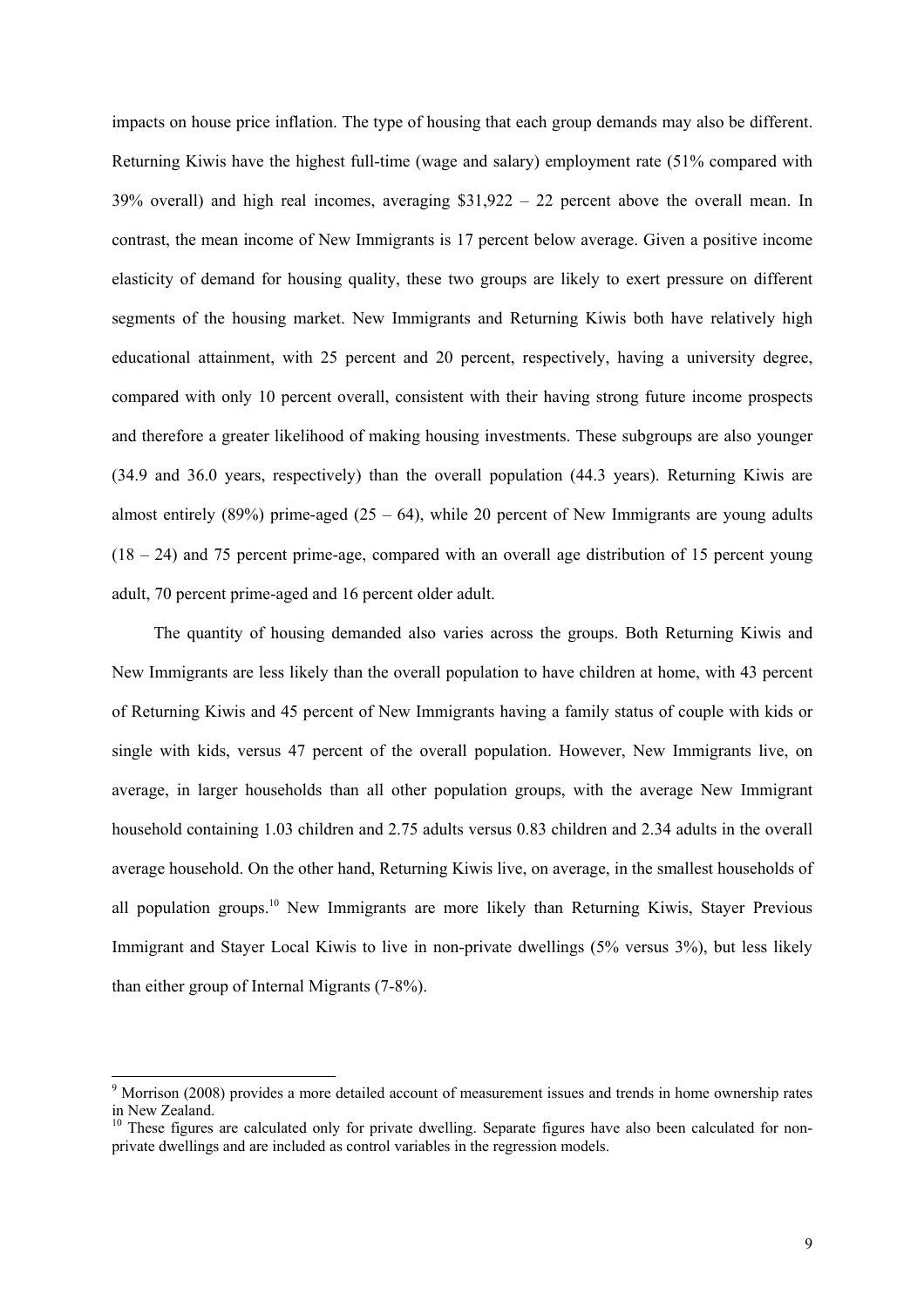There is undoubtedly correlation between the various characteristics summarised in Table 1, but there do appear to be differences in housing behaviour between the groups, even controlling for differing characteristics. Table 2 presents marginal effects and t-stats from a probit model of the likelihood that a particular individual lives in an owner-occupied dwelling, estimated on an approximate 10 percent random sample of the pooled adult population from the five censuses with 140 LMAs used as the definition of local areas when defining stayers versus movers. The first column of Table 2 shows the home ownership rates of each population group relative to those of Stayer Local New Zealanders, without any control variables. Replicating the findings in Table 1, New Immigrants have the lowest home ownership rates  $-30.7$  percent lower than Stayer Local Kiwis.

The other columns of Table 2 show the estimated home ownership differences after controlling for a progressively larger set of observable characteristics.<sup>11</sup> Controlling for individual and household demographics, in particular, do change the estimated differences between the groups, but even in a model with full controls including LMA fixed effects, the ranking of groups according to their home ownership behaviour is unchanged. The results from the final specification indicate that New Immigrants are estimated to be 21.2 percent less likely to own a home than Stayer Local Kiwis with the same characteristics living in the same local areas. Returning Kiwis on the other hand are only 9.2 percent less likely to own a home than Stayer Local Kiwis with the same characteristics living in the same local areas and are more likely to own a home than both Local Kiwis and Previous Immigrants that are new to these same areas.

### *3.2 Housing Market Data*

l

The housing market data used in this paper come from two different sources. Our data on sales prices comes from Quotable Value New Zealand (QVNZ), which is New Zealand's largest valuation and property information company and currently conducts legally required property valuations for rating

 $11$  Individual demographics include a quadratic in age, gender, ethnicity (as in Table 1) and qualifications (as in Table 1). Employment and income includes labour force status (as in Table 1), log income and dummies for whether an individual has zero or negative income and for whether income is missing, with log income set to zero for these cases. Household demographics include marital status (as in Table 1), household type (as in Table 1) and the number of 0-5, 5-12, 13-17, 18-24, 25-64, and  $65+$  year-olds in the dwelling. Region of birth includes dummies for twelve different regions and foreign-born individuals with missing country of birth.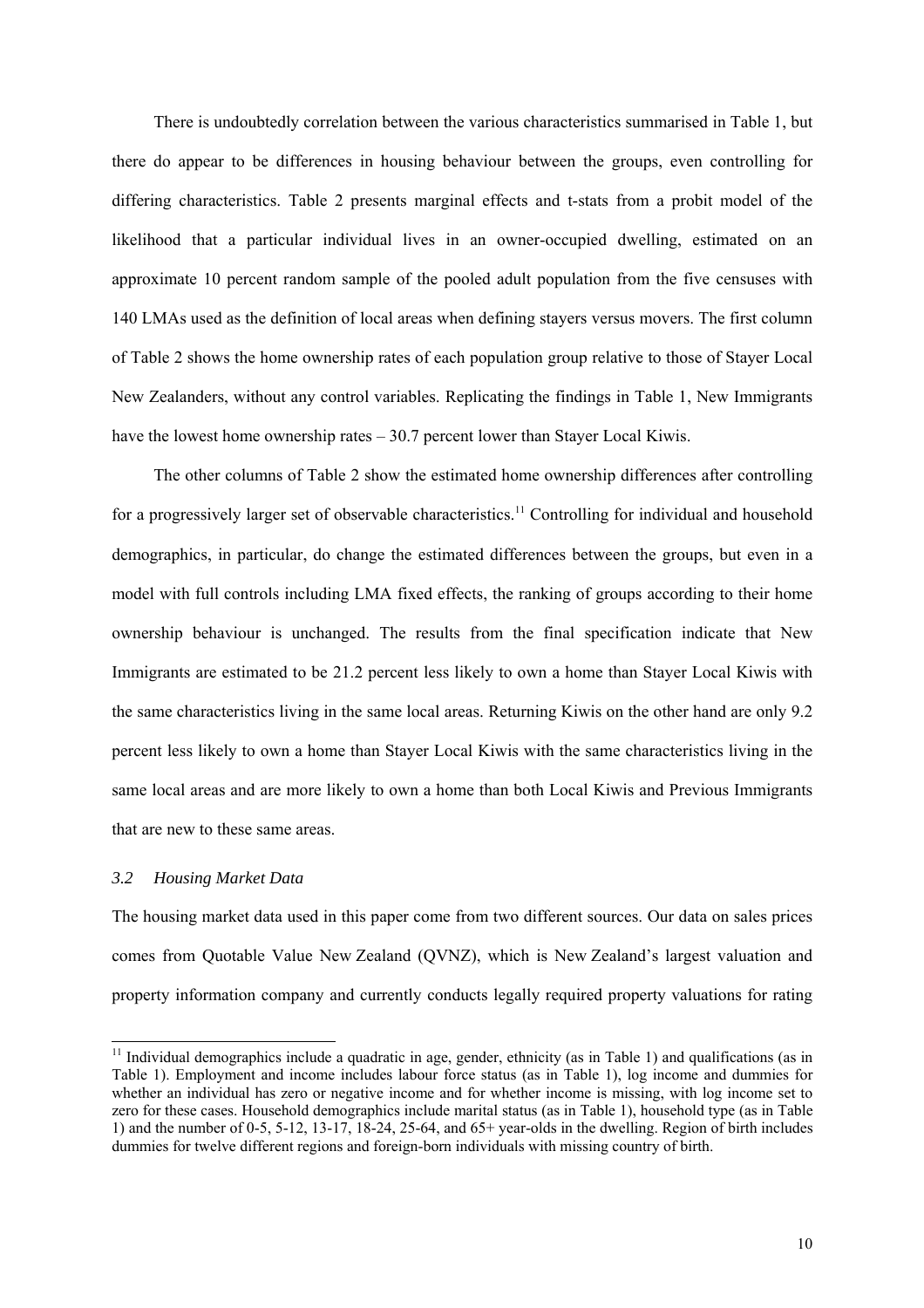(tax) purposes for over 80 percent of New Zealand local government areas (councils)—in earlier years QVNZ conducted valuations for all councils. The remaining councils use competing valuation companies to conduct their property valuations, but these data are purchased by QVNZ to create a complete database of all New Zealand properties. QVNZ maintains a comprehensive database of all property sales that have occurred since 1982 and provides data for several categories of residential dwellings. This database was matched by QVNZ to census meshblocks and made available to us in an aggregate form at the meshblock level on an annual basis.<sup>12</sup>

Our data on rents comes from the Department of Building and Housing (DBH). Weekly rent data for all rental properties with new tenants are collected from tenants' bonds (deposits) which landlords are required by law to lodge with the Tenancy Services division of the Department at the beginning of a tenancy. While it is not compulsory for a landlord to require a bond from a tenant, any bond that is required from the tenant must legally be lodged by the landlord with Tenancy Services; thus the data cover most arms-length rentals in New Zealand. This database was matched to census area units (which are aggregations of meshblocks) and made available to us in an aggregate form at the area unit level for different property types on a quarterly basis from 1992.

We use the QVNZ data to create average sales prices in each geographic area for two different categories of residential dwelling in each of the census years: dwellings of a fully detached or semidetached style on their own clearly defined piece of land; and rental flats that have been purpose built. For each of these categories, we aggregate the mean sales price in each meshblock up to the appropriate geographical area weighting by the population of each meshblock in that year.<sup>13</sup> Similarly, we use the DBH data to measure average weekly rents in each geographic area and census year separately for fully detached or semi-detached dwellings and for apartments. We first aggregate these

l

 $12$  Property level data are not made available because of confidentiality and privacy reasons. Thus, there is a changing composition of properties being sold over time in different areas because of the building of new properties, the upgrading of older properties, and selective selling of particular type of properties. Given that we are examining fairly aggregated local areas over five-yearly time periods, we have not attempted to mix-adjust the data. We also have information on the valuation of all properties in each meshblock, however we focus on sales prices since they provide the more accurate information on market values.<br><sup>13</sup> This aggregation was done after dropping the meshblocks with the highest 1% and lowest 1% of median sales

price to median government valuation ratio. In general, overall sales prices and valuations should be similar in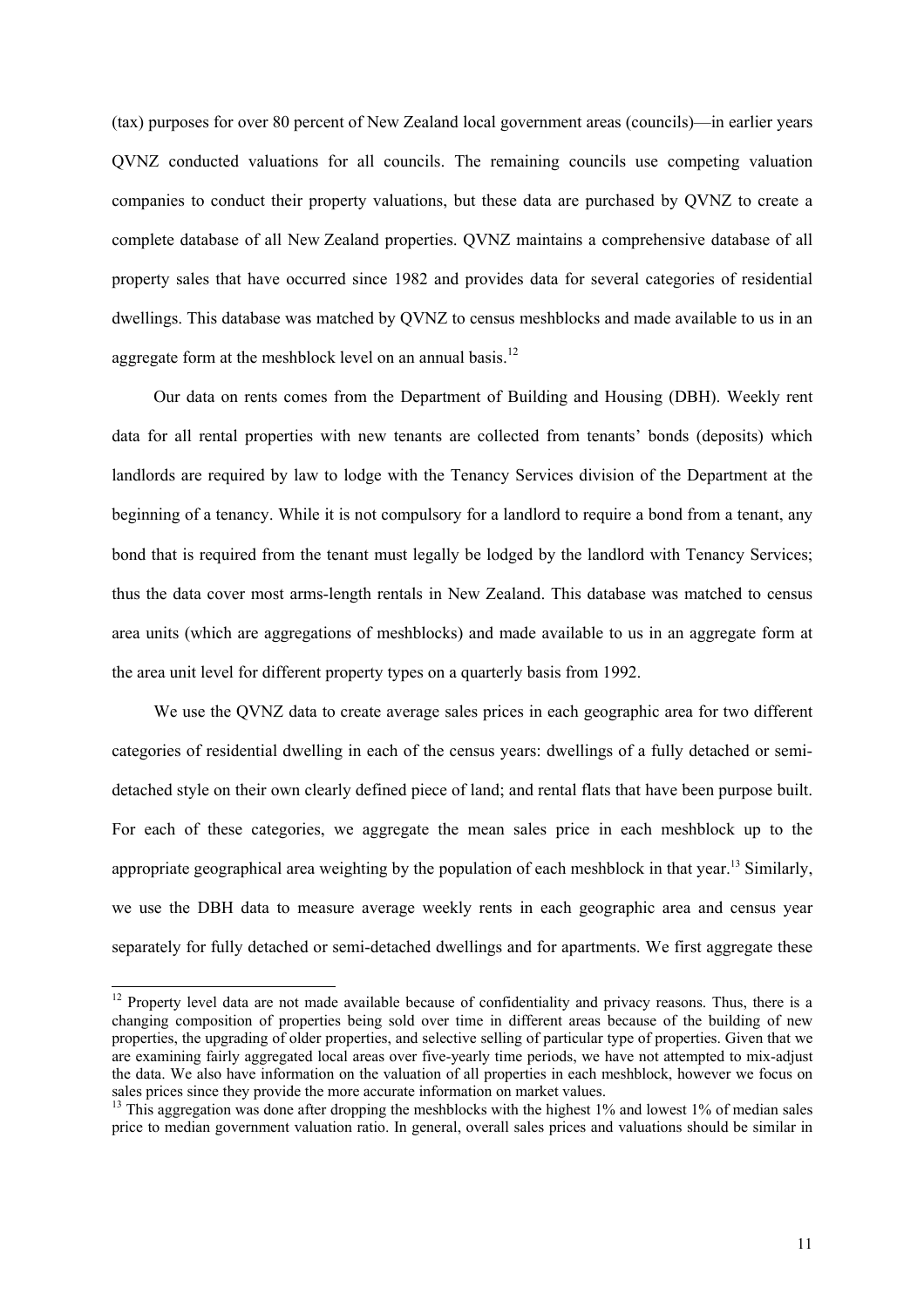series over the four quarters in each census year and then over the appropriate geographical area weighting by the population of each area unit in that year.<sup>14</sup> We exclude 1986 when we examine the relationship between population changes and rents, but use the 1992 rental data deflated to 1991 dollars to match the 1991 population data.

Our main analyses examine the relationship between local population changes and local changes in house prices and rents. Table 3 summarises these characteristics for the 140 LMAs in each of the census years. The first two panels present the average house prices, rents, and population characteristics across the LMAs in each year, with all estimates weighted by the local population size. Thus, these estimates relate to the average adult in New Zealand. In 1986, the average adult lived in a LMA in 1986 with a population of 154,000 and a mean house sales price of \$159,000 in 2006 dollars. Twenty years later in 2006, the average adult lived in a LMA with a population of 226,000 and a mean house sales price of \$364,000 in 2006 dollars. Thus, while the LMA population for the average adult increased by nearly 50 percent, the mean house sales price rose by almost 130 percent. Particularly large increases in house prices occurred between 1991 and 1996 (27%) and between 2001 and 2006 (63%).

The third and fourth panels of Table 2 present the average change in house prices, rents, and population characteristics across the LMAs between each year pair of census years, with all estimates weighted by the average local population size in the current and previous census. Thus, the average adult in New Zealand lived in a LMA in 1991 that had experienced less than a 1 percent increase in the mean house sales price since 1986. The equivalent figures for 1991-1996, 1996-2001, and 2001- 2006 are a 24 percent increase, an 8 percent increase, and a 65 percent increase, respectively. The house sales and rental markets appear to follow a somewhat different cycle, with rents showing more

l

an area, so these outliers either reflect measurement error or that properties way outside the norm for an area have been sold.

<sup>&</sup>lt;sup>14</sup> We also create additional data series which use the number of sales (rentals) in each meshblock (area unit) as the weighting variables and other series which calculate the weighted median of the median sales price (weekly rent) in each meshblock (area unit). Our main results are all qualitatively similar when we use these alternative measures, thus we focus on the population weighted means since this is the average sales price or weekly rent a randomly allocated person would pay for a home in a particular geographic area.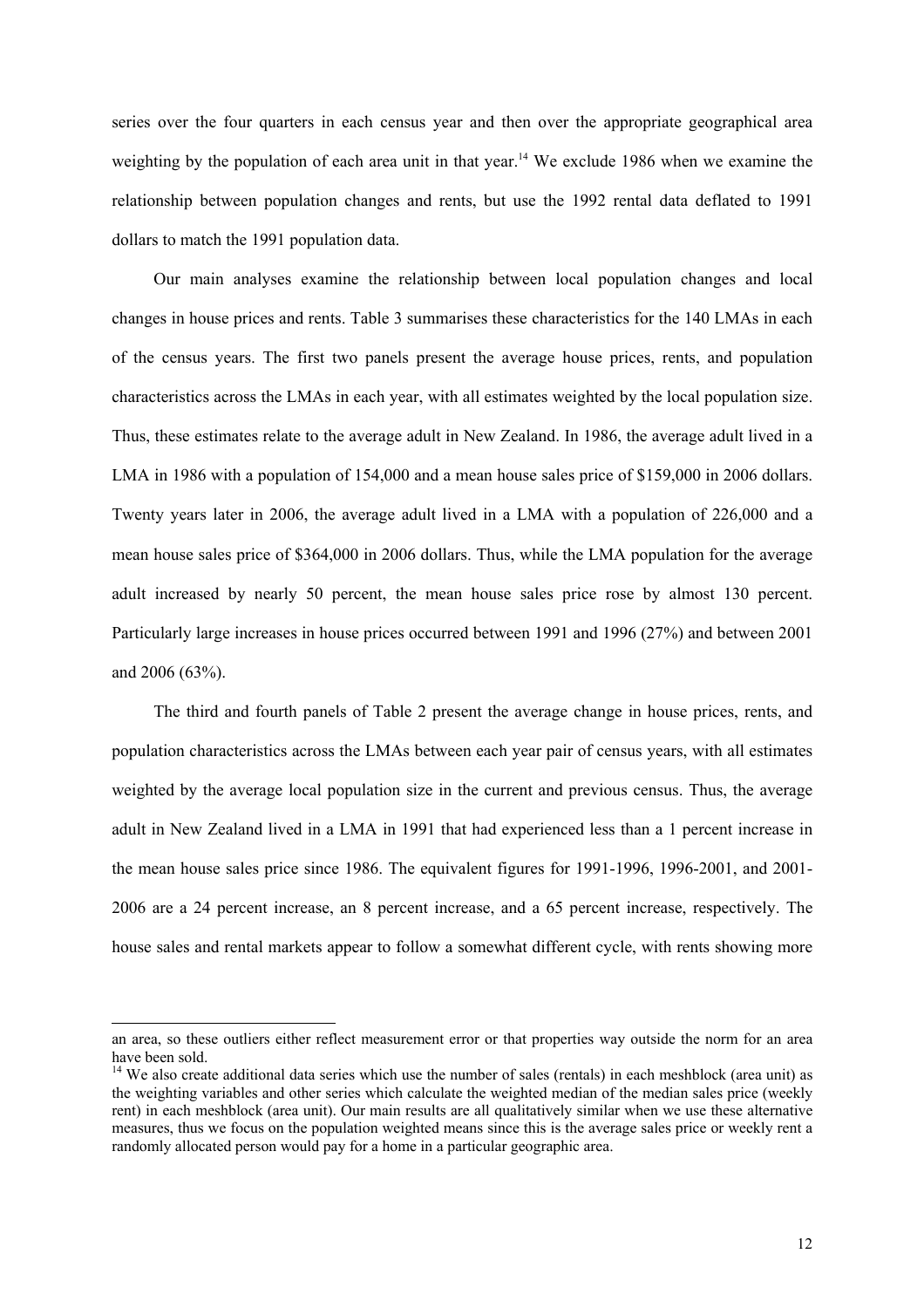modest changes, especially in the 2001-2006 period. Rents even declined between 1996 and 2001 (−4%), while sales prices for houses and flats went up by 8% and 2%, respectively.

The average adult lived in a LMA that experienced steady population growth from 1986 to 2001 (roughly 5% per year), with slightly stronger population growth (9%) between 2001 and 2006. The inflow of New Immigrants (ie. the number of New Immigrants divided by the population in the LMA five-years previous) increased steadily throughout the sample period, with the average adult living in a LMA with an inflow rate of 4% between 1986 and 1991, 5% between 1991 and 1996, 6% between 1996 and 2001, and 8% between 2001 and 2006. On the other hand, the average adult lived in a LMA with an inflow rate of return New Zealanders that fluctuated between 2 and 3 percent of the previous population over the twenty-year period, with relatively more Kiwis returning from abroad between 1991 and 1996 and between 2001 and 2006 than in the other periods.

We also examine the extent to which different population subgroups are living in different housing markets. Table 4 presents the average house sale price for the average individual in each population subgroup in each year across the 140 LMAs. In other words, we use the spatial distribution of individuals in each subgroup in each census to create a weighted average of house sales price for that group in that year. We also calculate the average sales price growth that occurred for each subgroup of individuals in the previous five-years based on their current location.

These results show that both New Immigrants and Stayer Previous Immigrants live in more expensive housing markets than all other population subgroups in every year. However, they do not, in general, live in housing markets with relatively higher sales price growth (although this was true in the 1991-1996 period). In fact, on average, New Immigrants and Stayer Previous Immigrants in 2006 lived in LMAs that had lower sales price growth between 2001 and 2006 than the LMAs in which other population subgroups lived (60% growth versus 64-69% growth for all other subgroups). Similar results are also found for the 1996-2001 period. On the other hand, while Returning Kiwis also live in generally more expensive housing markets than other New Zealanders, they tend to settle in markets that have similar growth trajectories as those lived in by other Kiwis.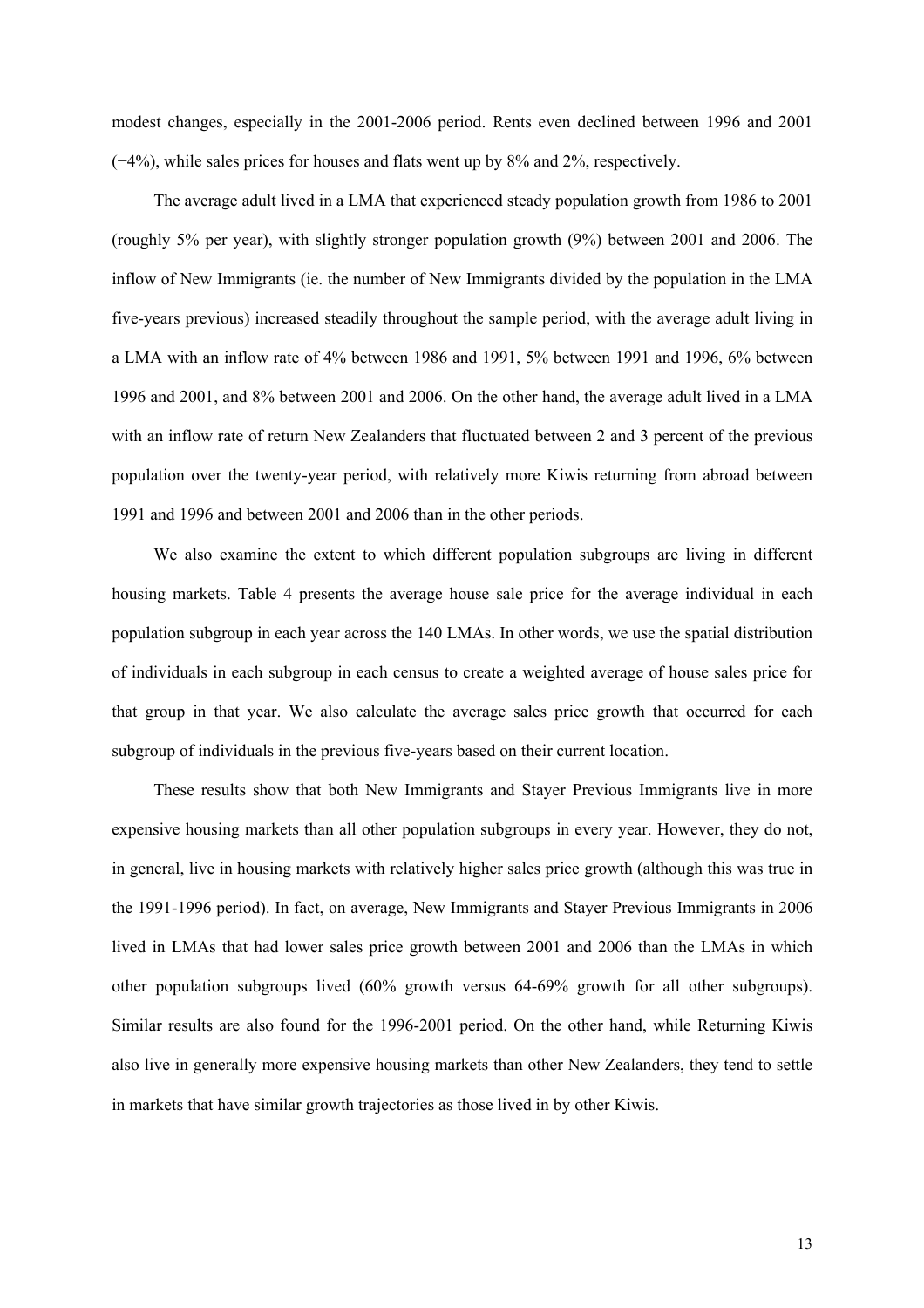#### **4 Descriptive Evidence**

l

In this section, we summarise the relationship between population changes and house price changes. We show the time series relationship at the aggregate level, and investigate whether different components of population change are related to house price changes in the same way. We then consider the patterns within each of 140 local labour markets, which allows us to disaggregate the link between population and house price changes, and examine the stability of patterns across sub-periods.

Figure 1 from Coleman and Landon-Lane (2007) shows the strong time-series relationship in New Zealand between net migration and real house price inflation.<sup>15</sup> The authors report that the contemporaneous correlation between these series is 0.55 and that a 1 percent increase in population due to net migration is associated with a 7.8 percent increase in house prices. The top row of Figure 2 summarises the aggregate time series relationships at 5-year intervals using Census and QVNZ data. The first graph is a scatter plot of aggregate data for each of the four intercensal periods (1986-91, 1991-96, 1996-2001, 2001-2006). As in the higher frequency time series data in Figure 1, the relationship is strong and positive. A one percent increase in population over five years is associated with a 12.6 percent increase in house prices.

The second and third graphs then disaggregate the overall population change into the change in the number of New Zealanders and the change in the number of immigrants, both as a proportion of the overall population five-years earlier. The changing number of immigrants is dominated by inflows of New Immigrant, but also includes the net change in the number of Previous Immigrants. The relationship between changes in the immigrant population and house prices is even stronger than the relationship with overall changes in population. A one percent increase in the population from changing numbers of immigrants is associated with a 13.7 percent increase in house prices. In contrast, a net change in population due to the changing number of New Zealanders is negatively associated with house price change (elasticity of −4.4).

<sup>&</sup>lt;sup>15</sup> Vertical lines have been added to indicate census dates. Migration is measured as net permanent and longterm migration inflows of both the NZ-born and non-NZ-born, derived from NZ Customs Service arrival and departure card information. Real house price appreciation is measured using nominal house prices from QVNZ data, deflated by the Consumer Price Index.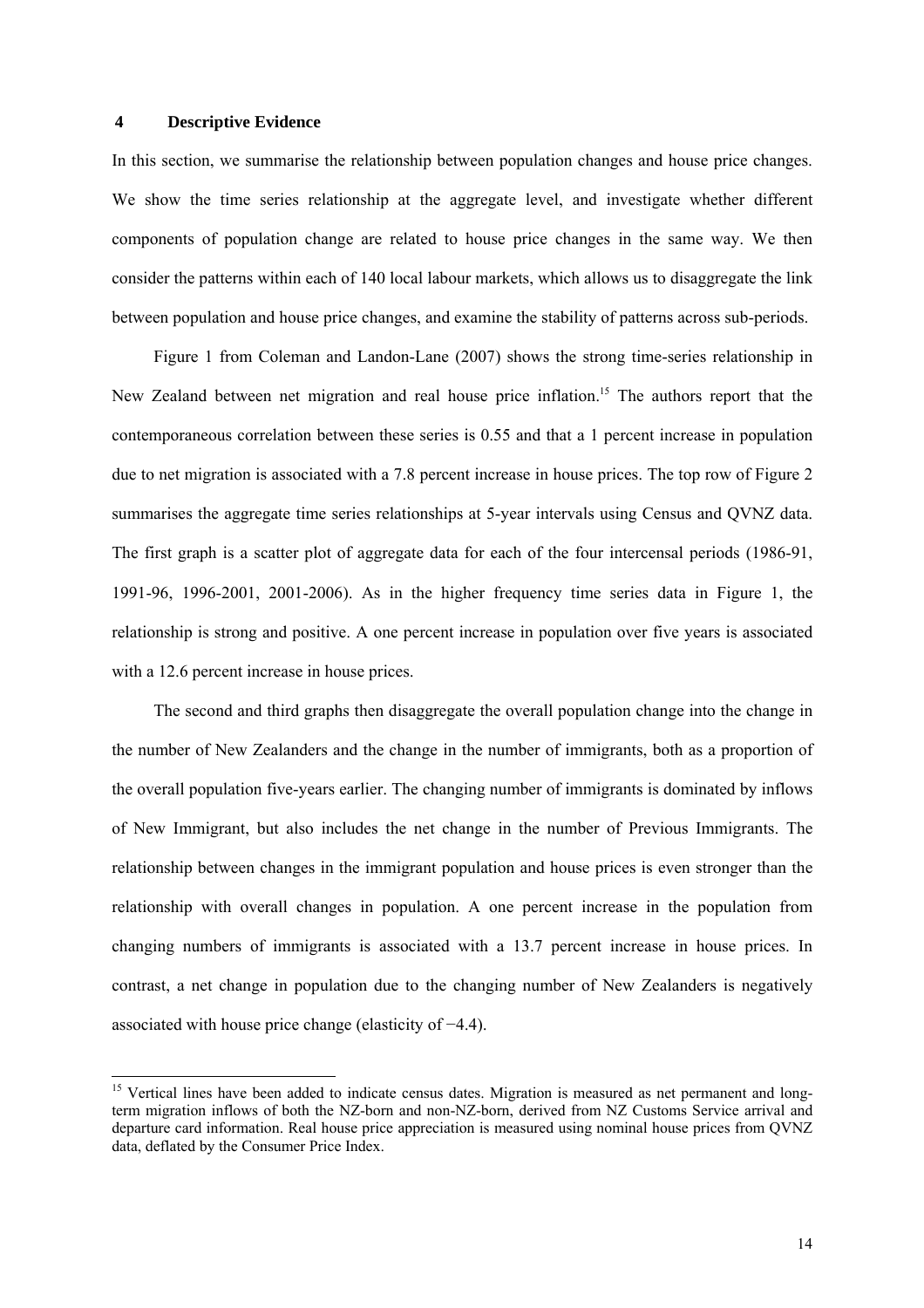These differences do not necessarily imply that immigration leads to higher house prices. This positive relationship may result from the fact that immigrants locate disproportionately in areas with higher house prices (as shown in Table 4), in areas with higher general house price appreciation, which Table 4 suggests is not the case, or are more likely to come to New Zealand when the country is doing well and overall house prices are increasing. When immigrants choose to live in high-price areas or move to New Zealand when overall house prices are increasing, average house prices will rise during periods of high immigration because the high-price areas will receive more weight, even if immigrants do not have a causal impact on house prices. A fuller picture is provided by examining the relationship between changes in population and changes in house prices in different local areas.

The graphs in the second row of Figure 2 plot the relationship between local population change and local house price change, for each of 140 LMAs in each census year. The size of each marker is proportional to the average current population and population five years prior in each LMA and the solid line is the best population weighted linear fit of the data. Changes in population and house prices are positively correlated across LMA-year observations although the relationship is much weaker than in the aggregate data (elasticity of 1.3). There is also a positive relationship between changes in the NZ-born population and house prices changes across LMAs (elasticity of 0.4), as areas with higher NZ-born population growth have higher house price appreciation and this effect dominates the negative association in the aggregate data.

The final row of Figure 2 plots the relationship between local population change and local house price growth in each LMA relative to the aggregate changes in each intercensal period, and thus shows whether areas that have population growth that is higher than the national growth rate also have house price appreciation that is higher than the national rate of appreciation. Controlling for aggregate time effects in this way, there is still a positive relationship between population growth and house price growth (elasticity of 0.3). However, this positive effect is now attributed entirely to changes in the NZ-born population (elasticity of 0.7), with a weak negative relationship between immigrant change and house price change (elasticity of  $-0.3$ ). These results indicate that while overall net immigrant inflows are larger in periods when house price inflation is higher, house price appreciation is not higher in areas where the immigrants locate relative to other areas in the country. In contrast,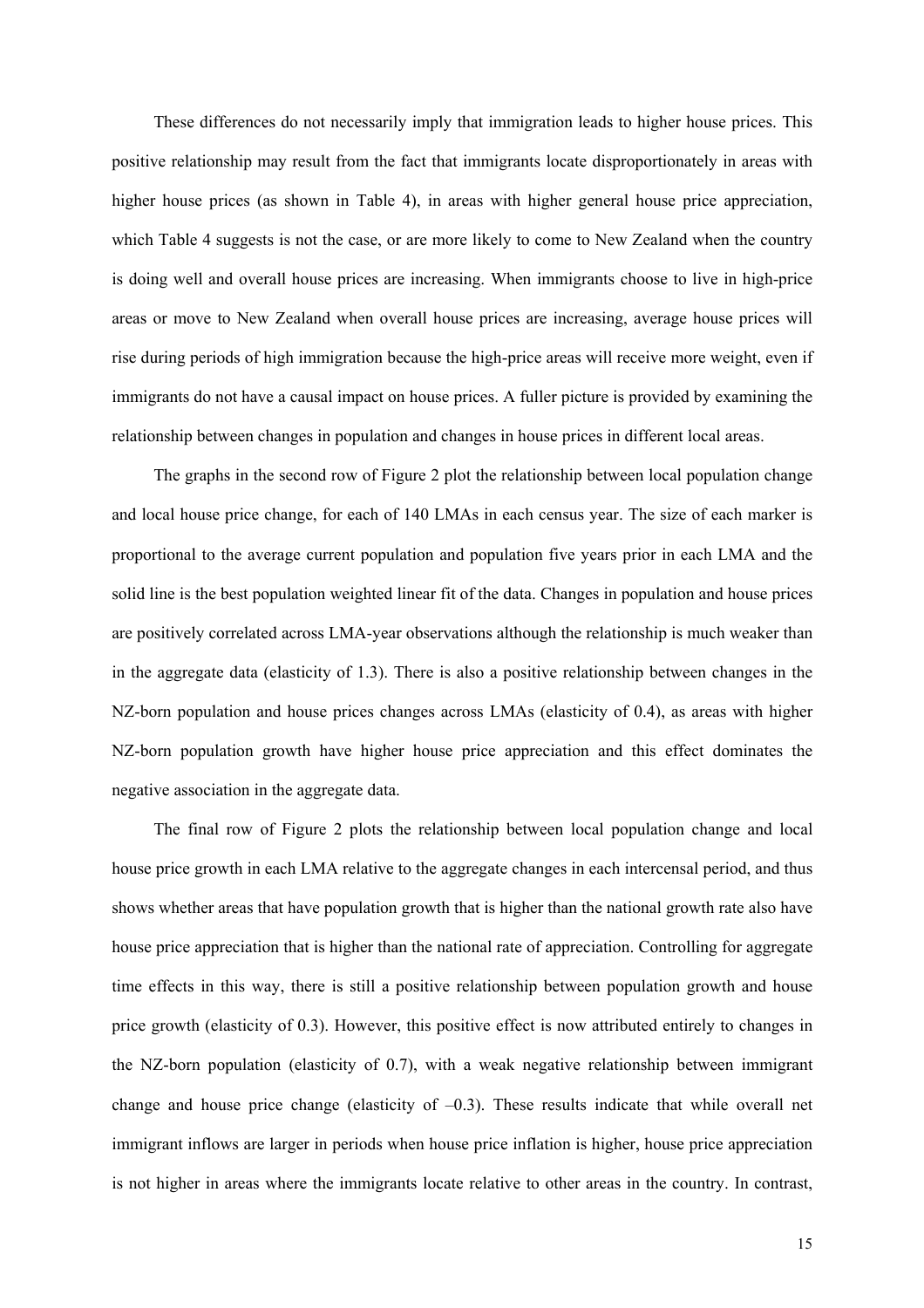overall net inflows of the NZ-born are *lower* in periods of house price appreciation, but local house prices appreciate more in the areas where New Zealanders locate.

Figure 3 separately shows the patterns for each of the four intercensal periods, which are superimposed in the final row of Figure 2. The 2001-2006 period is strikingly different from the others. Both overall house price appreciation and overall population increases were stronger in 2001- 2006 than in other periods, but the areas with the largest population increases in 2001-2006 tended to experience *smaller* increases in house prices. As is evident from the size of the circles in Figure 3, the largest LMAs, which are Auckland and South Auckland, consistently have disproportionately large increases in population due to immigration. In 1991-1996, and to a lesser extent in 1986-1991, house prices grew relatively rapidly in these LMAs. However, in the later two periods, the Auckland LMAs had lower than average house price growth.

While the results presented in Figure 2 suggest that local population changes, in particular those arising from immigration, are not directly related to changes in local house prices, Figure 3 casts doubt on the stability of the relationship between population growth and house price appreciation over time and on our ability to draw conclusions that apply in all time-periods. However, the raw relationships described in these figures do not control fully for heterogeneity in the different population groups that live in different areas in New Zealand or for the fact that people who change locations may self-select into growth areas where house prices are appreciating. To control for such factors, we undertake more sophisticated multivariate analysis, to which we now turn.

### **5 Main Regression Results**

We posit a linear relationship between the log of house prices and the log of population since both variables exhibit considerable skewness, and allow measurable characteristics of the local population  $(X_{IMA,t})$  to influence house prices. We also allow for area-specific amenities and local differences in the housing stock to have a permanent influence on each area's house prices, and for mean house prices to be different in each period. This specification is shown in Equation (1).

$$
Ln(House Price)_{LMA,t} = \alpha + \beta Ln(Pop)_{LMA,t} + \delta X_{LMA,t} + e_{LMA,t}
$$
  
\n
$$
e_{LMA,t} = \lambda_{LMA} + \tau_t + \varepsilon_{LMA,t}
$$
\n(1)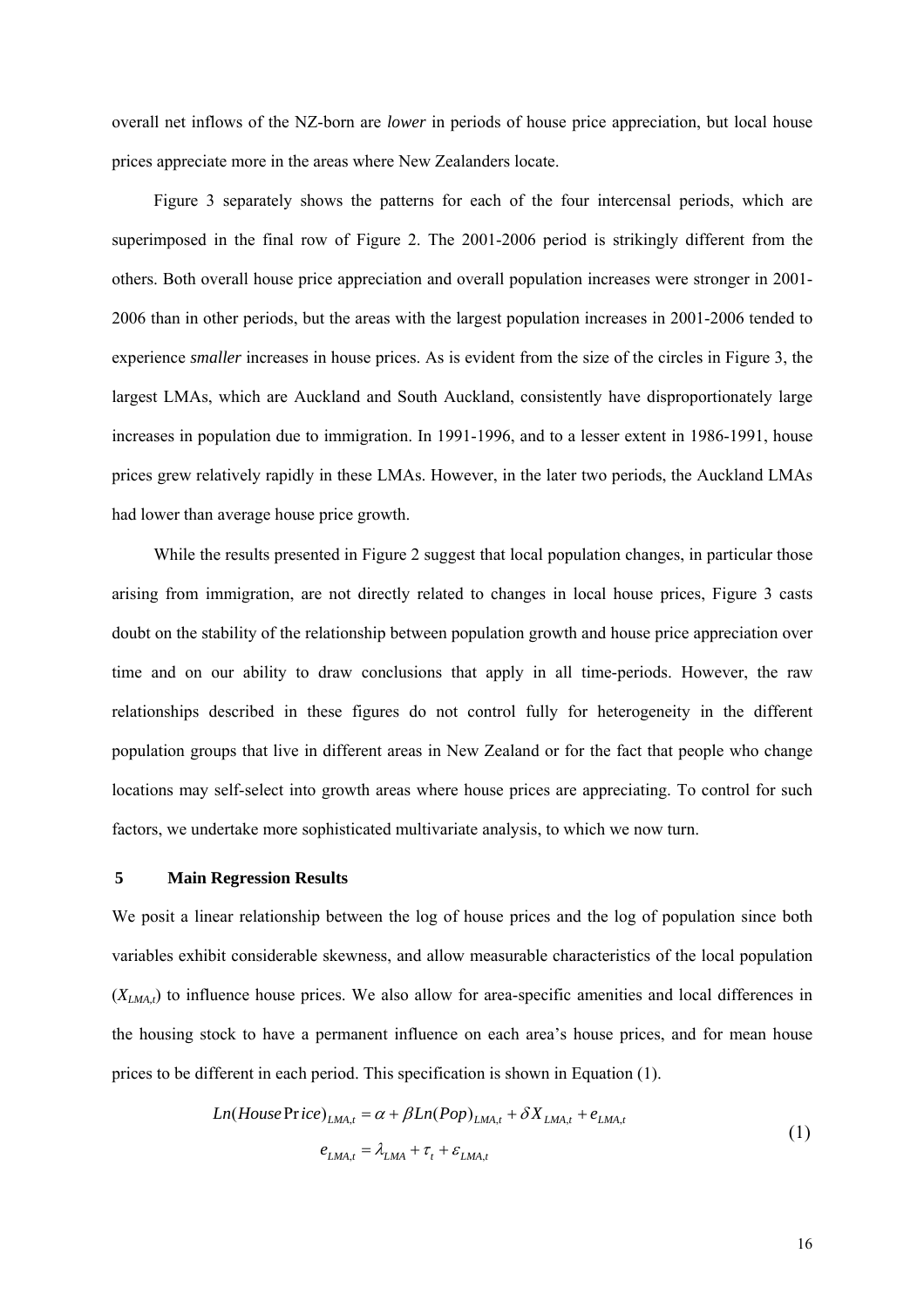We estimate this relationship in differences, approximating the change in logs by percentage changes.<sup>16</sup> The key parameter of interest ( $\beta$ ) is identified from the covariation of house prices and population change within each area. Focusing on the relationship between changes in population and changes in housing markets allows us to control for time-invariant unobservable characteristics of local areas that either attract or repel individuals and lead to differential costs of housing  $(\lambda_{LM})$ . Consistent with the inclusion of time effects  $(\tau_t)$  in equation (1), the estimating equation (2) allows for a different mean growth rate in house prices in each period  $(\tilde{\tau}_t)$ .

$$
Ch(HP)_{LMA(t,t-5)} = \alpha + \beta Ch(Pop)_{LMA(t,t-5)} + \delta \Delta X_{LMA(t,t-5)} + \Delta e_{LMA,t}
$$
  

$$
\Delta e_{LMA,t} = \tilde{\tau}_t + \tilde{\varepsilon}_{LMA,t}
$$
 (2)

where  $Ch(z)_{LMA,t} = (z_{LMA,t} - z_{LMA,t-5})/z_{LMA,t-5}$ 

l

Table 5 presents estimates of  $\beta$  from various specifications of equation (2). Each coefficient is from a separate regression, reflecting differences in local area definition, inclusion of covariates and choice of house price variable. All estimates are variance weighted by the population size in each geographic area averaged over the current and previous census and standard errors are robust to clustering at the location level. The first entry in the table shows the population elasticity of house prices estimated from variation across the 140 LMAs. The estimate of 0.255 is identical to the slope of the bottom left graph in Figure 2, and implies that a 1 percent increase in population is associated with a 0.26 percent increase in house prices. The estimate in the second column reveals the impact of controlling for changes in the composition of the local population that may have led to a change in house prices. Controls are included for changes in the age composition, gender composition, qualifications, employment status, marital status, household type, household composition and income of the local population.<sup>17</sup> The estimated elasticity decreases slightly to  $0.133$  and becomes

<sup>&</sup>lt;sup>16</sup> This approximation is adopted to facilitate the subsequent additive decomposition of population growth into components due to New Immigrants, Returning Kiwis, population changes in Previous Immigrants and population changes in Local Kiwis. Fixed effects regression provide an alternative approach for estimating this model, but since house prices are serially correlated, first difference models are more likely to produce unbiased standard errors.

<sup>&</sup>lt;sup>17</sup> Controls include changes in the following characteristics for the local population: mean age and age-squared, percent aged 18-24 and aged 65+ (omitted percent aged 25-64), percent female, percent with school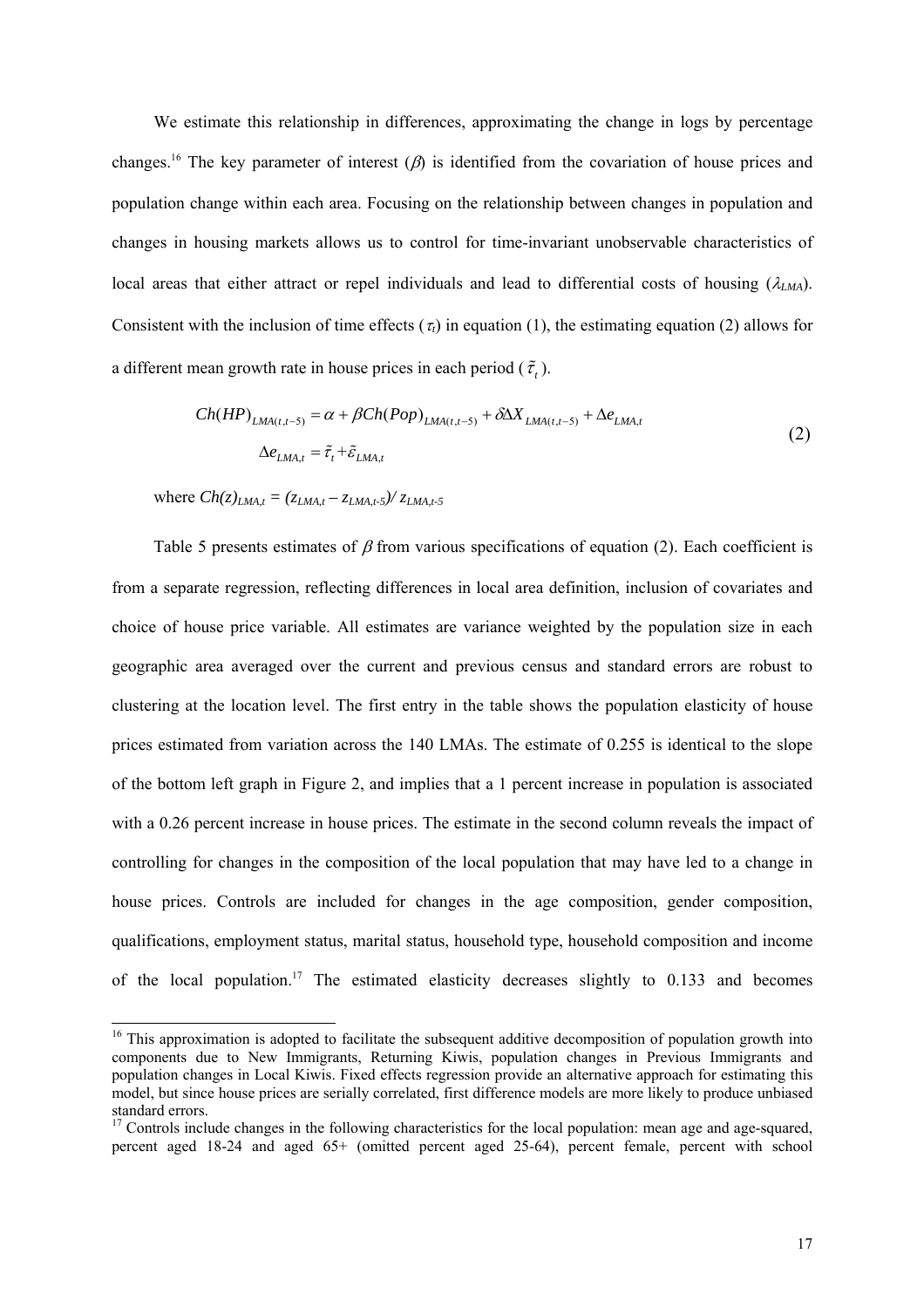insignificantly different from zero due to an increased standard error. At the individual level, many of these control variables are endogenously determined with both locational and housing market choices, thus it is unclear whether we should be including them in the regression. Furthermore, to the extent that changing population characteristics are a direct consequence of migration flows, their influence should be included as part of the effect of migration. Thus, we continue throughout the paper to present regression results both with and without control variables.

In the following rows of Table 5, comparable estimates are obtained using different definitions of local areas. Neither changing the level of geographic aggregation nor including control variables yields any estimates that differ significantly from the base estimate of 0.257, though the standard errors are admittedly relatively large. The estimates derived from variation across 16 Regional Council areas are particularly imprecisely estimated, perhaps not surprisingly given the relatively small number of observations.

As noted earlier, the housing market is not homogeneous. In the remaining columns of Table 5, we examine the impact of population change on sale prices for rental units (flats), and rents for both houses and apartments (flats). Population growth appears to be associated with a larger increase in the sales price of flats than in house prices, with an elasticity of between 0.42 and 0.58. The evidence for rents is more mixed, when control variables are not included in the regression, we estimate a significant elasticity between 0.19 and 0.30 for house rents and between 0.17 and 0.26 for flat rents, but, when control variables are included, we find no relationship between population change and house rents and a significant negative relationship with flat rents (with elasticities between –0.33 and –0.71). This suggests that the positive relationship between population change and local rents is largely a consequence of changes in the composition of the local population that accompany, and may

l

qualifications, with post-school qualifications, with degree qualifications and with missing qualifications (omitted percent with no qualifications), percent employed part-time in a wage/salary job, employed full-time in a non-wage/salary job, employed part-time in a non-wage/salary job, unemployed and not in the labour force (omitted percent employed full-time in wage/salary job), percent married, de-facto, divorced/separated, widowed and missing marital status (omitted percent never married), percent couple without kids, couple with kids and single with kids (omitted non-family), mean number of 0-5, 5-12, 13-17, 18-24, 25-64, and  $65+$  yearolds in private dwellings, the same characteristics for non-private dwelling, the percent of individuals living in private dwellings, mean log income, the percent with zero or negative income and the percent with missing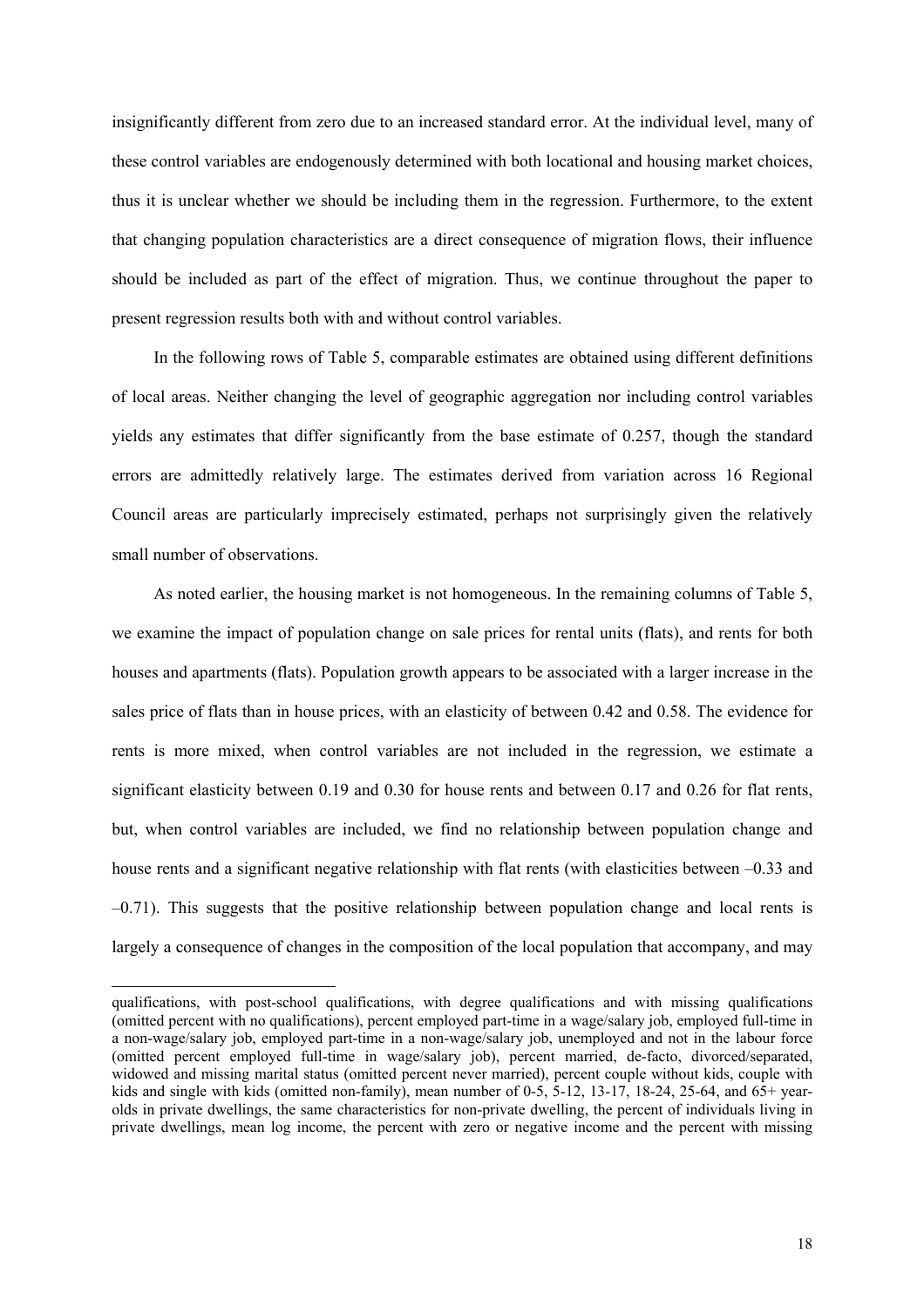be partly caused by, the population change. Overall, these results are consistent with the evidence presented in Figure 2 and imply that while overall changes in population are positively related to changes in both house sales prices and rents, the relationship is much weaker than that found in the aggregate data for NZ and when examining local housing markets in the US.

As previously discussed, it is possible that different components of population change have differential impacts on the housing market. To investigate this, we decompose the population growth rate in each local area into four additive components relating to different sources of population change: New Immigrants; Returning Kiwis; net changes in the population of Previous Immigrants; and net changes in the population of Local Kiwis.

$$
Ch(Pop)_{LMA(t,t-5)} = (NewImm_{LMA,t} / Pop_{LMA,t-5}) + (ReturnNZ_{LMA,t} / Pop_{LMA,t-5}) + ((EarlierImm_{LMA,t} - Imm_{LMA,t-5}) / Pop_{LMA,t-5}) + ((LocalNZ_{LMA,t} - NZ_{LMA,t-5}) / Pop_{LMA,t-5})
$$
\n(3)

If each component of population change affects housing prices in the same way, all four terms in equation (3) will enter equation (2) with a coefficient of  $β$ . We relax this constraint and allow each term to have a different coefficient, as shown in equation (4).

$$
Ch(HP)_{LMA(t,t-5)} = \alpha + \beta_1 \left( NewImm_{LMA,t} / Pop_{LMA(t-5)} \right)
$$
  
+  $\beta_2 \left( ReturnNZ_{LMA,t} / Pop_{LMA(t-5)} \right)$   
+  $\beta_3 \left( (EarlierImm_{LMA,t} - Imm_{LMA,t-5}) / Pop_{LMA(t-5)} \right)$   
+  $\beta_4 \left( (LocalNZ_{LMA,t} - NZ_{LMA,t-5}) / Pop_{LMA(t-5)} \right)$   
+  $\delta \Delta X_{LMA(t,t-5)} + \Delta e_{LMA,t}$   

$$
\Delta e_{LMA,t} = \tilde{\tau}_t + \tilde{\epsilon}_{LMA,t}
$$
 (4)

The results in Table 6 show that different sources of population change are associated with quite different changes in house prices. Whereas the results in Table 5 indicate that a one percent population increase is associated with a 0.26 percent increase in house prices, those in Table 6 imply that a one percent population increase resulting solely from Returning Kiwis is associated with a 9.1 percent increase in house prices. Controlling for general changes in the population composition of

 $\overline{a}$ 

income. Unlike in the individual regressions of Table 2, we do not control for the ethnic distribution in local areas because this is higher collinear with the number of immigrants in the local population.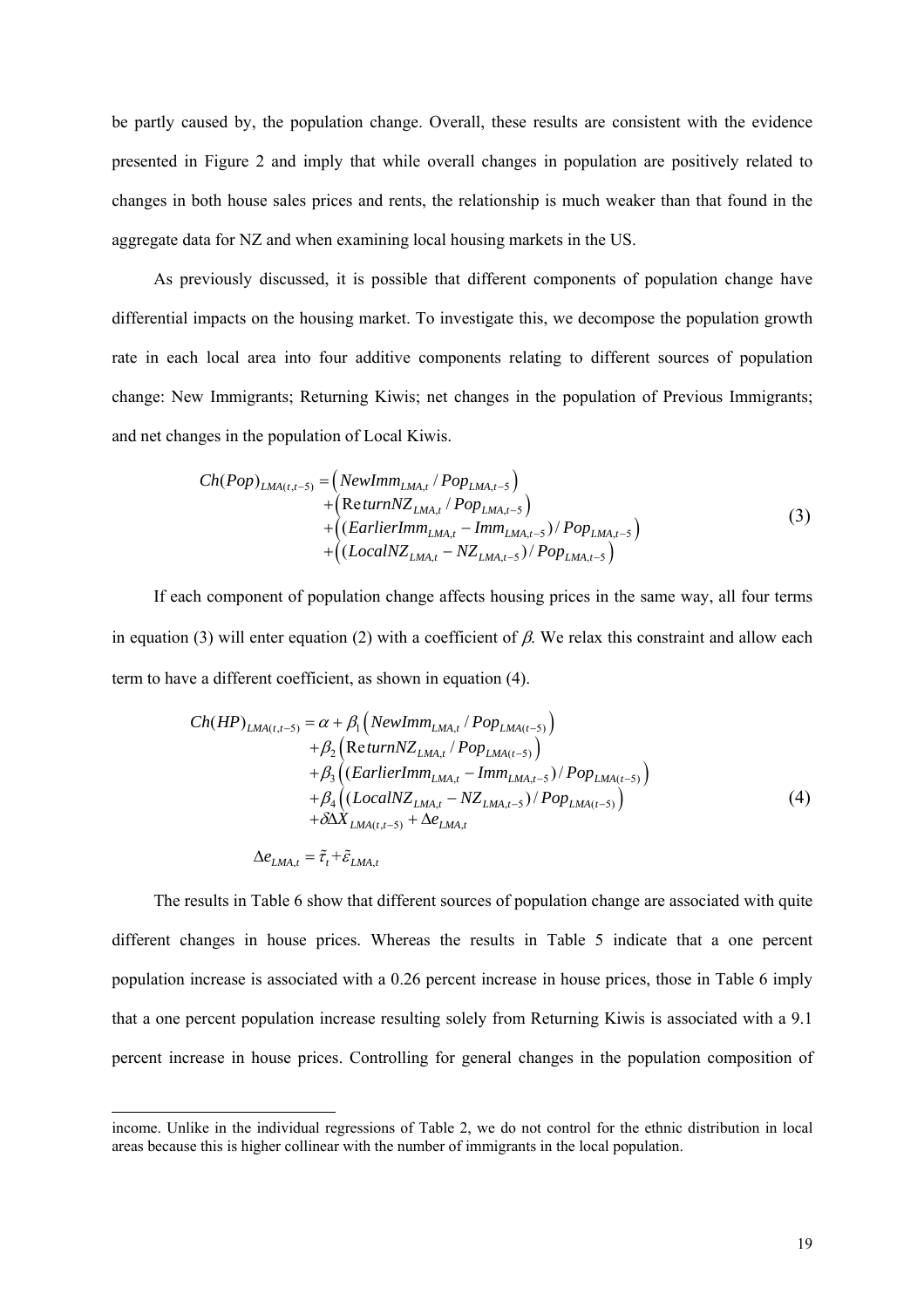local areas, the estimated elasticity falls to 7.6, which indicates that about one-sixth of the overall relationship between inflows of Returning Kiwis and changes in house prices is accounted for by the fact that Returning Kiwis locate in areas where observable population characteristics change in ways that are expected to raise house prices (for example, they located in areas where overall incomes were increasing). Some of this change may, of course, be attributable to the inflow of Returning Kiwis. In contrast, population increases resulting from New Immigrant inflows are associated with lower house prices, although the estimate is statistically different from zero only when controlling for population characteristics.

Other sources of population change have no significant relationship with changes in house prices. This general pattern is evident for all four geographic area definitions, albeit with differences in the statistical significance of particular estimates. Table 6 reports estimates of equation (4) not only for house price changes but also for changes in flat prices and rents for houses and flats. The impact of the population change components on the sales price of flats is very similar to the impact on house sales prices, with Returning Kiwis being most strongly associated with flat price appreciation. Rents are also higher in areas where Returning Kiwis locate, though the elasticity of 3 to 5 is lower than the impact on sales prices.<sup>18</sup>

It is perhaps surprising that components of population change can be related to house price changes in such markedly different ways. It is unlikely that the quantity of housing demanded by Returning Kiwis and New Immigrants differs greatly, although Tables 1 and 2 do show that Returning Kiwis are much more likely than New Immigrants to own homes. Some of the differential impact of New Immigrants compared with Returning Kiwis may occur because of stronger self-selection of Returning Kiwis into markets that would have had high house price appreciation anyway or into markets where housing supply is relatively inelastic. In this context, housing markets may be defined by local areas or by the type of housing demanded if there is imperfect local substitutability between different housing types.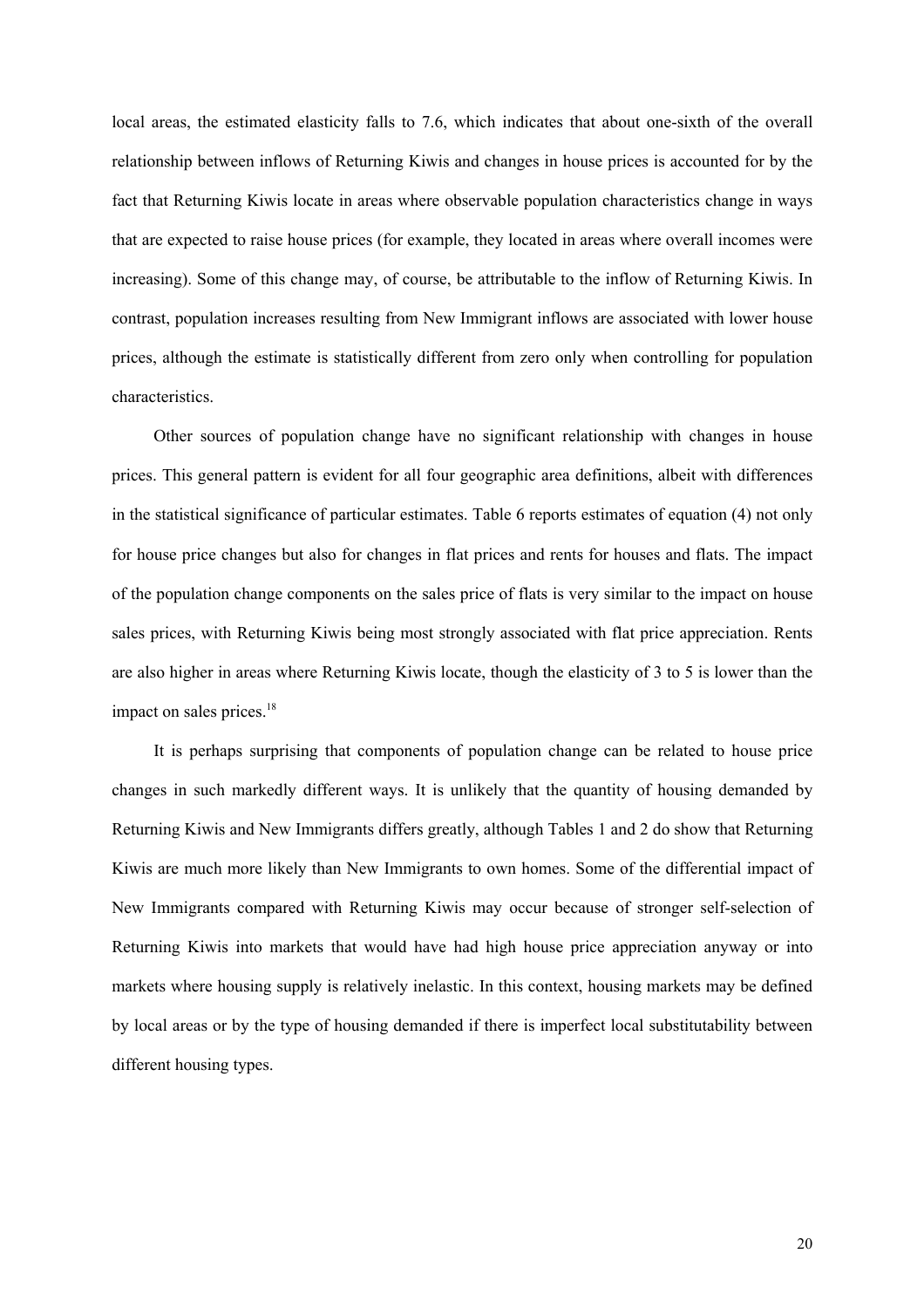Population increase due to the arrival of New Immigrants is almost always estimated to be relatively small and negative, though the estimates are rarely statistically significant. There are obvious issues of endogeneity, as New Immigrants may choose locations partly on the basis of expected house price growth. The direction of bias is not, however, clear. New Immigrants may choose to locate in areas where economic prospects are improving, leading to an upward bias in the estimated elasticity, or they may be choosing areas that are becoming relatively less expensive, in which case the estimated elasticities will be understated. To gauge the importance of endogeneity, we use an instrumental variables approach to estimate the elasticity of local house prices with respect to a component of the New Immigrant inflow that is independent of local house prices. Maré et al. (2007) show that migrant networks are the most important factor in the settlement decisions of recent migrants to New Zealand. Thus, following the approach taken by Bartel (1979), Altonji and Card (1991) and others, we instrument the inflows of New Immigrants to a local area with the concentration of immigrants from the same region of birth in that area in the previous census.19

The specification for this model is similar to that in equation (4), but only the inflow rate of New Immigrants is included as a population component,

$$
Ch(HP)_{LMA(t,t-5)} = \alpha + \beta(NewImm_{LMA,t} / Pop_{LMA(t-5)}) + \delta \Delta X_{LMA(t,t-5)} + \Delta e_{LMA,t}
$$
  

$$
\Delta e_{LMA,t} = \tilde{\tau}_t + \tilde{\varepsilon}_{LMA,t}
$$
\n(5)

We adopt this specification to allow comparability with findings in other studies, such as Saiz (2007) and Ottaviano and Peri (2007) which estimate similar models.

l

<sup>&</sup>lt;sup>18</sup> Another fairly consistent pattern across the various specifications is that an increase in the number of Previous Immigrants in an area is associated with a moderately strong increase in local sales prices (an elasticity of around 0.5 to 2) and a similar sized decrease in local rents. However, these estimates are mostly not significant.<br><sup>19</sup> Formally, let  $RM_{at}$  represent the number of New Immigrants from source country g in census t, and le represent the fraction of immigrants from country *g* that is observed living in location *k* in the previous census. In the absence of endogenous location decisions, the number of New Immigrants from country *g* who would be expected to live in location *k* in census *t* is  $\lambda_{gkt}(t-5)$  \*  $RM_{gt}$ . Summing over all countries, we calculate the component of the supply of New Immigrants in each location that occurs because of an individual's desire to live near other migrants from their home country. In practice, we group individuals into thirteen regions when calculating this instrument (Australia; Pacific Islands; British Isles; Western Europe; Eastern Europe; North America, Central and South America; North Africa and the Middle East; Sub-Saharan Africa; South-East Asia; North-East Asia; Southern and Central Asia; and missing country of birth). The first stage regression of actual New Immigrant flows into an area on the predicted flow performs well. In the case of 140 LMAs, the partial  $R<sup>2</sup>$ is 0.47 and the Wald statistic for the significance of the instrument in the first-stage regression has a value of 199 (see Baum et al (2007) for a discussion on evaluating the quality of an instrument).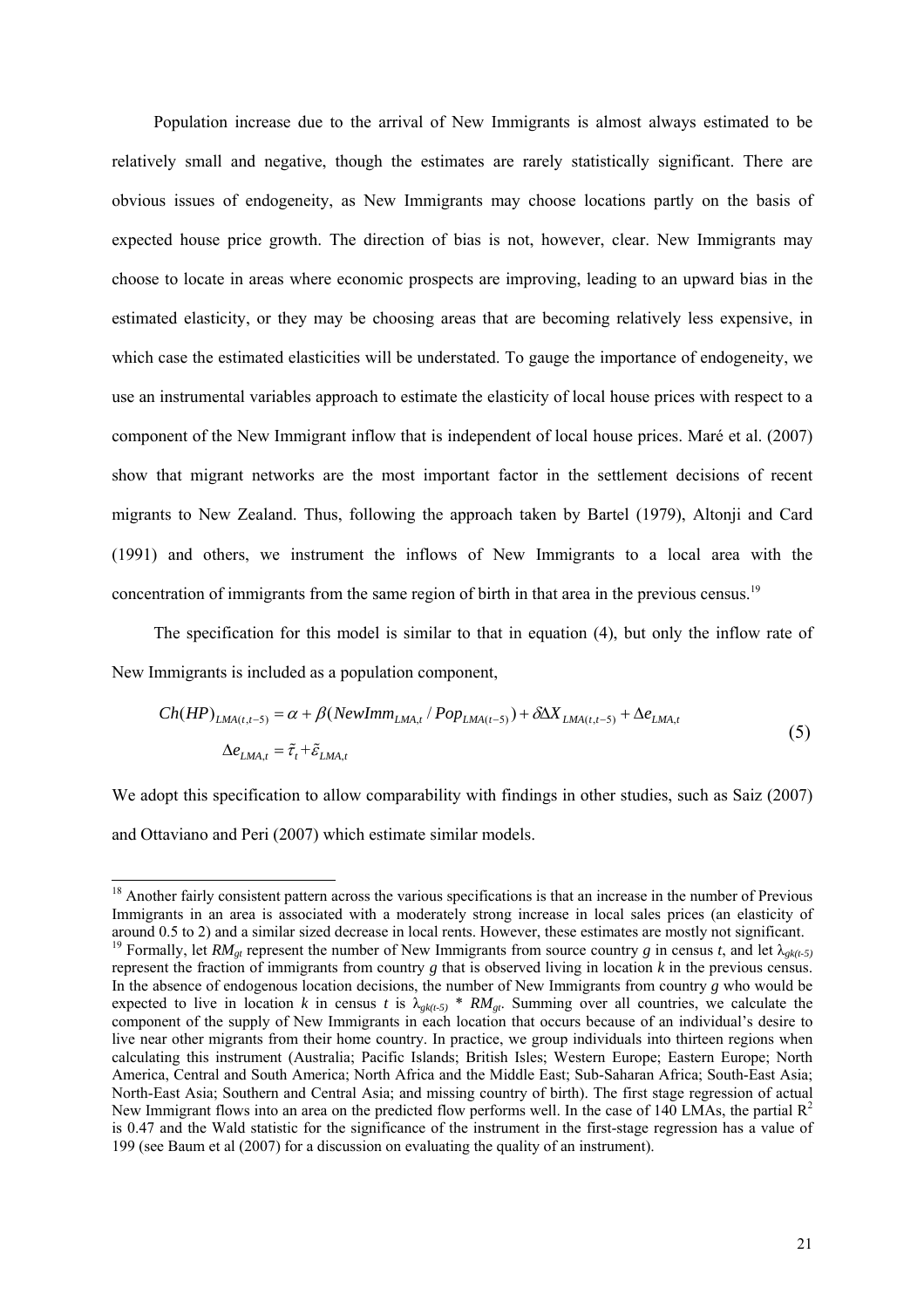The IV and corresponding OLS estimates are shown in Table 7. The top-left entry in the table is the OLS estimate for the elasticity of house prices in one of 140 LMAs with respect to New Immigrants. The coefficient of  $-0.270$ , implies that a 1 percent population increase from New Immigrants is associated with a 0.27 percent decrease in house prices. This elasticity is larger than the estimated elasticity when controlling for other sources of population change (-0.730 from Table 6), although neither coefficient is significantly different from zero. The omission of the other population change components in Table 7 thus leads to an understatement of the negative relationship between inflows of New Immigrants and house prices. Even though this is the case, a comparison of the OLS and IV estimates in this specification still provides a useful indication of the degree to which New Immigrants self-select into areas with stronger or weaker house price inflation.

The IV estimates in Table 7 are generally smaller (more negative) than the corresponding OLS estimates. Across all of the different specifications, the OLS estimates are reduced by about 0.2-0.5 in specifications that do not control for population characteristics, and by a larger amount (1.0 to 2.8) when these covariates are included. This suggests that New Immigrants are choosing areas that have rising house prices, and that the OLS estimates consequently overstate the positive impact of New Immigrants on house price appreciation. Adjusting for this bias strengthens our conclusions from Table 6 that New Immigrant inflows are associated with lower house price appreciation. These estimates are starkly different from comparable estimates from studies on the US housing market, being of a similar magnitude but opposite sign. For example, Saiz (2007) finds elasticities of around 1 for rents and greater than 2 for house prices, compared to our IV estimates of around –3 for both house prices and rents (140 LMAs, including covariates).

We next extend this model to also include controls for the other population components. A lack of credible instruments for each of the four population components prevents us from estimating a full instrumental variables version of equation (4). Instead, we divide population change into two rather than four components, allowing for separate impacts of changes in the local New Zealand-born and immigrant populations.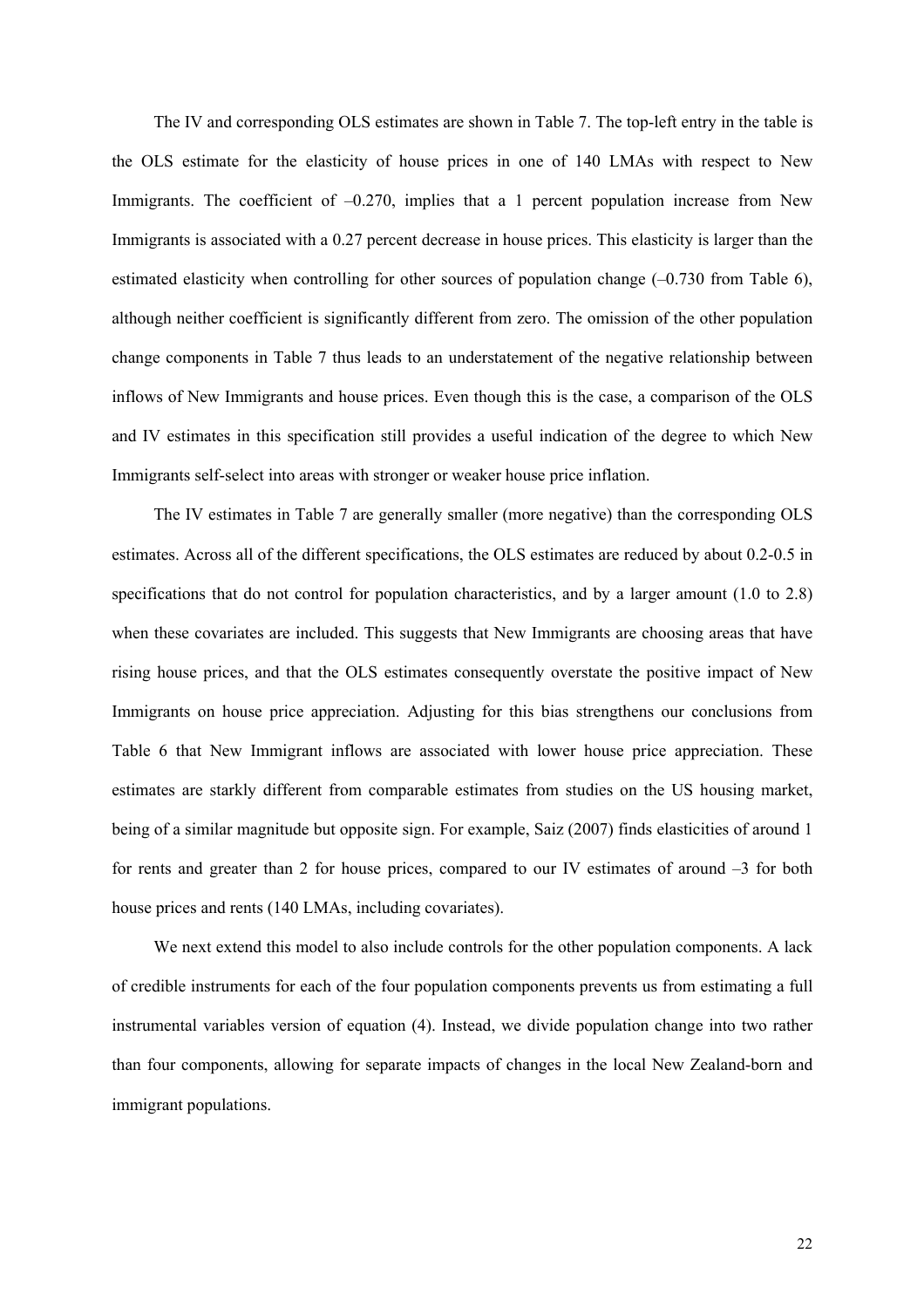$$
Ch(HP)_{LMA(t,t-5)} = \alpha + \beta_1 \Big( (Imm_{LMA,t} - Imm_{LMA,t-5}) / Pop_{LMA(t-5)} \Big) + \beta_2 \Big( (NZ_{LMA,t} - NZ_{LMA,t-5}) / Pop_{LMA(t-5)} \Big) + \delta \Delta X_{LMA(t,t-5)} + \Delta e_{LMA,t}
$$
(6)  

$$
\Delta e_{LMA,t} = \tilde{\tau}_t + \tilde{\epsilon}_{LMA,t}
$$

Then, for instruments, we use the predicted inflow of New Immigrants, as in Table 7 and the inflow rates of return New Zealanders from the previous inter-censal period. The quality of the instruments is lower in this extended model; in the case of 140 LMAs, the partial R2 is 0.32 and the Wald statistic for the significance of the instrument has a value of 67 for the first-stage regression first-stage predicting the change in the immigrant population and the partial R2 is 0.24 and the Wald statistic for the significance of the instrument has a value of 11 for the first-stage regression first-stage predicting the change in the NZ-born population.

As in Table 6, increases in the immigrant population are associated with lower house price appreciation, whereas increases in the New Zealand-born population are associated with higher house prices. The top-left entry in the table is the OLS estimate for the elasticity of house prices in one of 140 LMAs with respect to changes in the local immigrant population. The coefficient of –0.480, implies that a 1 percent population increase from immigrants is associated with a 0.48 percent decrease in house prices. The next entry down is the OLS estimate for the elasticity of house prices with respect to changes in the local NZ-born population. The coefficient of 0.810, implies that a 1 percent population increase from immigrants is associated with a 0.81 percent increase in house prices. Instrumenting to take account of endogenous locational choices strengthens these patterns, with the house price elasticity for immigrants decreasing to  $-0.98$  and for NZ-born increasing to 1.31 (in 140 LMAs). The difference between the OLS and IV estimates are significantly larger when controling for covariates. Overall, these results imply that immigrants are choosing to live in areas with higher house price growth while the New Zealand-born are choosing to live in areas with low house price appreciation, and controling for this, there is an even stronger negative relationship between movements of immigrants and house prices and an even stronger positive relationship between movements of New Zealanders and house prices.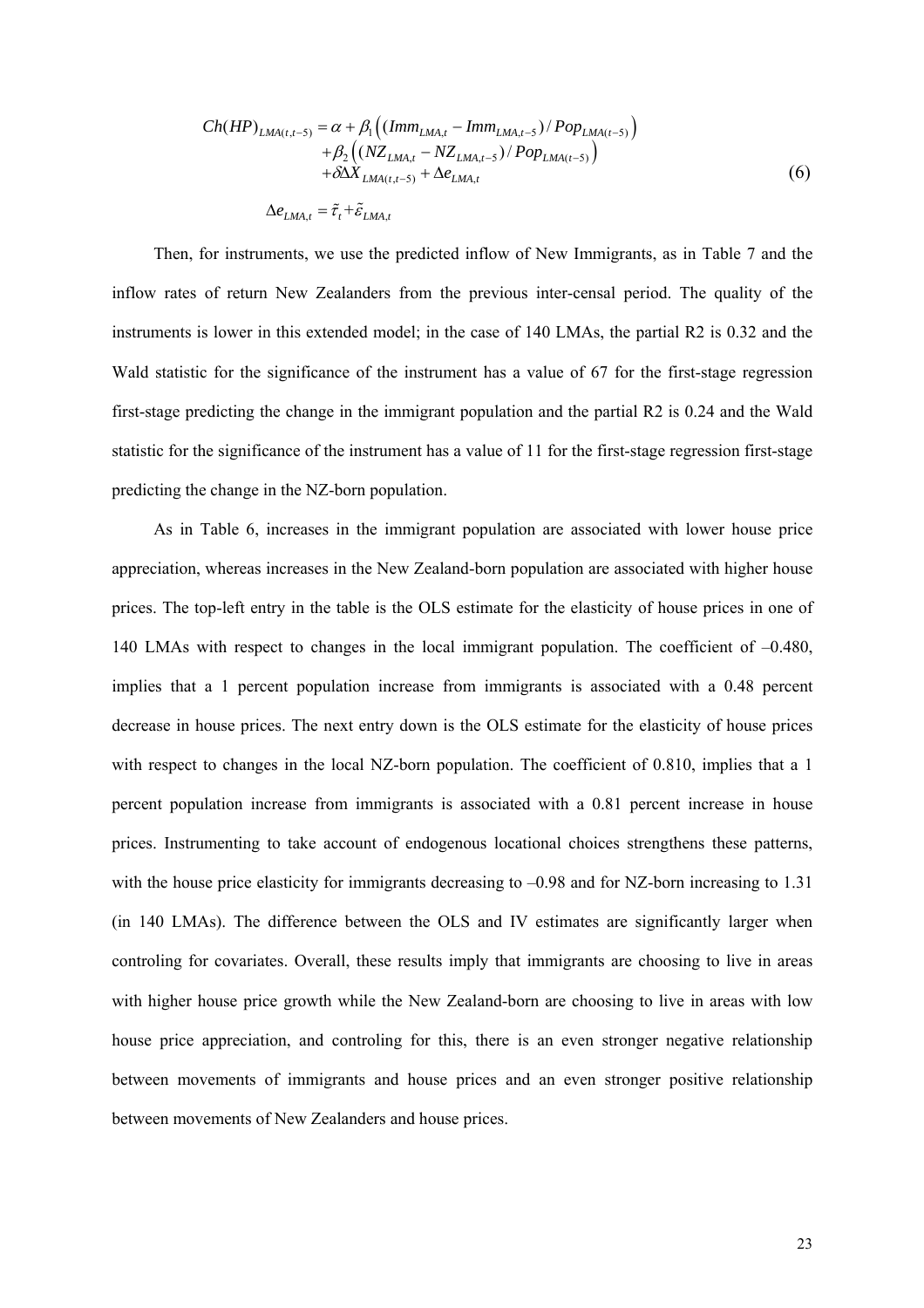#### **6 Additional Regression Results**

#### *6.1 Impacts on the House Price Distribution*

Mean house price changes may fail to capture the effect of population changes if changes in housing demand are focused in particular parts of the house price distribution. For example, Returning Kiwis have relatively high average incomes, suggesting that they may have a grater influence on demand for higher-price housing. They are however, like New Immigrants, relatively young and may therefore exert more pressure on the market for lower priced first-homes.

Table 9 shows the relationship between the components of population change for each area and different quantiles of the local house price distribution. Inflows of Returning Kiwis are most strongly related to house price increases at the  $25<sup>th</sup>$  percentile of the house price distribution (elasticity of 10.4), although around half of this effect is accounted for by observable changes in local population characteristics, some of which may be a result of the different characteristics of the Returning Kiwis. The changes in median house prices and upper quartile house prices are somewhat lower than at the lower quartile, although still high, with elasticities of 7 to 8. The patterns are consistent across different geographic area definitions, although the elasticities are estimated with less precision. Overall, the general pattern of effects estimated for mean house prices are also evident at other points in the local house price distribution, suggesting that population changes have similar impacts in relative terms on both cheaper and more expensive homes in local areas experiencing these changes.

### *6.2 Sub-Period Differences*

The descriptive results in Figure 3 indicate that the relationship between population changes and house price changes differs across the four intercensal periods. In this section, we re-estimate equations (2) and (4) allowing the overall population elasticity in equation (2) and the elasticities of each population component in equation (4) to vary by period. This extension allows us to test whether our regression results are robust across time-periods or follow a similar pattern as the descriptive results.

The resulting estimates are presented in Table 10. The first panel contains population change elasticities for each period and shows that the finding of different elasticities in different periods still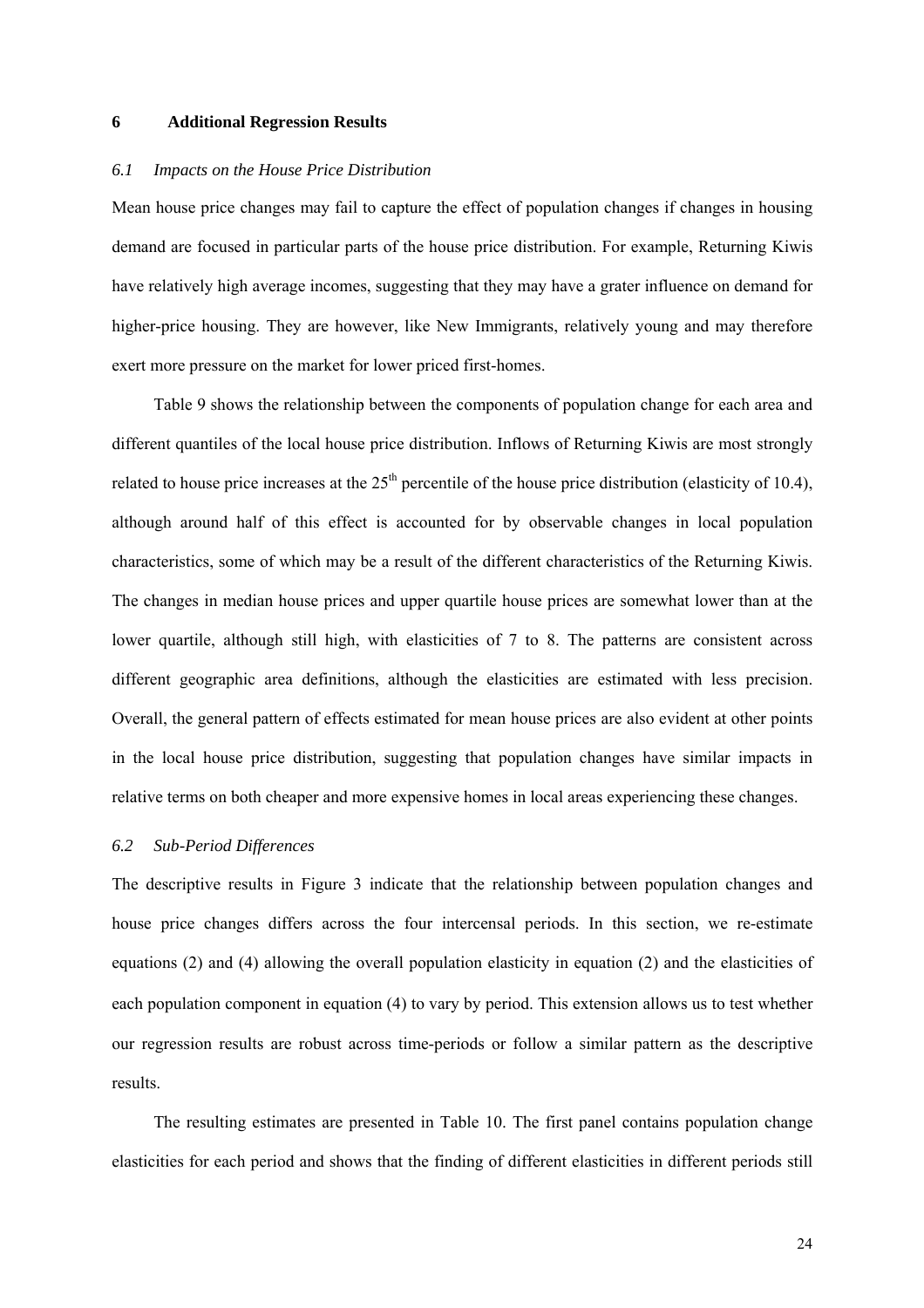holds when we control for local population characteristics and when we examine other housing price measures.<sup>20</sup> The remaining panels show the estimates of the period-by-period elasticities for each population component, with each column containing estimates from a single regression. These results reveal a number of variations from our general findings. Inflows of Returning Kiwis are not significantly associated with house prices in 1986-1991, and are associated with relatively less house price appreciation in 2001-2006, compared with 1991-1996 and 1996-2001. New Immigrant inflows are associated with *higher* house prices in both 1986-1991 (without population covariates) and 1991- 1996, and strongly declining house prices in 1996-2001 (marginally significant) and 2001-2006 (without population covariates). In both 1991-1996 and 2001-2006, changes in the number of Local Kiwis and Previous Immigrants are more strongly associated with house prices than in other periods, with areas experiencing increases in the number of Local Kiwis having lower house price appreciation and areas with increased numbers of Previous Immigrants having higher appreciation.

The lack of consistency in these estimates across the different periods suggests that the relationship between components of population change and house price movements is more complex than can be captured by our estimation. At the least, it suggests that there are omitted or mediating factors that may be more important than population change *per se* in determining house prices. Further consideration is warranted of cyclical influences at the aggregate or LMA level. Unfortunately, the five-yearly frequency of our data means it not ideally suited for analysis along this dimension.

### *6.3 Neighbourhood Housing Markets*

l

One potential criticism of our estimation approach is that immigrants may have a strong effect on neighbourhood housing markets without affecting the more aggregated areas on which our analyses so far focus. To assess the strength of the relationship between population changes and neighbourhood housing prices, we re-estimate equation (4), but at the level of census areas units and include fixed

 $20$  The coefficients in the first column are the slopes of the fitted lines in the first column of Figure 3.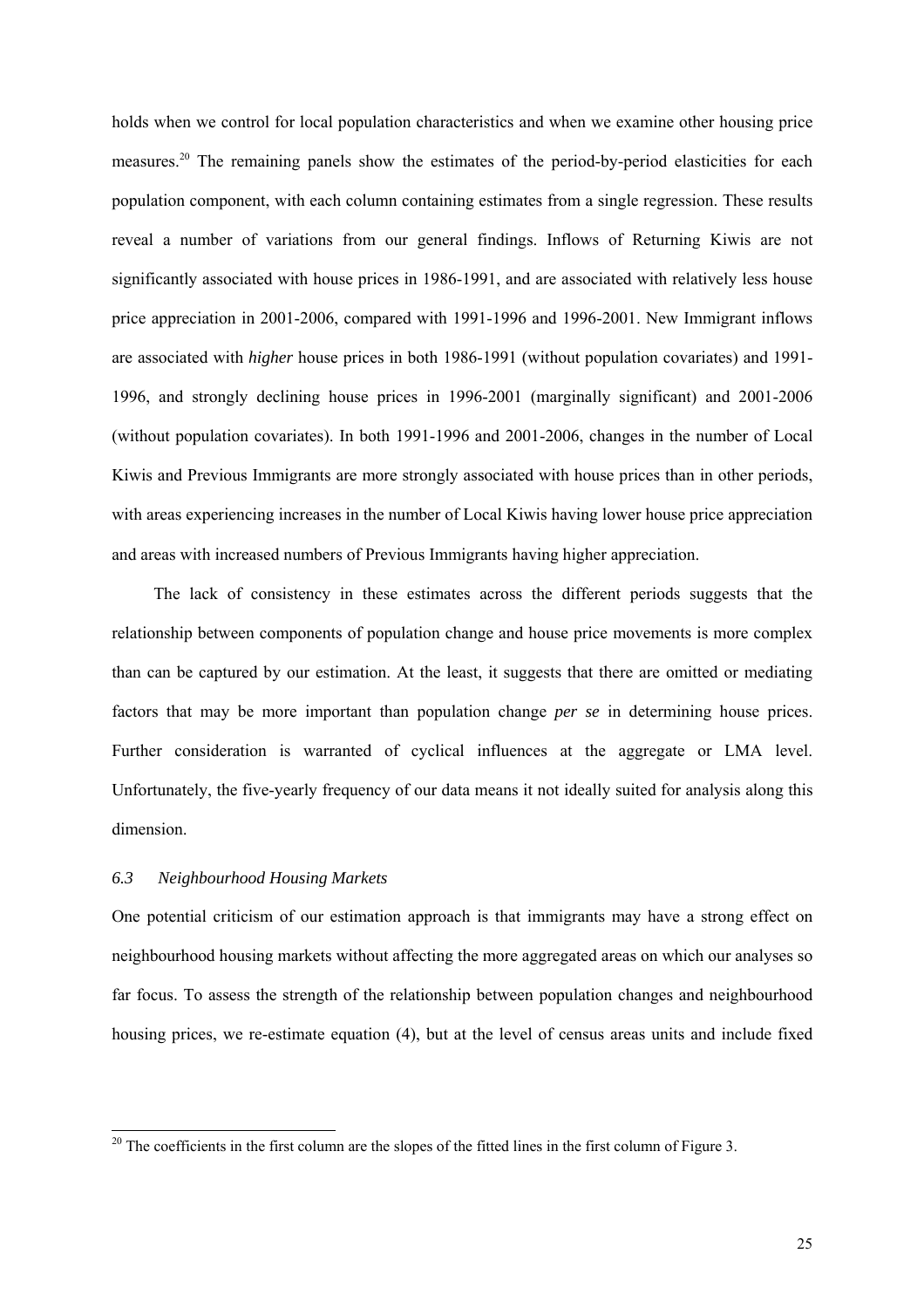effects for each LMA-year combination.<sup>21</sup> Area units are aggregations of census meshblocks, typically contain around 2,000 people, and correspond to suburbs within cities, and to somewhat larger areas outside cities. Because we include fixed effects for each LMA-year combination, our estimates are based on variation in changes in the composition of neighbourhood populations within local labour market areas, and control for the fact that different areas in New Zealand are more or less attractive to New Immigrants and Returning Kiwis and have higher or lower house prices.

The resulting estimates are presented in Table 11 and show a similar pattern to those for more aggregated geographical areas (Table 6), although the magnitudes of the effects are smaller. In neighbourhoods where Returning Kiwis add an additional one percent to the population, house prices rise by 1.3 percent, controlling for changes in neighbourhood population characteristics. The rise is somewhat smaller and statistically insignificant for flat sales prices (0.8 percent), for housing rentals (0.2 percent), and for flat rentals (0.2 percent). These results indicate that the relationship between components of population change and changes in house prices is evident both in aggregated housing markets, whether these are defined as local labour market areas, TLAs or RCs, and in local neighbourhoods, controlling for the greater area effects.

To summarise, neighbourhoods experiencing relatively higher population growth from Returning Kiwis have greater house price increases than the rest of their LMA regardless to the overall scale of the Returning Kiwi inflow to the LMA. Opposite results are found for inflows of New Immigrants, with neighbourhoods with relatively larger inflows experiencing slower house price growth relative to the LMA in general. Further investigation is warranted into whether the intra-LMA relationship between neighbourhood population changes and neighbourhood house price appreciation results from the sorting of different population groups into different neighbourhoods and/or from highly localised differential impacts on housing demand due to imperfect substitutability of housing in different neighbourhoods and neighbourhood variation in housing supply responsiveness.

 $\overline{a}$ 

 $21$  For confidentiality reasons, area units with less than 100 adults are excluded from the estimation. This drops less than 0.2% of the overall adult population.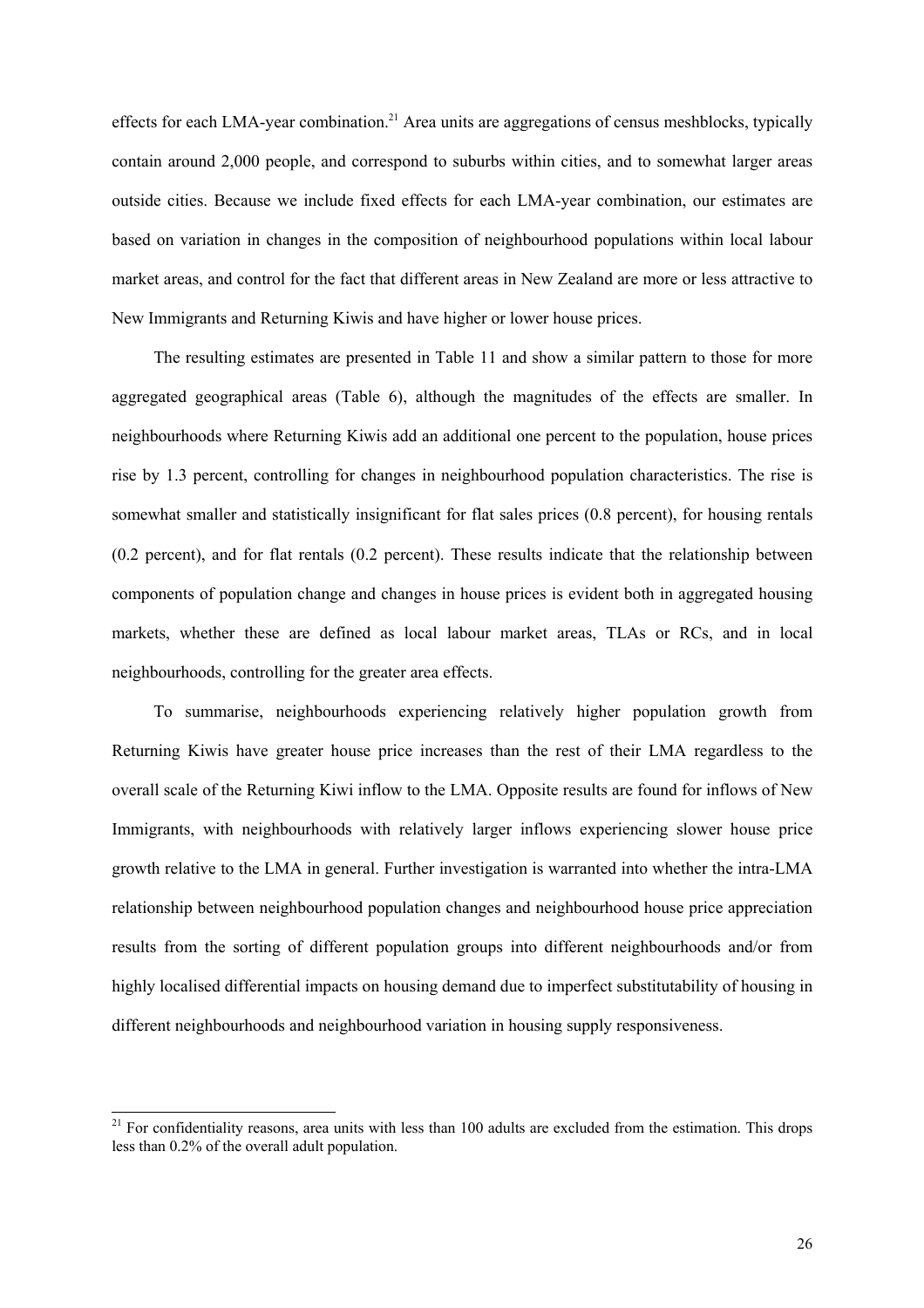#### **7 Conclusions**

New Zealand's large and volatile external migration flows generate significant year-to-year fluctuations in the demand for residential housing. This paper uses population data from the 1986, 1991, 1996, 2001 and 2006 New Zealand Censuses, house sales price data from Quotable Value New Zealand and rent data from the Department of Building and Housing to examine how population change, international migration, including the return migration of New Zealanders abroad, and internal migration affect rents and sales prices of both apartments and houses in different housing markets in New Zealand. Our analysis focuses on the relationship between the changes in the population in local areas and changes in house sale prices and rents in these areas. Focusing on changes allows us to control for time-invariant unobservable characteristics of local areas that either attract or repel individuals and lead to differential costs of housing.

We find that areas with relatively high population growth over a five-year period also tend to experience relatively rapid appreciation in house prices. A one percent increase in the population of a local area is associated with that area having house and flat sales prices and weekly rents that are between 0.2 and 0.5 percent higher. Although international migration flows are an important contributor to population fluctuations, we find no evidence that the inflow of foreign-born immigrants to an area are positively related to local house prices, despite there being a strong correlation over time at the national level. On the other hand, there is a strong positive relationship between inflows of New Zealanders previously living abroad into an area and the appreciation of local housing prices, with a one percent increase in population resulting from higher inflows of returning Kiwis associated with a 6 to 9 percent increase in house prices. These findings remain when we use instrumental variables estimation to control for the fact that individuals may choose locations partly on the basis of expected house price growth.

We also examine the relationship between population changes and neighbourhood housing prices controlling for the fact that different aggregate areas in New Zealand are more or less attractive to different individuals and have higher or lower house prices. Reinforcing our main results, we find that neighbourhoods which experience relatively high population growth from returning New Zealanders have greater house price increases than the rest of their labour market area and that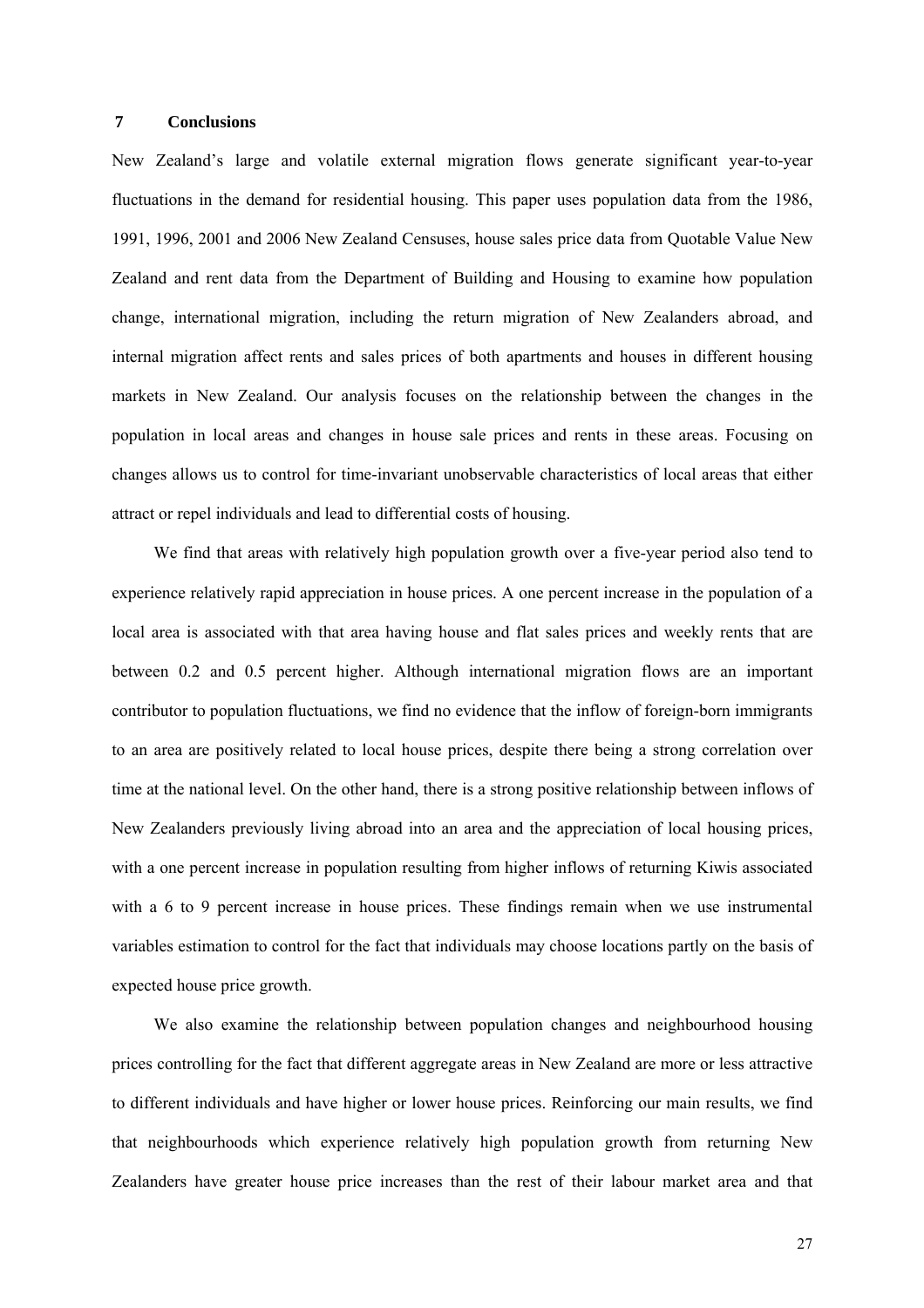neighbourhoods with relatively larger inflows of foreign-born immigrants experienced slower house price growth relative to the labour market area in general.

These overall relationships are not, however, robust across different time periods, suggesting that population growth is not the dominant determinant of house price changes and that there are omitted or mediating factors that may be more important than population change *per se* in determining house prices. Further consideration is warranted of cyclical influences at the aggregate or LMA level. Unfortunately, the five-yearly frequency of our data means it not ideally suited for analysis along this dimension.

Previous studies that examine housing markets in the United States have found that immigrant inflows lead to higher local house prices. It is difficult to know why the impacts of immigrant inflows on housing markets differ in New Zealand, although consistent with these results, recent work by Maré and Stillman (2007) finds that immigrant inflows to NZ also have small impacts on the labour market. Card (2007) argues that if immigrants raise the productivity and wages of native workers, spatial sorting leads to rents being bid up by incoming workers entering to take advantage of the spillovers. Taken together, the results in this paper and Maré and Stillman (2007) are consistent with there being weaker labour market spillovers in NZ than in the US.

Our overall results raise doubts about whether the strong positive correlation that exists between immigration and house price appreciation over time at the national level is in fact causal, given the lack of a similar relationship at different spatial scales, controling for aggregate trends. This suggests that the relationship at the national level may be a consequence of omitted aggregate time series factors that raise both immigration and house prices. However, our estimates could understate the impact of immigration on house prices if local house prices are affected by population changes in *all* areas, as part of a process of spatial equilibration. The fact that we find a positive relationship between local overall population change and local house prices and differential impacts of returning New Zealanders and new immigrants, and that our findings are consistent across different definitions of local areas, suggests that the methodology used in this paper (and in previous studies on the impact of immigration on the US housing market) provides valid estimates of the causal impact of immigration on house prices in New Zealand.

28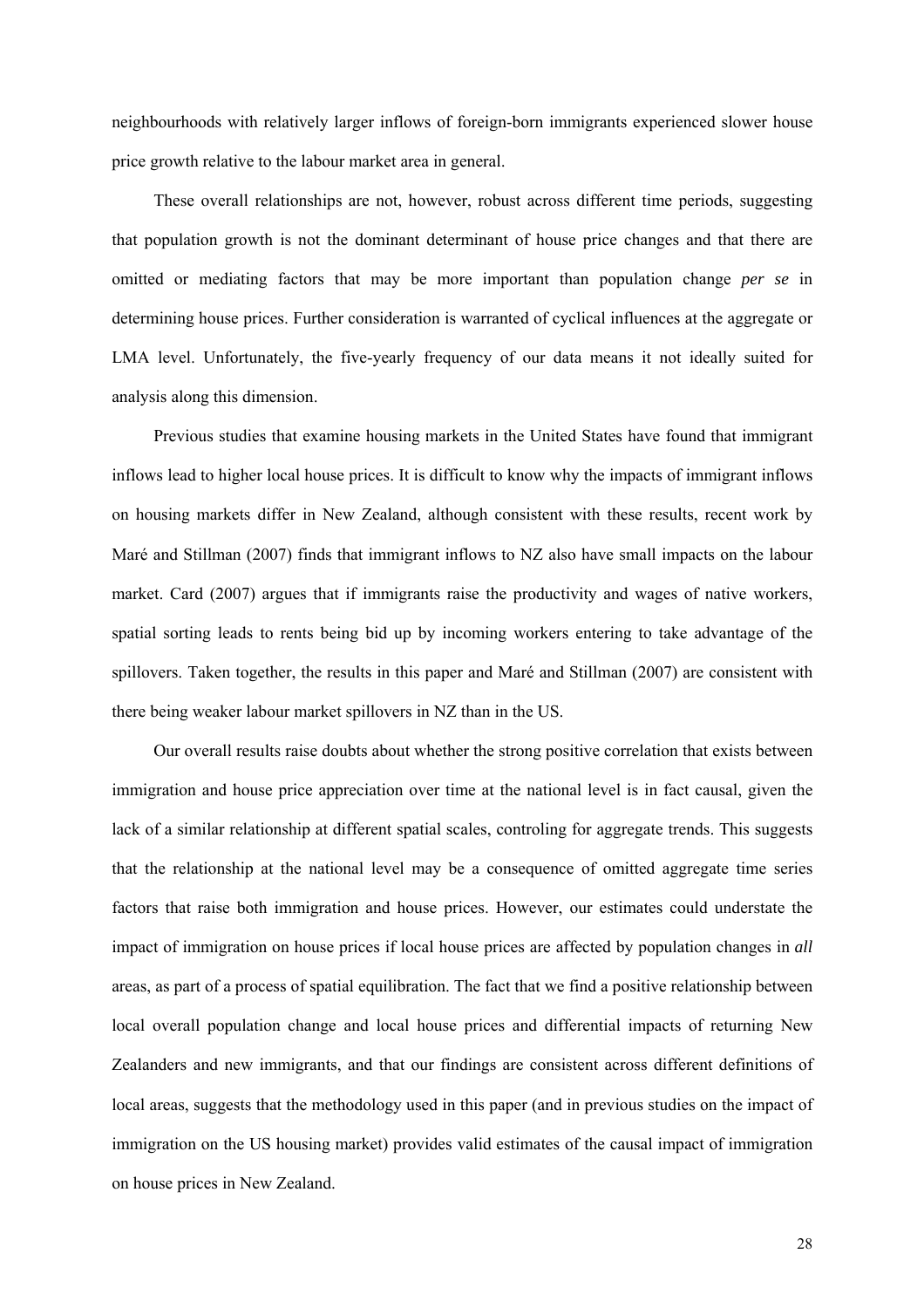There are a number of dimensions along which our current research can be extended, some of which we plan to consider in future work. First, it would be useful to incorporate information about supply-side constraints in different housing markets so we can see whether the transmission of housing demand into price increases is linked to these local conditions (cf: Capozza et al (2002)). If there is a causal relationship between different components of population change and house prices, the impacts will be larger if immigrants and/or returning New Zealanders locate in areas where housing supply is relatively inelastic. Second, we can look more deeply at the sorting of different groups of individuals into different neighbourhoods, both to examine whether immigrants settle into areas with more elastic housing supply and to examine the extent to which New Zealanders leave neighbourhoods in which immigrants are settling (cf: Saiz and Wachter (2006)). Third, since it is quite likely that the impact of population change may be asymmetric since once homes are built they general remain part of the housing stock for the long-term, we could examine whether the impacts of population changes on house prices differ when the population is increasing compared with when it is declining (cf: Grimes et al (2004)). Fourth, we can attempt to quantify the extent to which local population changes spillover to house prices in different areas of New Zealand.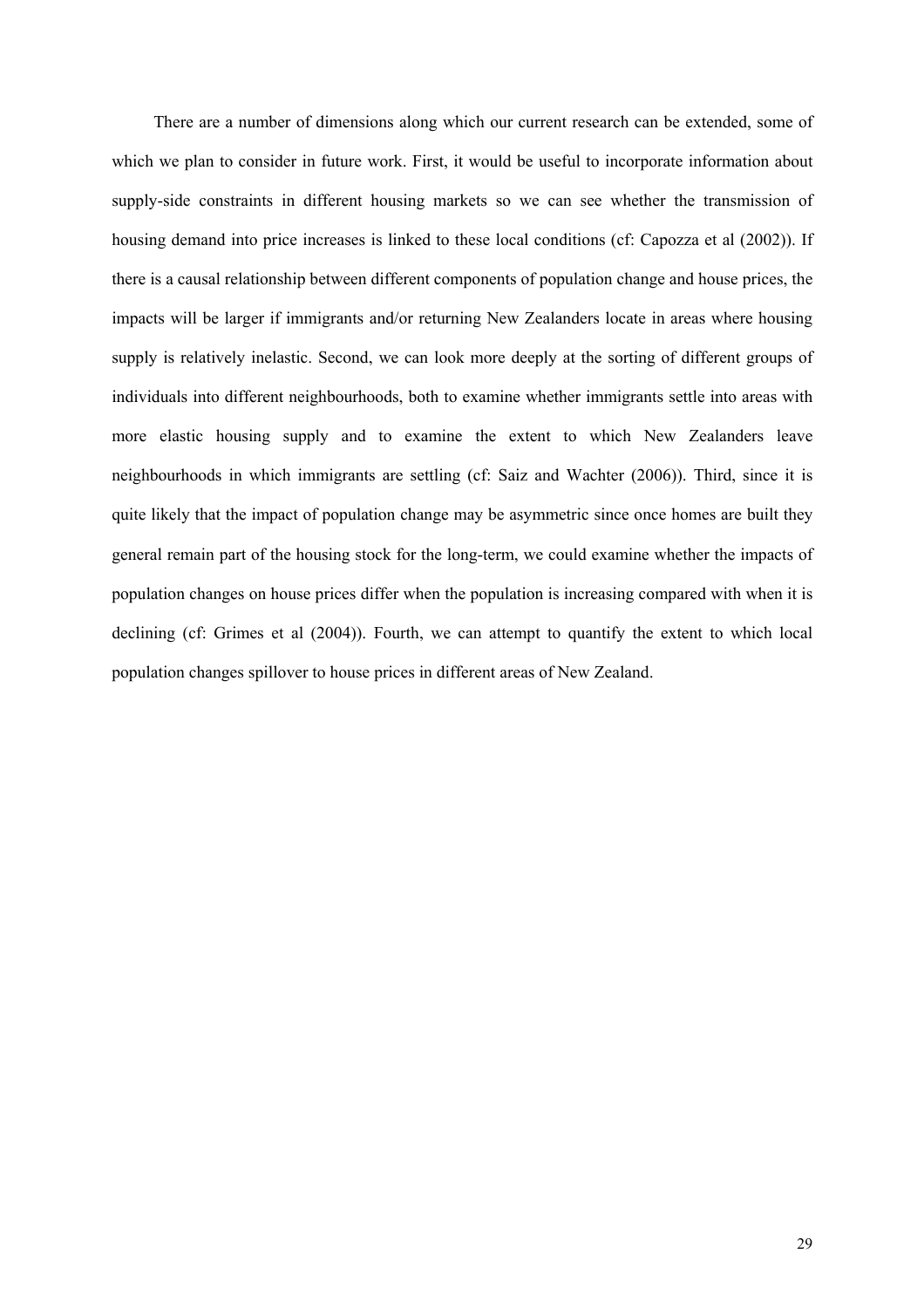#### **References**

- Altonji, J G. and David Card. 1991. "The Effects of Immigration on the Labor Market Outcomes of Less-Skilled Natives" in *Immigration, Trade, and the Labor Market,* John M. Abowd and Richard B. Freeman Eds. Chicago : University of Chicago Press, pp. 201-34.
- Bartel, Ann P. 1979. "The Migration Decision: What Role Does Job Mobility Play?," *American Economic Review,* 69:5, pp. 775-86.
- Baum, Christopher F.; Mark E. Schaffer and Steven Stillman. 2007. "Enhanced Routines for Instrumental Variables/Generalized Method of Moments Estimation and Testing," *Stata Journal,*  7:4, pp. 465-506.
- Capozza, Dennis R; Patric H Hendershott; Charlotte Mack and Christopher J Mayer. 2002. "Determinants of Real House Price Dynamics," *NBER Working Paper 9262*. Available online at www.nber.org/papers.
- Card, David. 2007. "How Immigration Affects US Cities," *CREAM discussion paper 11/07,* Centre for Research and Analysis of Migration, University College, London. Available online at http://www.econ.ucl.ac.uk/cream/pages/CDP/CDP\_11\_07.pdf.
- Case, K. and R. J. Shiller. 1988. "The Behaviour of Home Buyers in Boom and Post-Boom Markets," *New England Economic Review,* Nov/Dec, pp. 29-46.
- Case, K. and R. J. Shiller. 2003. "Is There a Bubble in the Housing Market? An Analysis," *Paper prepared for the Brookings Panel on Economic Activity ,* Brookings Panel on Economic Activity, Washington, D.C.
- Case, Karl E. and Robert J. Shiller. 1989. "The Efficiency of the Market for Single-Family Homes," *The American Economic Review,* 79:1, pp. 125-37.
- Coleman, Andrew M. G. and John Landon-Lane. 2007. "Housing Markets and Migration in New Zealand, 1962-2006," *Reserve Bank Discussion Paper,* DP2007/12. Available online at http://www.rbnz.govt.nz/research/discusspapers/dp07\_12.pdf.
- Glaeser, Edward Lawler; J. Gyourko and R. Saks. 2005. "Why Have Housing Prices Gone Up?," *NBER Working Paper 11129 ,* National Bureau of Economic Research, Cambridge, MA.
- Greulich, Erica; John M. Quigley and Steve Raphael. 2008. "The Anatomy of Rent Burdens: Immigration, Growth and Rental Housing," *Brookings Papers on Urban Affairs,* 2004, pp. 149-87.
- Grimes, Arthur; Andrew Aitken and Suzi Kerr. 2004. "House Price Efficiency: Expectations, Sales, Symmetry," *Motu Working Paper 04-02,* Motu Economic and Public Policy Research, Wellington, New Zealand. Available online at http://www.motu.org.nz/motu\_wp\_series.htm.
- Grimes, Arthur and Yun Liang. 2007. "Spatial Determinants of Land Prices in Auckland: Does the Metropolitan Urban Limit Have an Effect," *Motu Working Paper 2007-09,* Motu Economic and Public Policy Research, Wellington.
- Grimes, Arthur; David C. Maré and Melanie Morten. 2007. "Adjustment in Local Labour and Housing Markets," *Motu Working Paper,* 07/10. Available online at www.motu.org/publications.
- Kerr, Suzi; Andrew Aitken and Arthur Grimes. 2004. "Land Taxes and Revenue Needs As Communities Grow and Decline: Evidence From New Zealand," *Working Paper WP04SK1,*  Lincoln Institute of Land Policy, Cambridge MA.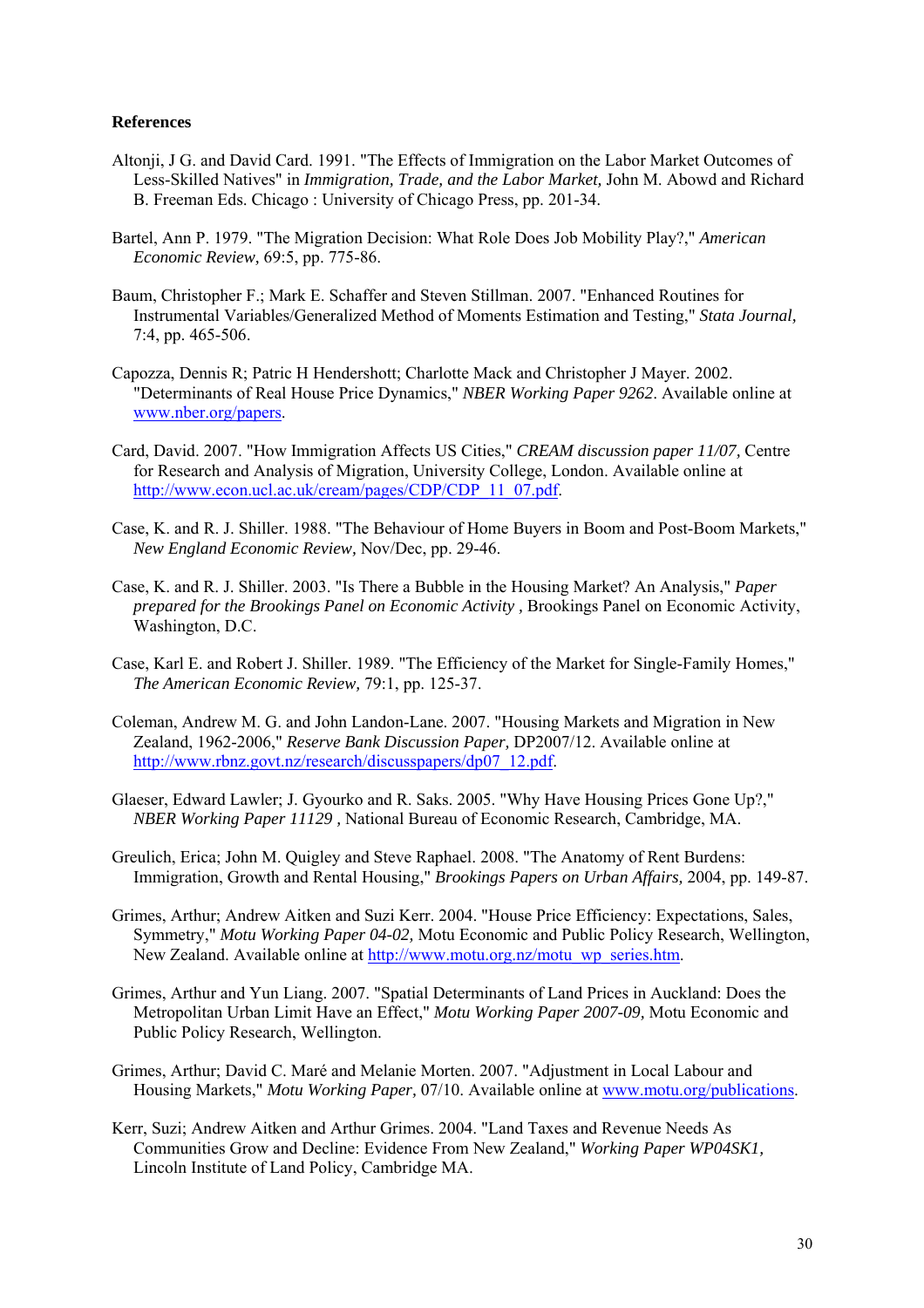- Maré, David C. and Steven Stillman. 2007. "The Impacts of Immigration on the Labour Market Outcomes of New Zealanders," *Paper presented to a workshop on "Pathways, Circuits and Crossroads: New Research on Population, Migration and Community Dynamics" 15-17 May 2007,* National Library auditorium, Wellington.
- Morrison, Philip S. 2008. "On the Falling Rate of Home Ownership in New Zealand," Centre for Housing Research, Aotearoa New Zealand, Wellington. Available online at http://www.chranz.co.nz/pdfs/falling-rate-home-ownership-in-nz.pdf.
- Ottaviano, Gianmarco I P and Giovanni Peri. 2007. "The Effects of Immigration on U.S. Wages and Rents: A General Equilibrium Approach," *mimeo* . Available online at http://www.econ.ucdavis.edu/faculty/gperi/Papers/Perott\_city\_Sept\_2007.pdf.
- Reserve Bank of New Zealand. 2007. "Monetary Policy Statement," December 2007. Available online at http://www.rbnz.govt.nz/monpol/statements/dec07.pdf.
- Saiz, Albert. 2003. "Room in the Kitchen for the Melting Pot: Immigration and Rental Prices," *Review of Economics and Statistics,* 85:3, pp. 502-21.
- Saiz, Albert. 2007. "Immigration and Housing Rents in American Cities," *Journal of Urban Economics,* 61:2, pp. 345-71.
- Saiz, Albert and Susan M. Wachter. 2006. "Immigration and the Neighbourhood," *IZA Discussion Paper,* 2503. Available online at www.iza.org.
- Statistics New Zealand. 2008. "Demographic Trends 2007," Statistics New Zealand., Wellington. Available online at http://www.stats.govt.nz/analytical-reports/dem-trends-07/default.htm.
- Stillman, Steven and David C. Maré. 2007. "The Impact of Immigration on the Geographic Mobility of New Zealanders," *Motu Working Paper 07-05,* Motu Economic and Public Policy Research, Wellington, New Zealand. Available online at http://www.motu.org.nz/motu\_wp\_series.htm.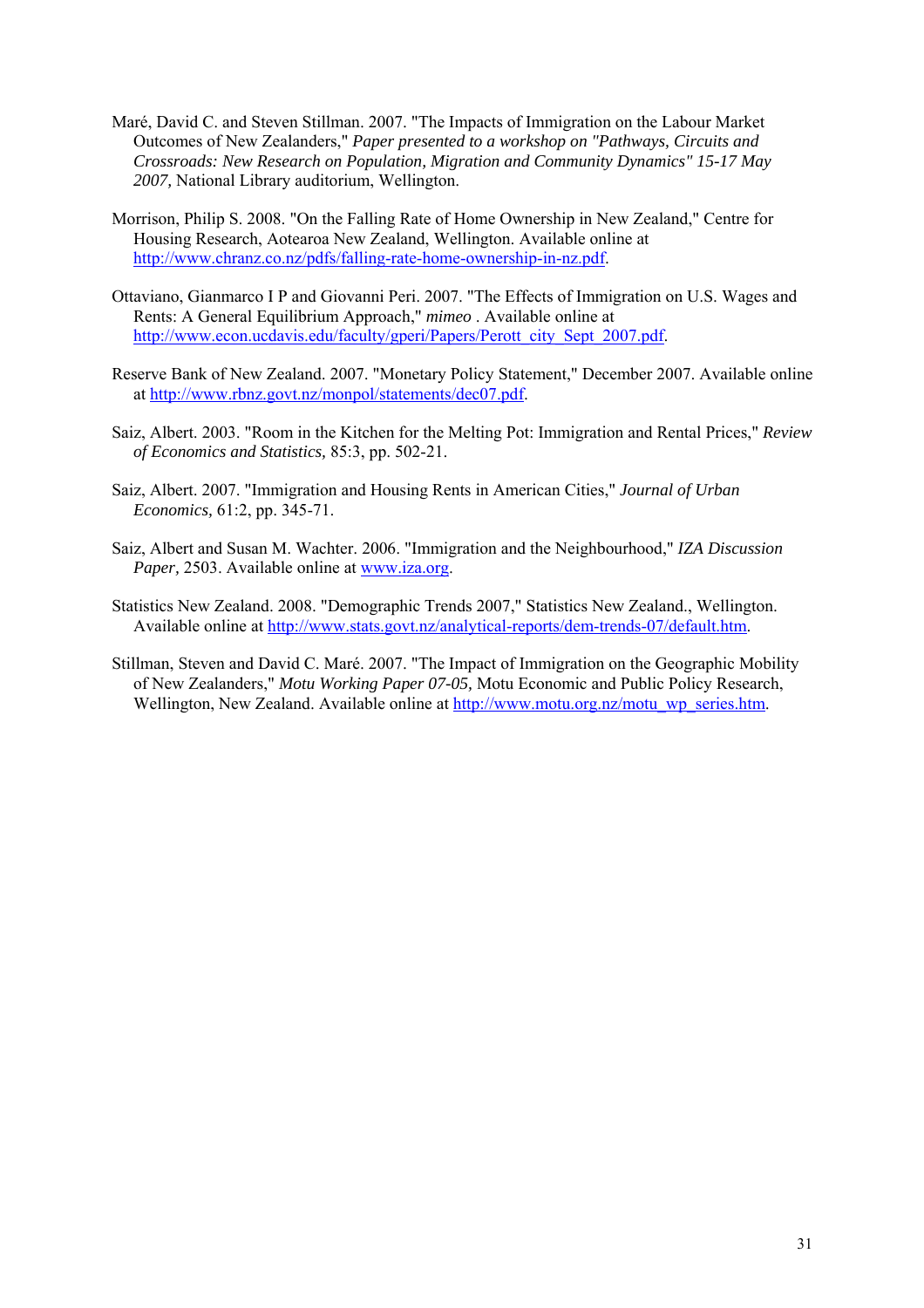

**Figure 1: New Zealand House Price Inflation and Net Migration**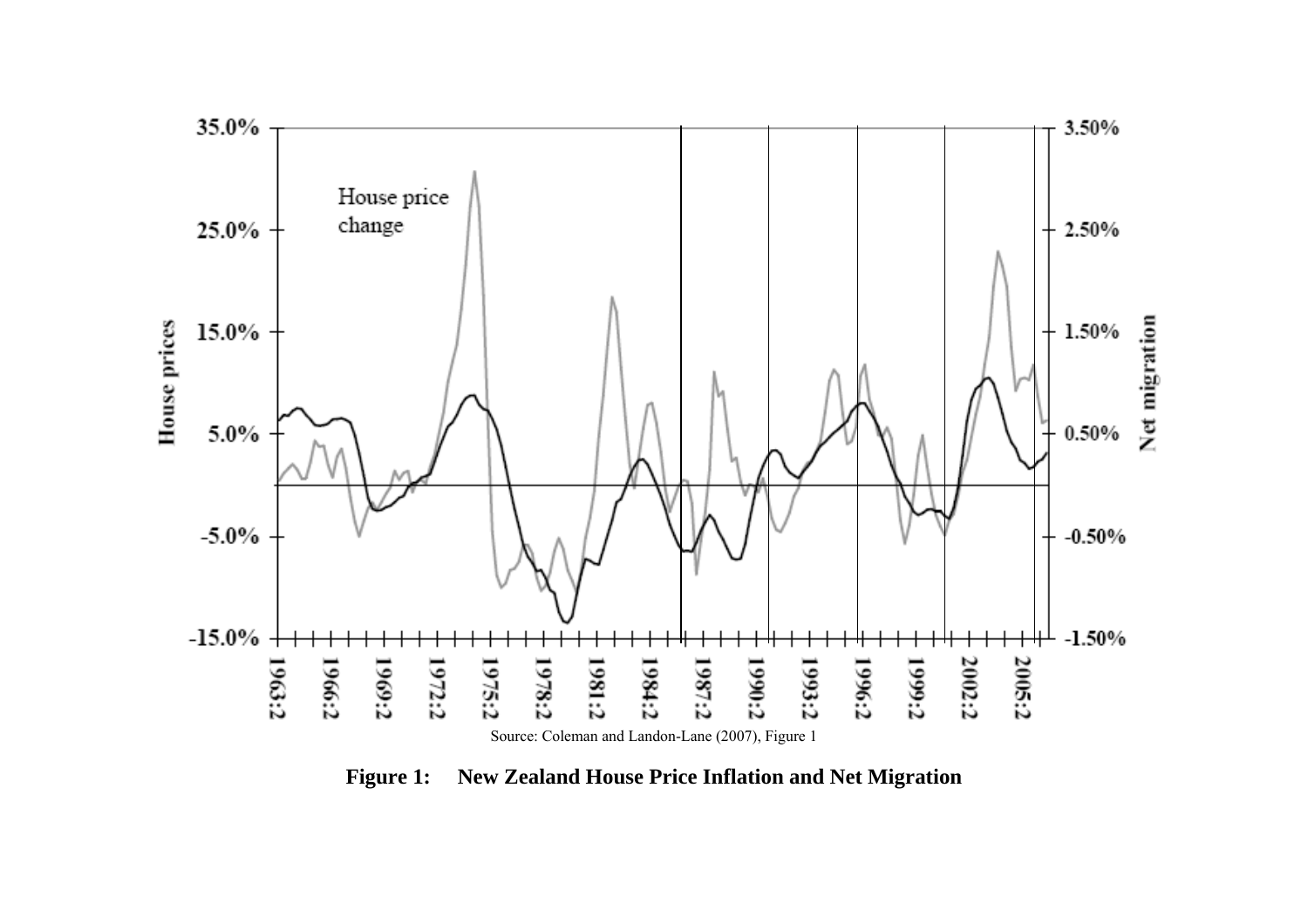

The size of the circles are proportional to the average current population and population five years prior in each LMA The solid line is the best population weighted linear fit

Figure 2: Change in House Sale Prices and Population Changes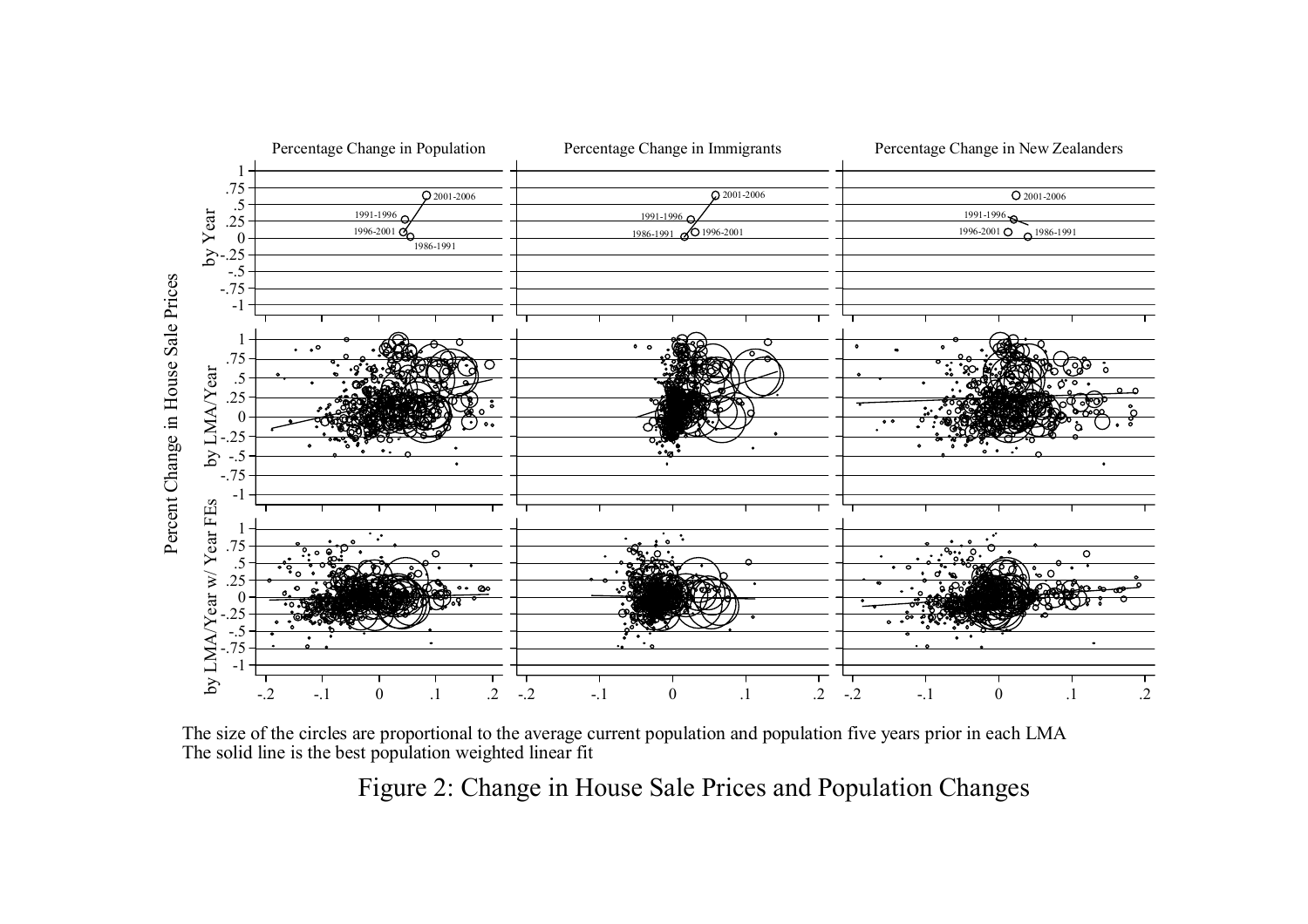

The size of the circles are proportional to the average current population and population five years prior in each LMA The solid line is the best population weighted linear fit

Figure 3: Change in House Sale Prices and Population Changes by Year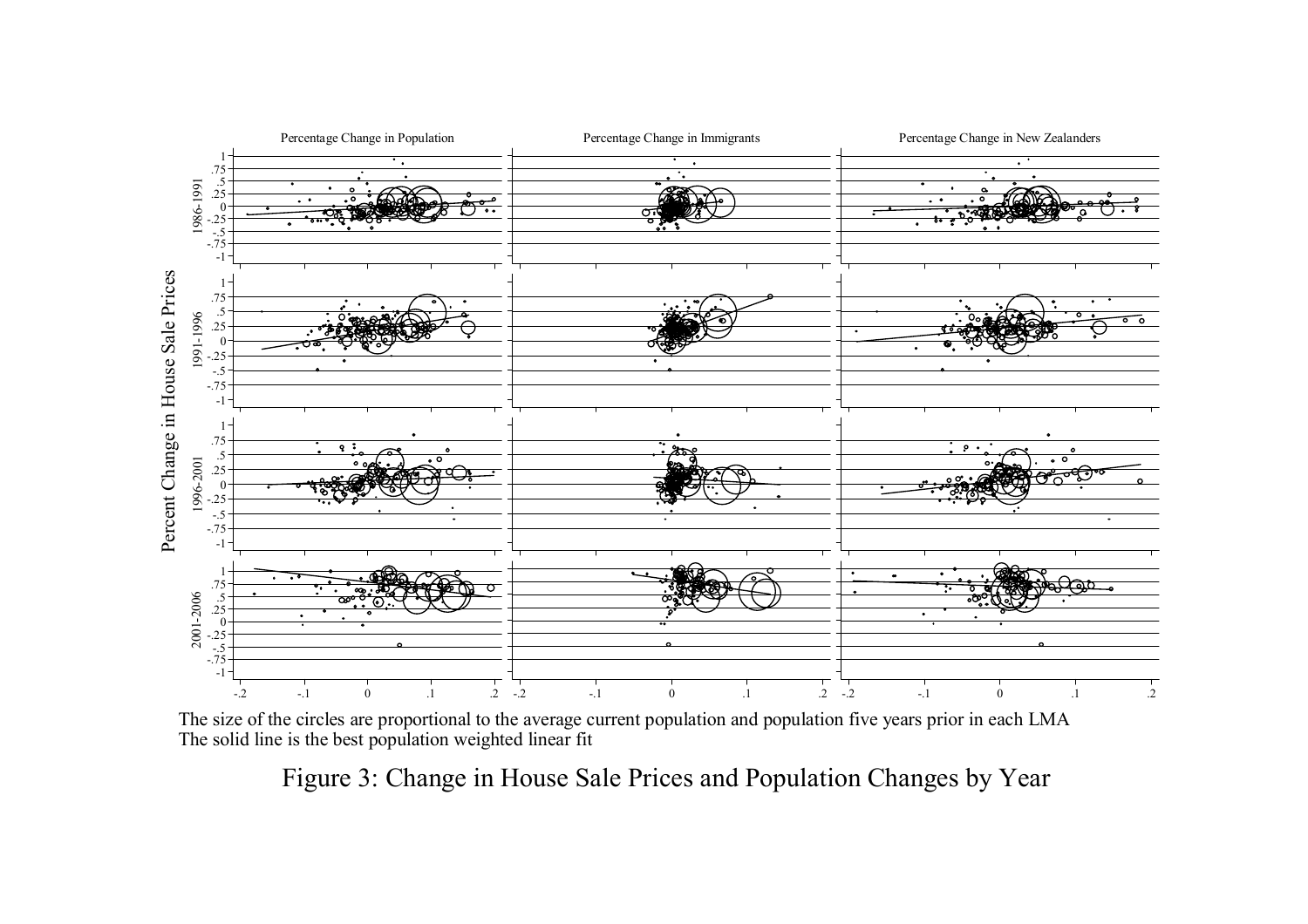|                          |            |            |           | Internal   |            | In Same   |            |
|--------------------------|------------|------------|-----------|------------|------------|-----------|------------|
|                          | Total      | <b>New</b> | Returning | Migrants - | Internal   | LMA140 -  | In Same    |
|                          | Population | Immigrants | Kiwis     | Previous   | Migrants - | Previous  | LMA140 -   |
|                          |            |            |           | Immigrant  | Local Kiwi | Immigrant | Local Kiwi |
| Own Home                 | 67%        | 43%        | 58%       | 53%        | 47%        | 72%       | 73%        |
| Non-Private Dwelling     | 4%         | 5%         | 3%        | 7%         | $8\%$      | 3%        | 3%         |
| Own w/ Mortgage          | 39%        | 30%        | 42%       | 32%        | 31%        | 37%       | 41%        |
| Own w/o Mortgage         | 29%        | 13%        | 16%       | 21%        | 16%        | 34%       | 32%        |
| Rent                     | 24%        | 46%        | 34%       | 33%        | 39%        | 20%       | 19%        |
| Free                     | 3%         | 3%         | 3%        | 3%         | 5%         | 2%        | 3%         |
| Missing                  | 2%         | 3%         | 2%        | 3%         | $2\%$      | 3%        | $2\%$      |
| Mean Age                 | 44.3       | 36.0       | 34.9      | 50.3       | 45.3       | 43.9      | 37.0       |
| Aged 18-24               | 15%        | 20%        | 9%        | 7%         | 14%        | 14%       | 26%        |
| Aged 25-64               | 70%        | 75%        | 89%       | 70%        | 69%        | 71%       | 66%        |
| Aged $65+$               | 16%        | 5%         | 2%        | 23%        | 17%        | 15%       | 8%         |
| Female                   | 52%        | 52%        | 51%       | 51%        | 52%        | 50%       | 52%        |
| European                 | 83%        | 45%        | 91%       | 69%        | 89%        | 73%       | 87%        |
| Maori                    | 11%        | 0%         | 11%       | $0\%$      | 13%        | 1%        | 17%        |
| Pacific                  | 4%         | 9%         | 2%        | 15%        | 2%         | 11%       | 2%         |
| Asian                    | 5%         | 42%        | 1%        | 14%        | 1%         | 15%       | 1%         |
| Other                    | 0%         | 4%         | 0%        | 1%         | $0\%$      | 1%        | 0%         |
| No Qualifications        | 29%        | 11%        | 15%       | 27%        | 33%        | 19%       | 25%        |
| <b>School Quals</b>      | 28%        | 32%        | 29%       | 28%        | 27%        | 30%       | 31%        |
| Post-School Quals        | 24%        | 21%        | 31%       | 23%        | 24%        | 25%       | 25%        |
| <b>University Degree</b> | 10%        | 25%        | 20%       | 12%        | 7%         | 17%       | 11%        |
| Missing                  | 9%         | 12%        | 5%        | 11%        | 9%         | $8\%$     | 6%         |
| Full-Time W/S            | 39%        | 38%        | 51%       | 35%        | 39%        | 37%       | 44%        |
| Part-Time W/S            | 9%         | 8%         | $8\%$     | $8\%$      | 9%         | 7%        | $8\%$      |
| Full-Time Other          | 12%        | 8%         | 12%       | 11%        | 12%        | 10%       | 9%         |
| Part-Time Other          | 3%         | 3%         | 3%        | 3%         | 3%         | 3%        | 3%         |
| Unemployed               | 4%         | 7%         | 6%        | 4%         | 4%         | 6%        | 7%         |
| <b>NILF</b>              | 33%        | 36%        | 20%       | 40%        | 33%        | 36%       | 29%        |
| Mean Real Income         | 26,180     | 21,673     | 31,922    | 25,513     | 26,688     | 25,681    | 25,249     |
| <b>Missing Income</b>    | 6%         | 12%        | 4%        | 7%         | 5%         | 5%        | 5%         |
| Married                  | 54%        | 56%        | 44%       | 63%        | 54%        | 56%       | 43%        |
| Defacto                  | 10%        | 10%        | 16%       | 7%         | 9%         | 10%       | 15%        |
| Div/Sep                  | 7%         | 4%         | 9%        | 8%         | $8\%$      | 9%        | 8%         |
| Widowed                  | 6%         | $2\%$      | 1%        | 9%         | 7%         | 6%        | 4%         |
| Never Married            | 16%        | 12%        | 25%       | 7%         | 16%        | 14%       | 26%        |
| Missing                  | $1\%$      | 4%         | 1%        | $1\%$      | $1\%$      | $1\%$     | 1%         |
| Non-Family               | 27%        | 31%        | 31%       | 23%        | 25%        | 33%       | 38%        |
| Couple - No Kids         | 27%        | 23%        | 25%       | 29%        | 27%        | 28%       | 23%        |
| Couple - Kids            | 38%        | 40%        | 35%       | 41%        | 39%        | 33%       | 31%        |
| Single - Kids            | 9%         | $5\%$      | $8\%$     | $7\%$      | $9\%$      | 6%        | $8\%$      |
| Mean # Kids              | 0.83       | 1.03       | 0.77      | 0.86       | $0.80\,$   | 0.86      | 0.87       |
| Mean # Adults            | 2.34       | 2.75       | 2.26      | 2.43       | 2.28       | 2.39      | 2.39       |
| Mean # People            | 3.17       | 3.78       | 3.03      | 3.29       | 3.08       | 3.25      | 3.25       |
| % of Population          |            | 5%         | 2%        | 2%         | 12%        | 15%       | 64%        |
| Individuals              | 12,623,493 | 592,899    | 254,997   | 272,133    | 1,568,559  | 1,903,527 | 8,031,381  |

## **Table 1: Characteristics of Different Population Groups**

Notes: All dollar amounts are in 2006 dollars. Average dwelling size is measured only for individuals in privately owned dwellings.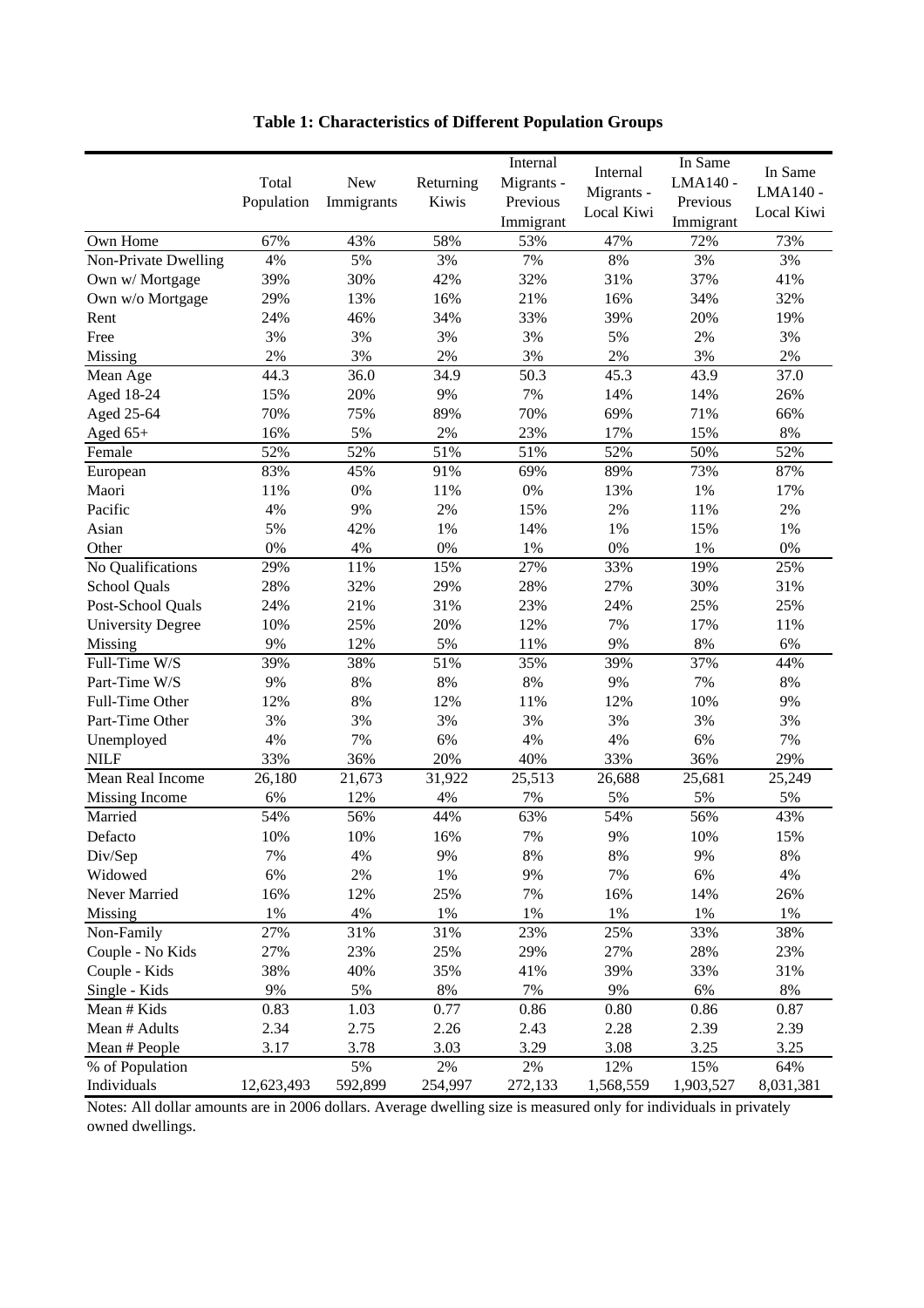## **Table 2: Probit Regression Estimates of Likelihood of Homeownership**

|                                     | No Controls | Year Fixed<br>Effects | Individual<br>Demographics | Employment<br>and Income | Household<br>Demographics | Region of Birth | <b>LMA</b> Fixed<br>Effects |
|-------------------------------------|-------------|-----------------------|----------------------------|--------------------------|---------------------------|-----------------|-----------------------------|
| New Immigrants                      | $-0.307$    | $-0.296$              | $-0.272$                   | $-0.262$                 | $-0.210$                  | $-0.217$        | $-0.212$                    |
|                                     | (458)       | (263)                 | (112)                      | (69)                     | (89)                      | (88)            | (90)                        |
| Returning Kiwis                     | $-0.167$    | $-0.166$              | $-0.149$                   | $-0.145$                 | $-0.095$                  | $-0.095$        | $-0.092$                    |
|                                     | (145)       | (139)                 | (112)                      | (107)                    | (106)                     | (60)            | (59)                        |
| Internal - Previous Immigrants      | $-0.188$    | $-0.186$              | $-0.207$                   | $-0.200$                 | $-0.136$                  | $-0.151$        | $-0.150$                    |
|                                     | (54)        | (54)                  | (48)                       | (47)                     | (42)                      | (42)            | (41)                        |
| Internal - Local Kiwis              | $-0.251$    | $-0.253$              | $-0.212$                   | $-0.207$                 | $-0.126$                  | $-0.125$        | $-0.123$                    |
|                                     | (61)        | (61)                  | (65)                       | (62)                     | (56)                      | (40)            | (40)                        |
| <b>Stayer</b> - Previous Immigrants | $-0.003$    | 0.000                 | $-0.025$                   | $-0.022$                 | $-0.019$                  | $-0.027$        | $-0.024$                    |
|                                     | (183)       | (184)                 | (151)                      | (147)                    | (119)                     | (118)           | (116)                       |
| Individuals                         | 1,184,616   | 1.184.616             | 1.184.616                  | 1,184,616                | 1,184,616                 | 1,184,616       | 1,184,616                   |

(Marginal Effects and T-Stats)

Notes: Differences are relative to New Zealanders living in the same LMA as five-years-ago. Control variables are added progressively to each specification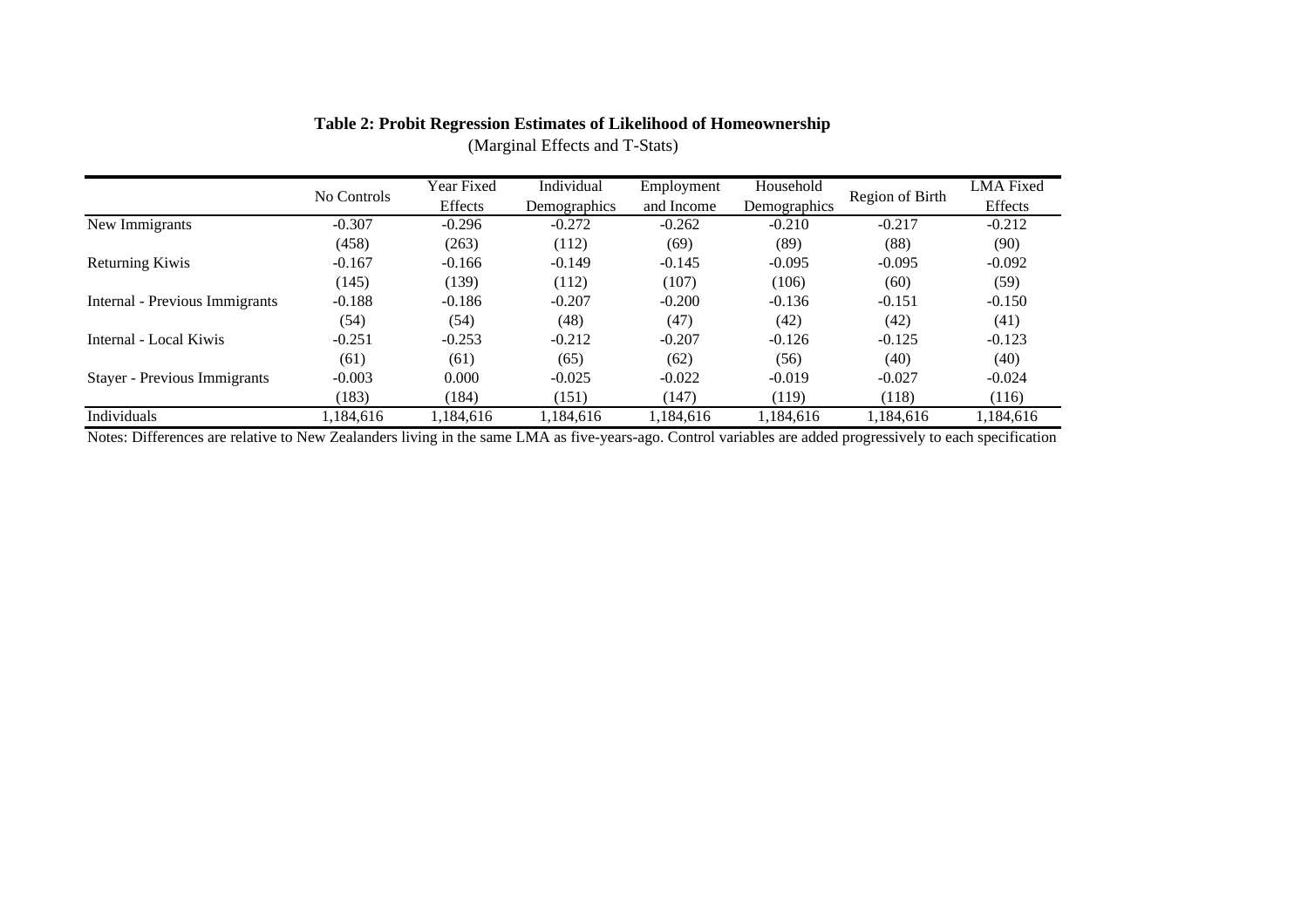|                                                                      | 1986                                                            | 1991     | 1996     | 2001     | 2006     |  |  |  |  |  |  |
|----------------------------------------------------------------------|-----------------------------------------------------------------|----------|----------|----------|----------|--|--|--|--|--|--|
| Local Housing Market Characteristics - Levels for the Average Adult  |                                                                 |          |          |          |          |  |  |  |  |  |  |
| Mean Sales Price for Houses                                          | 159,054                                                         | 161,403  | 205,233  | 222,430  | 363,665  |  |  |  |  |  |  |
|                                                                      | (4111)                                                          | (4481)   | (7151)   | (7109)   | (10203)  |  |  |  |  |  |  |
| Mean Sales Price for Flats                                           | 141,759                                                         | 136,205  | 162,639  | 166,647  | 256,732  |  |  |  |  |  |  |
|                                                                      | (3321)                                                          | (3338)   | (5216)   | (5611)   | (7470)   |  |  |  |  |  |  |
| Mean Weekly Rent for Houses                                          |                                                                 | 233      | 266      | 257      | 304      |  |  |  |  |  |  |
|                                                                      |                                                                 | (6.1)    | (8.3)    | (7.3)    | (7.0)    |  |  |  |  |  |  |
| Mean Weekly Rent for Flats                                           |                                                                 | 179      | 203      | 194      | 218      |  |  |  |  |  |  |
|                                                                      |                                                                 | (4.2)    | (6.5)    | (6.2)    | (5.6)    |  |  |  |  |  |  |
|                                                                      | Local Population Characteristics - Levels for the Average Adult |          |          |          |          |  |  |  |  |  |  |
| Population                                                           | 153,838                                                         | 167,144  | 182,268  | 197,833  | 225,876  |  |  |  |  |  |  |
|                                                                      | (11334)                                                         | (12307)  | (13443)  | (14574)  | (16462)  |  |  |  |  |  |  |
| <b>Percent New Migrants</b>                                          | 0.024                                                           | 0.033    | 0.045    | 0.054    | 0.072    |  |  |  |  |  |  |
|                                                                      | (0.001)                                                         | (0.002)  | (0.002)  | (0.003)  | (0.003)  |  |  |  |  |  |  |
| Percent Return New Zealanders                                        | 0.021                                                           | 0.018    | 0.022    | 0.017    | 0.023    |  |  |  |  |  |  |
|                                                                      | (0.000)                                                         | (0.000)  | (0.000)  | (0.000)  | (0.000)  |  |  |  |  |  |  |
| Local Housing Market Characteristics - Changes for the Average Adult |                                                                 |          |          |          |          |  |  |  |  |  |  |
| Percent Change in Mean Sales Price for Houses                        |                                                                 | 0.002    | 0.235    | 0.078    | 0.654    |  |  |  |  |  |  |
|                                                                      |                                                                 | (0.010)  | (0.014)  | (0.013)  | (0.019)  |  |  |  |  |  |  |
| Percent Change in Mean Sales Price for Flats                         |                                                                 | $-0.038$ | 0.174    | 0.016    | 0.566    |  |  |  |  |  |  |
|                                                                      |                                                                 | (0.012)  | (0.020)  | (0.021)  | (0.027)  |  |  |  |  |  |  |
| Percent Change in Mean Weekly Rent for Houses                        |                                                                 |          | 0.127    | $-0.038$ | 0.191    |  |  |  |  |  |  |
|                                                                      |                                                                 |          | (0.012)  | (0.006)  | (0.010)  |  |  |  |  |  |  |
| Percent Change in Mean Weekly Rent for Flats                         |                                                                 |          | 0.122    | $-0.055$ | 0.136    |  |  |  |  |  |  |
|                                                                      |                                                                 |          | (0.016)  | (0.007)  | (0.013)  |  |  |  |  |  |  |
| Local Population Characteristics - Changes for the Average Adult     |                                                                 |          |          |          |          |  |  |  |  |  |  |
| Percent Change in Population                                         |                                                                 | 0.057    | 0.048    | 0.045    | 0.085    |  |  |  |  |  |  |
|                                                                      |                                                                 | (0.004)  | (0.005)  | (0.005)  | (0.005)  |  |  |  |  |  |  |
| Decomposition of Population Change:                                  |                                                                 |          |          |          |          |  |  |  |  |  |  |
| New Immigrants / Population 5-Years Ago                              |                                                                 | 0.035    | 0.048    | 0.057    | 0.079    |  |  |  |  |  |  |
|                                                                      |                                                                 | (0.002)  | (0.003)  | (0.003)  | (0.004)  |  |  |  |  |  |  |
| Return NZers / Population 5-Years Ago                                |                                                                 | 0.019    | 0.024    | 0.018    | 0.025    |  |  |  |  |  |  |
|                                                                      |                                                                 | (0.000)  | (0.001)  | (0.000)  | (0.001)  |  |  |  |  |  |  |
| Change in Immigrants / Population 5-Years Ago                        |                                                                 | $-0.019$ | $-0.022$ | $-0.026$ | $-0.019$ |  |  |  |  |  |  |
|                                                                      |                                                                 | (0.001)  | (0.001)  | (0.001)  | (0.001)  |  |  |  |  |  |  |
| Change in NZers / Population 5-Years Ago                             |                                                                 | 0.022    | $-0.002$ | $-0.004$ | 0.000    |  |  |  |  |  |  |
|                                                                      |                                                                 | (0.003)  | (0.003)  | (0.003)  | (0.003)  |  |  |  |  |  |  |

|  | Table 3: Housing Markets and Population Characteristics in 140 Labour Market Areas |  |
|--|------------------------------------------------------------------------------------|--|
|  |                                                                                    |  |

Notes: All dollar amounts are in 2006 dollars. All level (change) estimates are variance weighted by the population size in each geographic area in a particular year (averaged over the current and previous census). Standard errors are in parentheses.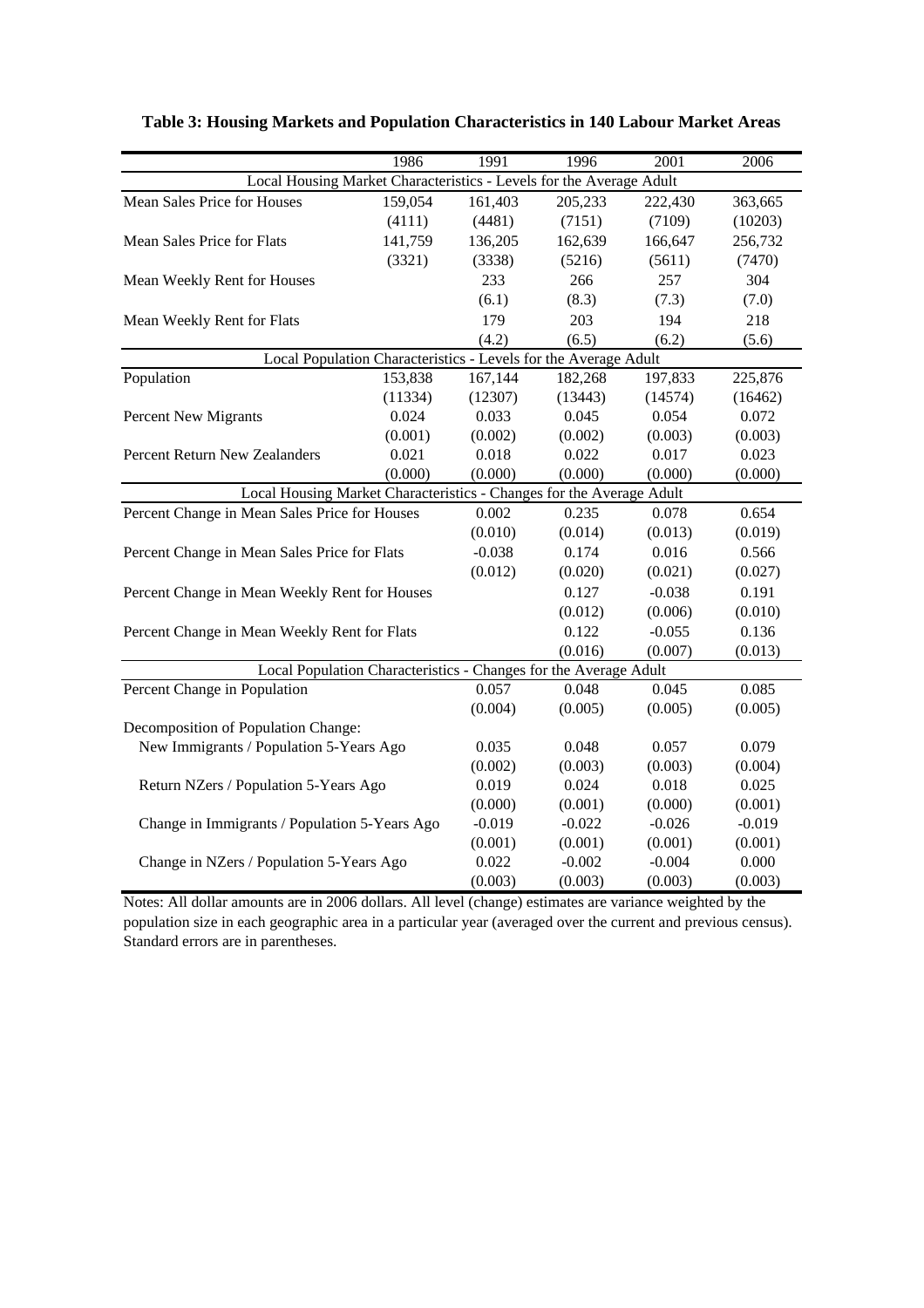|                                                                                                 | 1986    | 1991     | 1996    | 2001    | 2006    |
|-------------------------------------------------------------------------------------------------|---------|----------|---------|---------|---------|
| Mean Sales Price for Houses - Weighted by Subgroup Population in each 140 LMA                   |         |          |         |         |         |
| New Immigrants                                                                                  | 178,155 | 190,312  | 254,400 | 269,392 | 418,519 |
|                                                                                                 | (3820)  | (3933)   | (7276)  | (6290)  | (9443)  |
| <b>Returning Kiwis</b>                                                                          | 169,382 | 173,866  | 220,759 | 239,977 | 379,911 |
|                                                                                                 | (4050)  | (4423)   | (7350)  | (6923)  | (10003) |
| Internal Migrants - Previous Immigrant                                                          | 163,235 | 165,098  | 215,406 | 230,042 | 375,748 |
|                                                                                                 | (4053)  | (4342)   | (7126)  | (6802)  | (9974)  |
| Internal Migrants - Local Kiwi                                                                  | 150,983 | 151,799  | 190,697 | 206,539 | 334,824 |
|                                                                                                 | (4092)  | (4419)   | (6823)  | (6866)  | (10171) |
| In Same LMA - Previous Immigrant                                                                | 177,010 | 181,946  | 234,640 | 254,624 | 407,392 |
|                                                                                                 | (3886)  | (4137)   | (7158)  | (6518)  | (9274)  |
| In Same LMA - Local Kiwi                                                                        | 155,626 | 157,050  | 197,030 | 213,018 | 348,916 |
|                                                                                                 | (4071)  | (4454)   | (6949)  | (7069)  | (10080) |
| Percent Change in Mean Sales Price for Houses - Weighted by Subgroup Population in each 140 LMA |         |          |         |         |         |
| New Immigrants                                                                                  |         | 0.029    | 0.300   | 0.060   | 0.602   |
|                                                                                                 |         | (0.007)  | (0.014) | (0.011) | (0.014) |
| <b>Returning Kiwis</b>                                                                          |         | 0.011    | 0.258   | 0.088   | 0.647   |
|                                                                                                 |         | (0.009)  | (0.015) | (0.013) | (0.018) |
| Internal Migrants - Previous Immigrant                                                          |         | 0.004    | 0.257   | 0.091   | 0.642   |
|                                                                                                 |         | (0.010)  | (0.014) | (0.013) | (0.018) |
| Internal Migrants - Local Kiwi                                                                  |         | $-0.007$ | 0.232   | 0.089   | 0.690   |
|                                                                                                 |         | (0.012)  | (0.014) | (0.014) | (0.022) |
| In Same LMA - Previous Immigrant                                                                |         | 0.021    | 0.260   | 0.082   | 0.595   |
|                                                                                                 |         | (0.007)  | (0.015) | (0.012) | (0.014) |
| In Same LMA - Local Kiwi                                                                        |         | $-0.002$ | 0.227   | 0.076   | 0.668   |
|                                                                                                 |         | (0.010)  | (0.014) | (0.013) | (0.020) |

## **Table 4: Allocation of Different Population Groups to Different Housing Markets**

Notes: All dollar amounts are in 2006 dollars. Standard errors are in parentheses.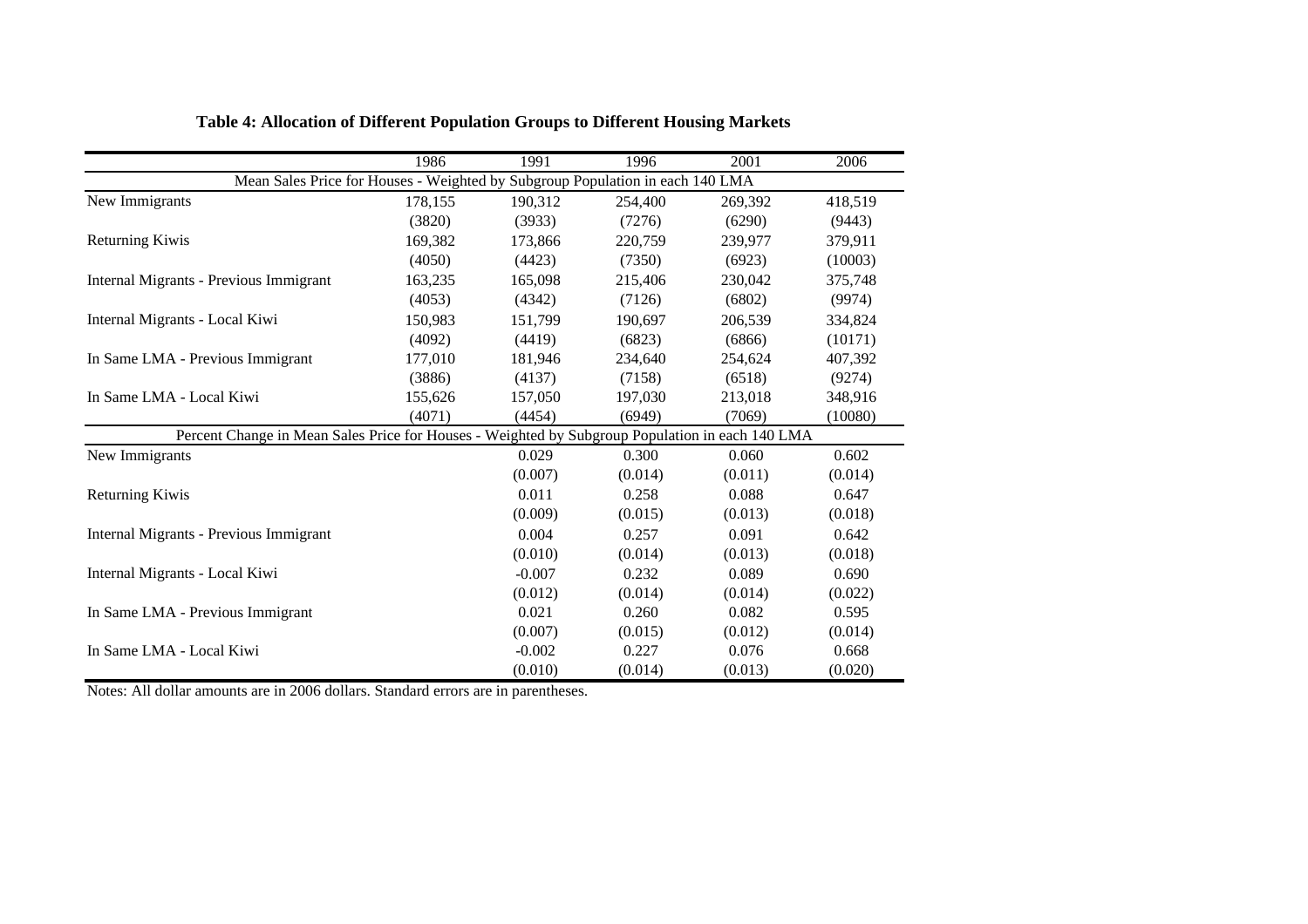|                 |          | % Change Mean Sales Price |           | % Change Mean Sales Price |                | % Change Mean Weekly Rent   % Change Mean Weekly Rent                                       |                |            |
|-----------------|----------|---------------------------|-----------|---------------------------|----------------|---------------------------------------------------------------------------------------------|----------------|------------|
|                 |          | for Houses                |           | for Flats                 |                | for Houses                                                                                  |                | for Flats  |
|                 |          |                           |           |                           |                | 140 Local Labour Market Areas (Full Sample for Sales Prices: 560, for Weekly Rents: 420)    |                |            |
| % Change in Pop | $0.255*$ | 0.133                     | $0.455**$ | $0.476*$                  | $0.189*$       | $-0.012$                                                                                    | $0.255**$      | $-0.346*$  |
|                 | (0.129)  | (0.143)                   | (0.171)   | (0.205)                   | (0.094)        | (0.113)                                                                                     | (0.088)        | (0.158)    |
| Geo/Years       | 532      | 532                       | 342       | 342                       | 277            | 277                                                                                         | 201            | 201        |
| R-Squared       | 0.70     | 0.82                      | 0.61      | 0.75                      | 0.55           | 0.79                                                                                        | 0.44           | 0.78       |
|                 |          |                           |           |                           |                | 73 Territorial Local Authorities (Full Sample for Sales Prices: 292, for Weekly Rents: 219) |                |            |
| % Change in Pop | 0.216    | 0.016                     | $0.443**$ | $0.364*$                  | $0.296**$      | 0.197                                                                                       | $0.174*$       | $-0.332*$  |
|                 | (0.147)  | (0.145)                   | (0.142)   | (0.180)                   | (0.109)        | (0.143)                                                                                     | (0.079)        | (0.161)    |
| Geo/Years       | 291      | 291                       | 289       | 289                       | 217            | 217                                                                                         | 190            | 190        |
| R-Squared       | 0.73     | 0.87                      | 0.63      | 0.76                      | 0.56           | 0.83                                                                                        | 0.44           | 0.76       |
|                 |          |                           |           |                           |                | 58 Local Labour Market Areas (Full Sample for Sales Prices: 232, for Weekly Rents: 174)     |                |            |
| % Change in Pop | 0.290    | 0.130                     | $0.423*$  | $0.583*$                  | 0.190          | $-0.212$                                                                                    | 0.210          | $-0.699**$ |
|                 | (0.166)  | (0.165)                   | (0.188)   | (0.259)                   | (0.105)        | (0.161)                                                                                     | (0.109)        | (0.183)    |
| Geo/Years       | 231      | 231                       | 227       | 227                       | 173            | 173                                                                                         | 158            | 158        |
| R-Squared       | 0.75     | 0.89                      | 0.65      | 0.79                      | 0.58           | 0.85                                                                                        | 0.42           | 0.82       |
|                 |          |                           |           |                           |                | 16 Regional Councils (Full Sample for Sales Prices: 64, for Weekly Rents: 48)               |                |            |
| % Change in Pop | $-0.011$ | 1.060                     | $-0.071$  | 1.460                     | 0.013          | $-0.159$                                                                                    | 0.204          | $-0.710**$ |
|                 | (0.334)  | (0.963)                   | (0.367)   | (0.963)                   | (0.205)        | (0.550)                                                                                     | (0.165)        | (0.159)    |
| Geo/Years       | 64       | 64                        | 64        | 64                        | 48             | 48                                                                                          | 48             | 48         |
| R-Squared       | 0.80     | 0.98                      | 0.75      | 0.97                      | 0.62           | 0.99                                                                                        | 0.49           | 1.00       |
| Covariates      | No       | Yes                       | No        | Yes                       | N <sub>o</sub> | Yes                                                                                         | N <sub>o</sub> | Yes        |

**Table 5: The Relationship between Changes in the Local Population and Changes in the Local Housing Market**

Notes: \*\* p<0.01, \* p<0.05. All estimates are variance weighted by the population size in each geographic area averaged over the current and previous census. All models include year fixed effects and standard errors are robust to clustering at the location level. Covariates include changes in age composition, gender composition, qualifications, employment status, marital status, household type, household composition and income of the local population.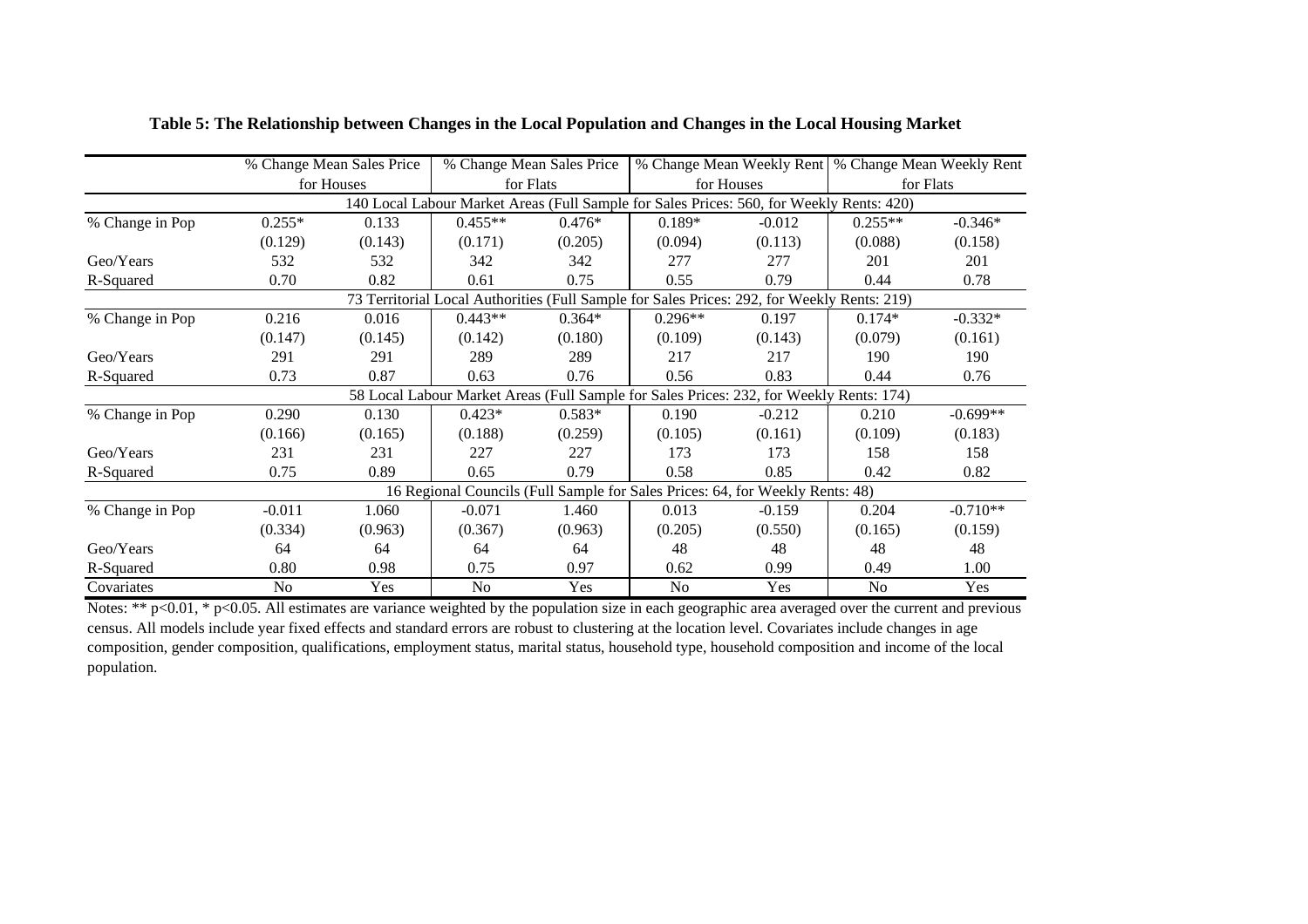|                 |            | % Change Mean Sales |          | % Change Mean Sales |           |                                                                                             | % Change Mean Weekly % Change Mean Weekly |                |  |
|-----------------|------------|---------------------|----------|---------------------|-----------|---------------------------------------------------------------------------------------------|-------------------------------------------|----------------|--|
|                 |            | Price for Houses    |          | Price for Flats     |           | Rent for Houses                                                                             |                                           | Rent for Flats |  |
|                 |            |                     |          |                     |           | 140 Local Labour Market Areas (Full Sample for Sales Prices: 560, for Weekly Rents: 420)    |                                           |                |  |
| IR New Immig    | $-0.730$   | $-1.389**$          | $-0.662$ | $-0.038$            | $-0.438$  | $-0.741*$                                                                                   | $-0.265$                                  | $-1.410**$     |  |
|                 | (0.387)    | (0.497)             | (0.503)  | (0.749)             | (0.263)   | (0.325)                                                                                     | (0.328)                                   | (0.473)        |  |
| IR Return NZers | 9.136**    | $7.623**$           | 9.046**  | 6.989**             | 3.316     | 4.952*                                                                                      | 0.206                                     | 3.646          |  |
|                 | (2.494)    | (2.152)             | (2.565)  | (2.390)             | (2.121)   | (1.929)                                                                                     | (2.883)                                   | (2.384)        |  |
| % Change in Imm | 1.526      | 0.959               | 1.436    | 0.527               | $-0.109$  | $-1.094$                                                                                    | $-1.750$                                  | $-2.097**$     |  |
|                 | (1.138)    | (1.077)             | (1.398)  | (1.299)             | (1.096)   | (0.643)                                                                                     | (0.982)                                   | (0.770)        |  |
| % Change in NZ  | $-0.260$   | $-0.567$            | 0.063    | $-0.184$            | 0.323     | $-0.158$                                                                                    | $0.870*$                                  | $-0.177$       |  |
|                 | (0.310)    | (0.374)             | (0.415)  | (0.545)             | (0.268)   | (0.261)                                                                                     | (0.379)                                   | (0.372)        |  |
| Geo/Years       | 532        | 532                 | 342      | 342                 | 277       | 277                                                                                         | 201                                       | 201            |  |
| R-Squared       | 0.72       | 0.83                | 0.63     | 0.75                | 0.58      | 0.81                                                                                        | 0.47                                      | 0.80           |  |
|                 |            |                     |          |                     |           | 73 Territorial Local Authorities (Full Sample for Sales Prices: 292, for Weekly Rents: 219) |                                           |                |  |
| IR New Immig    | $-0.709**$ | $-1.432*$           | $-0.485$ | $-0.362$            | $-0.302*$ | $-0.775*$                                                                                   | $-0.163$                                  | $-1.529**$     |  |
|                 | (0.225)    | (0.653)             | (0.288)  | (0.776)             | (0.114)   | (0.354)                                                                                     | (0.178)                                   | (0.522)        |  |
| IR Return NZers | 7.746      | 5.169*              | $7.252*$ | 4.529               | 2.191     | 2.696                                                                                       | 1.959                                     | 3.928          |  |
|                 | (4.180)    | (1.982)             | (3.341)  | (2.313)             | (2.301)   | (1.903)                                                                                     | (2.962)                                   | (2.284)        |  |
| % Change in Imm | 1.027      | 1.077               | 1.795    | 2.063               | $-0.076$  | 0.178                                                                                       | $-0.369$                                  | $-0.642$       |  |
|                 | (1.287)    | (0.836)             | (1.236)  | (1.039)             | (0.799)   | (0.473)                                                                                     | (1.052)                                   | (0.656)        |  |
| % Change in NZ  | $-0.094$   | $-0.409$            | 0.148    | $-0.245$            | 0.600     | 0.116                                                                                       | 0.277                                     | $-0.467$       |  |
|                 | (0.573)    | (0.318)             | (0.438)  | (0.385)             | (0.355)   | (0.349)                                                                                     | (0.447)                                   | (0.269)        |  |
| Geo/Years       | 291        | 291                 | 289      | 289                 | 217       | 217                                                                                         | 190                                       | 190            |  |
| R-Squared       | 0.75       | 0.87                | 0.64     | 0.77                | 0.60      | 0.84                                                                                        | 0.46                                      | 0.77           |  |
|                 |            |                     |          |                     |           | 58 Local Labour Market Areas (Full Sample for Sales Prices: 232, for Weekly Rents: 174)     |                                           |                |  |
| IR New Immig    | $-0.834*$  | $-0.893$            | $-0.751$ | $-0.295$            | $-0.472$  | $-1.179**$                                                                                  | $-0.357$                                  | $-1.424*$      |  |
|                 | (0.397)    | (0.791)             | (0.510)  | (1.046)             | (0.241)   | (0.409)                                                                                     | (0.317)                                   | (0.604)        |  |
| IR Return NZers | 7.713*     | 5.504               | 7.746*   | 5.720               | 2.915     | $6.225**$                                                                                   | 1.760                                     | 2.936          |  |
|                 | (3.604)    | (2.868)             | (3.552)  | (3.517)             | (2.787)   | (1.759)                                                                                     | (3.685)                                   | (2.339)        |  |
| % Change in Imm | 0.760      | 0.081               | 0.872    | $-0.036$            | $-0.369$  | $-1.547$                                                                                    | $-1.196$                                  | $-1.578$       |  |
|                 | (1.177)    | (1.174)             | (1.233)  | (1.834)             | (0.955)   | (0.951)                                                                                     | (1.154)                                   | (1.308)        |  |
| % Change in NZ  | 0.156      | $-0.304$            | 0.358    | 0.265               | 0.471     | $-0.410$                                                                                    | 0.573                                     | $-0.742$       |  |
|                 | (0.483)    | (0.475)             | (0.478)  | (0.635)             | (0.349)   | (0.403)                                                                                     | (0.572)                                   | (0.571)        |  |
| Geo/Years       | 231        | 231                 | 227      | 227                 | 173       | 173                                                                                         | 158                                       | 158            |  |
| R-Squared       | 0.77       | 0.89                | 0.67     | 0.80                | 0.62      | 0.87                                                                                        | 0.45                                      | 0.83           |  |
|                 |            |                     |          |                     |           | 16 Regional Councils (Full Sample for Sales Prices: 64, for Weekly Rents: 48)               |                                           |                |  |
| IR New Immig    | $-1.278$   | $-1.019$            | $-1.529$ | 5.969               | $-0.858$  | 1.188                                                                                       | $-0.766$                                  | $-2.369*$      |  |
|                 | (1.039)    | (2.535)             | (1.216)  | (2.893)             | (0.657)   | (1.848)                                                                                     | (0.736)                                   | (1.024)        |  |
| IR Return NZers | 17.067*    | 10.222              | 18.281*  | 7.537               | 8.607     | 16.649                                                                                      | 7.338                                     | 3.427          |  |
|                 | (6.967)    | (8.983)             | (7.445)  | (15.287)            | (7.500)   | (13.406)                                                                                    | (8.778)                                   | (9.953)        |  |
| % Change in Imm | 1.548      | 0.465               | 0.556    | $-0.397$            | $-0.794$  | 0.221                                                                                       | $-2.206$                                  | 0.780          |  |
|                 | (3.424)    | (5.198)             | (4.755)  | (5.521)             | (1.667)   | (3.986)                                                                                     | (1.825)                                   | (3.125)        |  |
| % Change in NZ  | $-0.596$   | 0.883               | $-0.737$ | 0.285               | 0.353     | $-2.468$                                                                                    | 0.648                                     | $-1.132$       |  |
|                 | (0.889)    | (1.474)             | (1.011)  | (2.237)             | (0.593)   | (1.633)                                                                                     | (0.776)                                   | (1.612)        |  |
| Geo/Years       | 64         | 64                  | 64       | 64                  | 48        | 48                                                                                          | 48                                        | 48             |  |
| R-Squared       | 0.82       | 0.98                | 0.77     | 0.97                | 0.68      | 1.00                                                                                        | 0.57                                      | 1.00           |  |
| Covariates      | $\rm No$   | Yes                 | $\rm No$ | Yes                 | No        | Yes                                                                                         | No                                        | Yes            |  |

## **Table 6: The Relationship between Changes in Local Population and Changes in Local Housing Markets**

Notes: \*\* p<0.01, \* p<0.05. All estimates are variance weighted by the population size in each geographic area averaged over the current and previous census. All models include year fixed effects and standard errors are robust to clustering at the location level. Covariates include change in the age composition, gender composition, qualifications, employment status, marital status, household type, household composition and income of the local population. IR stands for the inflow rate, eg the number of new immigrants or return Kiwis divided by the population five-years ago in an area.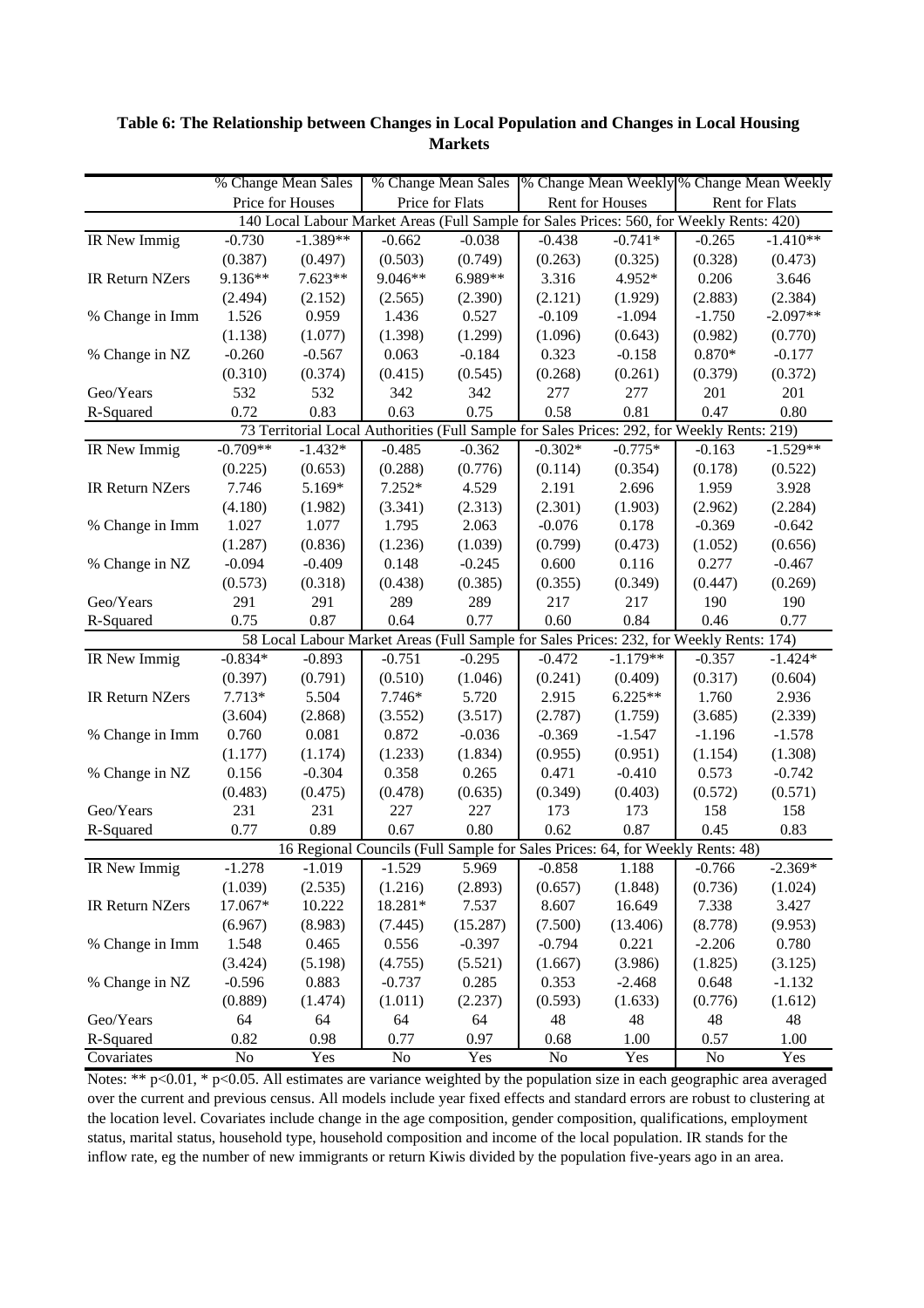|              |                |            | % Change Mean Price for Houses |            |                |            | % Change Mean Price for Flats                                                               |           |                |            | % Change in Mean Rent for Houses |                     | % Change in Mean Rent for Flats |            |                |            |
|--------------|----------------|------------|--------------------------------|------------|----------------|------------|---------------------------------------------------------------------------------------------|-----------|----------------|------------|----------------------------------|---------------------|---------------------------------|------------|----------------|------------|
|              |                | <b>OLS</b> | IV                             |            |                | <b>OLS</b> | <b>IV</b>                                                                                   |           |                | <b>OLS</b> | IV                               |                     |                                 | <b>OLS</b> |                | IV         |
|              |                |            |                                |            |                |            | 140 Local Labour Market Areas (Full Sample for Sales Prices: 560, for Weekly Rents: 420)    |           |                |            |                                  |                     |                                 |            |                |            |
| IR New Immig | $-0.270$       | $-0.926$   | $-0.724**$                     | $-3.092**$ | $-0.211$       | 0.482      | $-0.713**$                                                                                  | $-2.319$  | $-0.166$       | $-0.550$   |                                  | $-0.486** -3.089**$ | 0.080                           | $-1.232*$  | $-0.183$       | $-3.230**$ |
|              | (0.140)        | (0.578)    | (0.162)                        | (1.167)    | (0.175)        | (0.708)    | (0.184)                                                                                     | (1.187)   | (0.093)        | (0.312)    | (0.115)                          | (0.873)             | (0.078)                         | (0.473)    | (0.099)        | (1.076)    |
| Geo/Years    | 532            | 532        | 532                            | 532        | 342            | 342        | 342                                                                                         | 342       | 277            | 277        | 277                              | 277                 | 201                             | 201        | 201            | 201        |
| R-Squared    | 0.70           | 0.82       | 0.70                           | 0.81       | 0.61           | 0.75       | 0.60                                                                                        | 0.74      | 0.55           | 0.79       | 0.54                             | 0.75                | 0.44                            | 0.79       | 0.43           | 0.77       |
|              |                |            |                                |            |                |            | 73 Territorial Local Authorities (Full Sample for Sales Prices: 292, for Weekly Rents: 219) |           |                |            |                                  |                     |                                 |            |                |            |
| IR New Immig | $-0.210$       | $-1.211$   | $-0.590*$                      | $-3.488**$ | $-0.292$       | $-0.069$   | $-0.676**$                                                                                  | $-2.124$  | $-0.152$       | $-0.697$   | $-0.425**$                       | $-3.344**$          | 0.081                           | $-1.499**$ | $-0.133$       | $-2.769**$ |
|              | (0.195)        | (0.684)    | (0.236)                        | (1.050)    | (0.214)        | (0.786)    | (0.184)                                                                                     | (1.235)   | (0.081)        | (0.409)    | (0.088)                          | (0.923)             | (0.063)                         | (0.552)    | (0.068)        | (0.946)    |
| Geo/Years    | 291            | 291        | 291                            | 291        | 289            | 289        | 289                                                                                         | 289       | 217            | 217        | 217                              | 217                 | 190                             | 190        | 190            | 190        |
| R-Squared    | 0.73           | 0.87       | 0.73                           | 0.86       | 0.62           | 0.76       | 0.62                                                                                        | 0.76      | 0.55           | 0.83       | 0.54                             | 0.79                | 0.44                            | 0.76       | 0.43           | 0.75       |
|              |                |            |                                |            |                |            | 58 Local Labour Market Areas (Full Sample for Sales Prices: 232, for Weekly                 |           |                |            |                                  | Rents: 174)         |                                 |            |                |            |
| IR New Immig | $-0.270$       | $-0.474$   | $-0.733**$                     | $-3.044$   | $-0.206$       | 0.351      | $-0.674**$                                                                                  | $-1.756$  | $-0.132$       | $-1.015**$ |                                  | $-0.446** -3.812**$ | 0.055                           | $-1.421*$  | $-0.214*$      | $-2.763*$  |
|              | (0.155)        | (0.715)    | (0.180)                        | (1.660)    | (0.189)        | (0.779)    | (0.179)                                                                                     | (1.733)   | (0.094)        | (0.375)    | (0.116)                          | (1.052)             | (0.084)                         | (0.643)    | (0.086)        | (1.118)    |
| Geo/Years    | 231            | 231        | 231                            | 231        | 227            | 227        | 227                                                                                         | 227       | 173            | 173        | 173                              | 173                 | 158                             | 158        | 158            | 158        |
| R-Squared    | 0.75           | 0.89       | 0.75                           | 0.89       | 0.64           | 0.79       | 0.64                                                                                        | 0.79      | 0.57           | 0.85       | 0.57                             | 0.82                | 0.42                            | 0.81       | 0.41           | 0.81       |
|              |                |            |                                |            |                |            | 16 Regional Councils (Full Sample for Sales Prices: 64, for Weekly Rents: 48)               |           |                |            |                                  |                     |                                 |            |                |            |
| IR New Immig | $-0.471*$      | 0.451      | $-0.911**$                     | $-1.467$   | $-0.454$       | $6.514*$   | $-0.927**$                                                                                  | $4.324**$ | $-0.266$       | 0.273      | $-0.499**$                       | $-1.757$            | 0.017                           | $-3.349**$ | $-0.245*$      | $-4.362**$ |
|              | (0.203)        | (2.445)    | (0.261)                        | (1.795)    | (0.226)        | (2.544)    | (0.308)                                                                                     | (1.674)   | (0.133)        | (1.552)    | (0.135)                          | (1.340)             | (0.102)                         | (0.582)    | (0.115)        | (0.589)    |
| Geo/Years    | 64             | 64         | 64                             | 64         | 64             | 64         | 64                                                                                          | 64        | 48             | 48         | 48                               | 48                  | 48                              | 48         | 48             | 48         |
| R-Squared    | 0.80           | 0.98       | 0.80                           | 0.98       | 0.75           | 0.97       | 0.75                                                                                        | 0.97      | 0.62           | 0.99       | 0.62                             | 0.99                | 0.49                            | 1.00       | 0.48           | 1.00       |
| Covariates   | N <sub>0</sub> | Yes        | N <sub>0</sub>                 | Yes        | N <sub>o</sub> | Yes        | N <sub>o</sub>                                                                              | Yes       | N <sub>o</sub> | Yes        | N <sub>o</sub>                   | Yes                 | N <sub>o</sub>                  | Yes        | N <sub>o</sub> | Yes        |

**Table 7: The Relationship between Inflows of New Immigrants and Changes in Local Housing Markets (Instrumental Variables)**

Notes: \*\* p<0.01, \* p<0.05. All estimates are variance weighted by the population size in each geographic area averaged over the current and previous census. All models include year fixed effects and standard errors are robust to clustering at the location level. Covariates include change in the age composition, gender composition, qualifications, employment status, marital status, household type, household composition and income of the local population. IR stands for the inflow rate, eg the number of new immigrants divided by the population five-years ago in an area. The inflow rate of new migrants is instrumented by the predicted inflow rate based on the location of previously settled migrants from the same region of birth.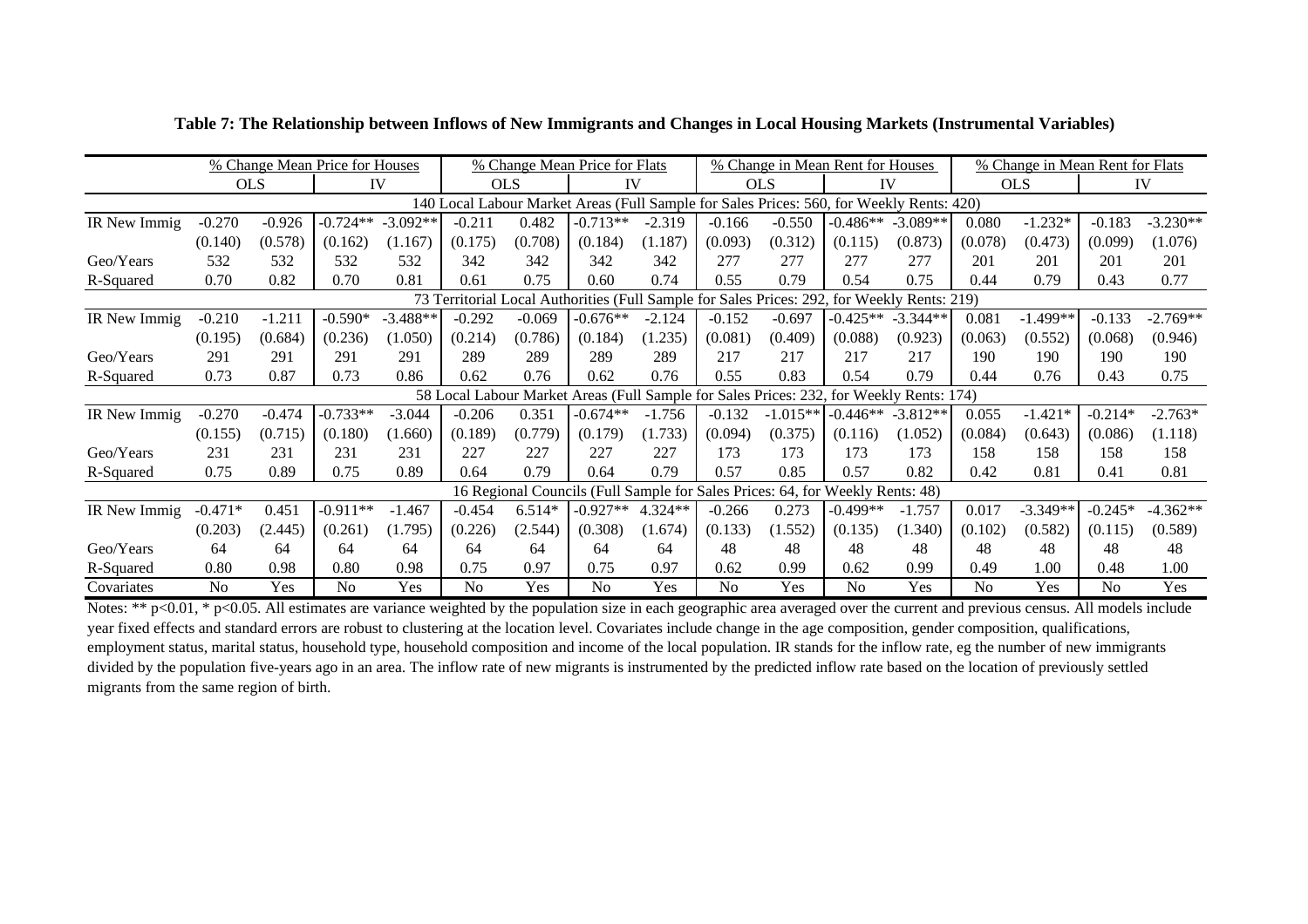|                 |                |           | % Change Mean Price for Houses |            |                |          | % Change Mean Price for Flats                                                            |           |                | % Change in Mean Rent for Houses |                |             | % Change in Mean Rent for Flats |            |                |            |
|-----------------|----------------|-----------|--------------------------------|------------|----------------|----------|------------------------------------------------------------------------------------------|-----------|----------------|----------------------------------|----------------|-------------|---------------------------------|------------|----------------|------------|
|                 | <b>OLS</b>     |           | <b>IV</b>                      |            | <b>OLS</b>     |          | IV                                                                                       |           |                | <b>OLS</b>                       |                | IV          |                                 | <b>OLS</b> |                | IV         |
|                 |                |           |                                |            |                |          | 140 Local Labour Market Areas (Full Sample for Sales Prices: 560, for Weekly Rents: 420) |           |                |                                  |                |             |                                 |            |                |            |
| % Change in Imm | $-0.480*$      | $-0.768*$ | $-0.984**$                     | $-2.861*$  | $-0.422$       | 0.029    | $-0.883*$                                                                                | $-1.894$  | $-0.331*$      | $-0.937**$                       | $-0.608**$     | $-2.569**$  | $-0.075$                        | $-1.641**$ | $-0.178$       | $-3.041**$ |
|                 | (0.216)        | (0.385)   | (0.269)                        | (1.148)    | (0.282)        | (0.664)  | (0.345)                                                                                  | (1.214)   | (0.137)        | (0.346)                          | (0.185)        | (0.767)     | (0.134)                         | (0.409)    | (0.158)        | (0.966)    |
| % Change in NZ  | $0.801**$      | $0.424*$  | 1.313                          | $1.701**$  | $1.159**$      | 0.629    | 1.659*                                                                                   | $2.415**$ | $0.658**$      | $0.335*$                         | 1.195*         | 1.692**     | $0.573*$                        | 0.151      | 0.867          | 1.206*     |
|                 | (0.218)        | (0.188)   | (0.764)                        | (0.641)    | (0.289)        | (0.332)  | (0.722)                                                                                  | (0.691)   | (0.161)        | (0.146)                          | (0.541)        | (0.598)     | (0.231)                         | (0.204)    | (0.588)        | (0.551)    |
| Geo/Years       | 532            | 532       | 532                            | 532        | 342            | 342      | 342                                                                                      | 342       | 277            | 277                              | 277            | 277         | 201                             | 201        | 201            | 201        |
| R-Squared       | 0.71           | 0.82      | 0.71                           | 0.80       | 0.62           | 0.75     | 0.62                                                                                     | 0.73      | 0.57           | 0.80                             | 0.55           | 0.74        | 0.46                            | 0.80       | 0.45           | 0.77       |
|                 |                |           |                                |            |                |          | 73 Territorial Local Authorities (Full Sample for Sales Prices: 292,                     |           |                |                                  | for Weekly     | Rents: 219) |                                 |            |                |            |
| % Change in Imm | $-0.412$       | $-0.733$  | $-0.642$                       | $-3.507**$ | $-0.322$       | 0.339    | $-0.753**$                                                                               | $-2.042$  | $-0.232$       | $-0.507$                         | $-0.415*$      | $-3.138**$  | $-0.018$                        | $-1.332**$ | $-0.041$       | $-2.793**$ |
|                 | (0.293)        | (0.436)   | (0.405)                        | (1.169)    | (0.236)        | (0.505)  | (0.287)                                                                                  | (1.366)   | (0.123)        | (0.257)                          | (0.196)        | (0.974)     | (0.133)                         | (0.428)    | (0.176)        | (1.018)    |
| % Change in NZ  | $0.659**$      | 0.285     | $1.301**$                      | 1.382**    | $0.982**$      | 0.373    | 1.332**                                                                                  | 1.283*    | $0.748**$      | $0.449*$                         | $1.355**$      | 1.291**     | $0.341**$                       | 0.037      | 0.921          | 0.815      |
|                 | (0.230)        | (0.185)   | (0.487)                        | (0.508)    | (0.186)        | (0.291)  | (0.504)                                                                                  | (0.591)   | (0.139)        | (0.177)                          | (0.440)        | (0.476)     | (0.122)                         | (0.218)    | (0.474)        | (0.433)    |
| Geo/Years       | 291            | 291       | 291                            | 291        | 289            | 289      | 289                                                                                      | 289       | 217            | 217                              | 217            | 217         | 190                             | 190        | 190            | 190        |
| R-Squared       | 0.74           | 0.87      | 0.73                           | 0.85       | 0.64           | 0.76     | 0.63                                                                                     | 0.75      | 0.59           | 0.84                             | 0.56           | 0.77        | 0.45                            | 0.77       | 0.42           | 0.74       |
|                 |                |           |                                |            |                |          | 58 Local Labour Market Areas (Full Sample for Sales Prices: 232, for Weekly              |           |                |                                  |                | Rents: 174) |                                 |            |                |            |
| % Change in Imm | $-0.607*$      | $-0.661$  | $-1.062**$                     | $-3.351$   | $-0.537$       | $-0.287$ | $-0.999**$                                                                               | $-2.105$  | $-0.349*$      | $-1.353**$                       | $-0.660**$     | $-3.577**$  | $-0.143$                        | $-1.515**$ | $-0.325$       | $-2.772*$  |
|                 | (0.233)        | (0.569)   | (0.271)                        | (2.017)    | (0.286)        | (0.643)  | (0.348)                                                                                  | (2.125)   | (0.135)        | (0.379)                          | (0.195)        | (1.192)     | (0.132)                         | (0.526)    | (0.175)        | (1.098)    |
| % Change in NZ  | $1.115**$      | 0.414     | 1.445                          | $2.181*$   | 1.314**        | 0.897*   | 1.853*                                                                                   | 2.918**   | $0.749**$      | 0.269                            | 1.371*         | 2.298**     | 0.583                           | $-0.351$   | 1.159          | 0.879      |
|                 | (0.359)        | (0.227)   | (0.907)                        | (0.952)    | (0.380)        | (0.369)  | (0.853)                                                                                  | (1.046)   | (0.226)        | (0.197)                          | (0.655)        | (0.834)     | (0.293)                         | (0.261)    | (0.731)        | (0.566)    |
| Geo/Years       | 231            | 231       | 231                            | 231        | 227            | 227      | 227                                                                                      | 227       | 173            | 173                              | 173            | 173         | 158                             | 158        | 158            | 158        |
| R-Squared       | 0.76           | 0.89      | 0.76                           | 0.87       | 0.66           | 0.79     | 0.66                                                                                     | 0.77      | 0.61           | 0.86                             | 0.58           | 0.77        | 0.44                            | 0.83       | 0.42           | 0.80       |
|                 |                |           |                                |            |                |          | 16 Regional Councils (Full Sample for Sales Prices: 64, for Weekly Rents: 48)            |           |                |                                  |                |             |                                 |            |                |            |
| % Change in Imm | $-0.699$       | $-0.812$  | $-1.182**$                     | $-2.014$   | $-0.736$       | 4.331    | $-1.219*$                                                                                | 4.381*    | $-0.453*$      | 0.547                            | $-0.622*$      | $-5.070$    | $-0.172$                        | $-1.541$   | $-0.300$       | $-5.405**$ |
|                 | (0.337)        | (1.952)   | (0.382)                        | (1.741)    | (0.370)        | (2.269)  | (0.495)                                                                                  | (1.988)   | (0.169)        | (2.023)                          | (0.248)        | (3.441)     | (0.165)                         | (0.800)    | (0.278)        | (1.428)    |
| % Change in NZ  | 1.317          | 1.902     | 1.729                          | $2.631*$   | 1.212          | 0.167    | 2.789                                                                                    | 0.900     | 1.147*         | $-0.542$                         | 2.355          | 3.500       | 1.120                           | $-0.260$   | 2.539          | 1.830*     |
|                 | (0.751)        | (1.371)   | (2.167)                        | (1.170)    | (0.711)        | (1.649)  | (2.091)                                                                                  | (1.507)   | (0.494)        | (1.508)                          | (1.378)        | (2.114)     | (0.624)                         | (0.614)    | (1.688)        | (0.833)    |
| Geo/Years       | 64             | 64        | 64                             | 64         | 64             | 64       | 64                                                                                       | 64        | 48             | 48                               | 48             | 48          | 48                              | 48         | 48             | 48         |
| R-Squared       | 0.81           | 0.98      | 0.80                           | 0.98       | 0.76           | 0.97     | 0.74                                                                                     | 0.97      | 0.66           | 0.99                             | 0.62           | 0.98        | 0.52                            | 1.00       | 0.47           | 0.99       |
| Covariates      | N <sub>o</sub> | Yes       | N <sub>o</sub>                 | Yes        | N <sub>o</sub> | Yes      | N <sub>0</sub>                                                                           | Yes       | N <sub>o</sub> | Yes                              | N <sub>o</sub> | Yes         | N <sub>o</sub>                  | Yes        | N <sub>o</sub> | Yes        |

**Table 8: The Relationship between Changes in Local Population and Changes in Local Housing Markets (Instrumental Variables)**

Notes: \*\* p<0.01, \* p<0.05. All estimates are variance weighted by the population size in each geographic area averaged over the current and previous census. All models include year fixed effects and standard errors are robust to clustering at the location level. Covariates include change in the age composition, gender composition, qualifications, employment status, marital status, household type, household composition and income of the local population. Both main RHS variables are instrumented using i) the predicted inflow rate of new immigrants based on the location of previously settled migrants from the same region of birth and ii) the lagged inflow rate of return New Zealanders.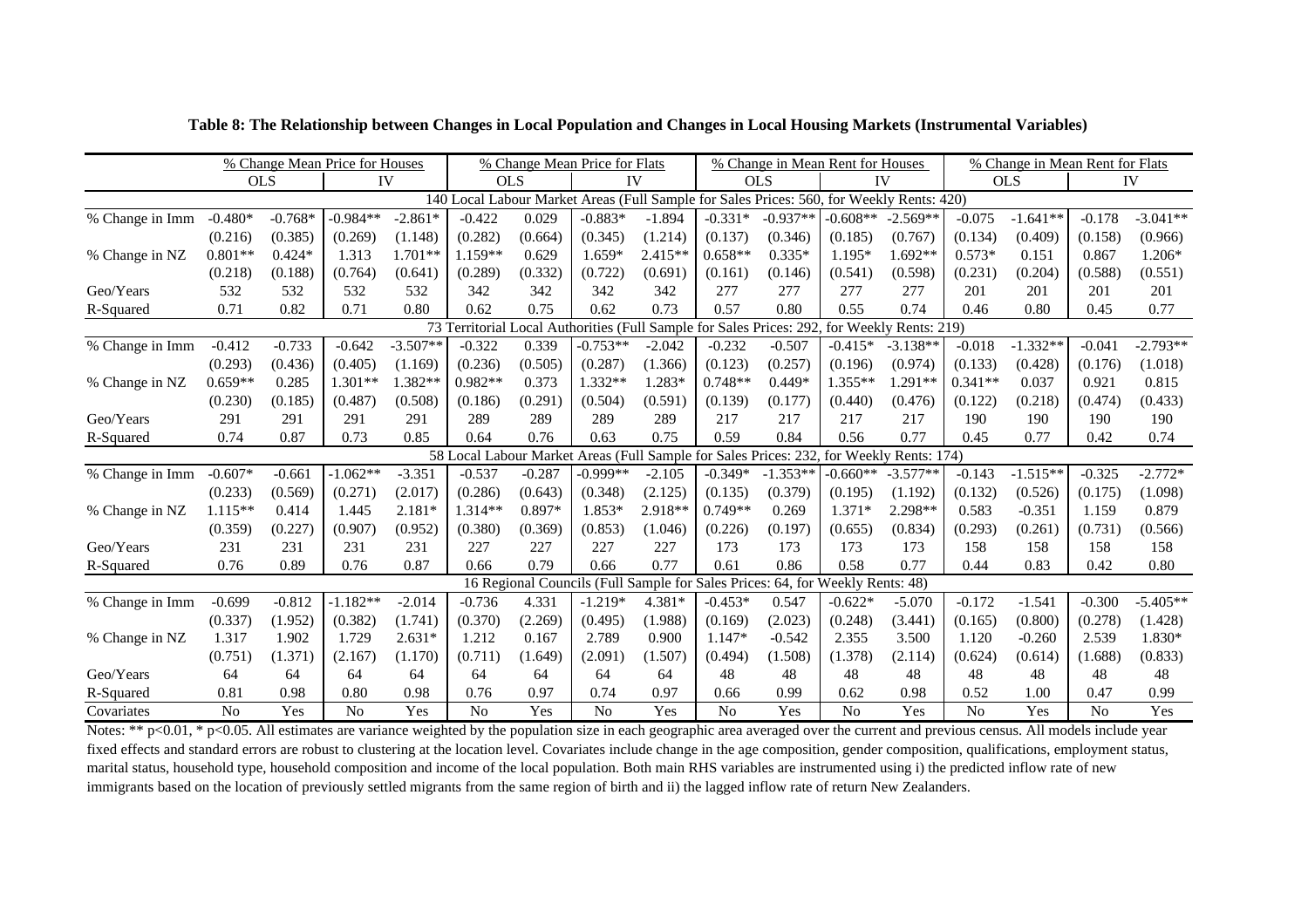|                        | % Change in the 25th                                |          |          | % Change in the 50th                             | % Change in the 75th |            |  |  |  |  |  |
|------------------------|-----------------------------------------------------|----------|----------|--------------------------------------------------|----------------------|------------|--|--|--|--|--|
|                        | Percentile                                          |          |          | Percentile                                       |                      | Percentile |  |  |  |  |  |
|                        |                                                     |          |          | 140 Local Labour Market Areas (Full Sample: 560) |                      |            |  |  |  |  |  |
| IR New Immig           | $-0.742$                                            | $-0.846$ | $-0.381$ | $-1.307*$                                        | $-0.566$             | $-2.044**$ |  |  |  |  |  |
|                        | (0.484)                                             | (0.713)  | (0.473)  | (0.631)                                          | (0.491)              | (0.693)    |  |  |  |  |  |
| IR Return NZers        | $10.411**$                                          | 5.832    | 7.982*   | $6.412*$                                         | 7.295**              | 5.981*     |  |  |  |  |  |
|                        | (3.049)                                             | (2.989)  | (3.113)  | (2.569)                                          | (2.546)              | (2.701)    |  |  |  |  |  |
| % Change in Imm        | 1.691                                               | $-0.118$ | 1.362    | 0.970                                            | 0.704                | 1.107      |  |  |  |  |  |
|                        | (1.549)                                             | (1.534)  | (1.316)  | (1.286)                                          | (1.259)              | (1.319)    |  |  |  |  |  |
| % Change in NZ         | $-0.499$                                            | $-0.537$ | $-0.217$ | $-0.704$                                         | $-0.296$             | $-0.913$   |  |  |  |  |  |
|                        | (0.449)                                             | (0.497)  | (0.375)  | (0.433)                                          | (0.377)              | (0.510)    |  |  |  |  |  |
| Geo/Years              | 532                                                 | 532      | 532      | 532                                              | 532                  | 532        |  |  |  |  |  |
| R-Squared              | 0.60                                                | 0.69     | 0.65     | 0.76                                             | 0.57                 | 0.69       |  |  |  |  |  |
|                        | 73 Territorial Local Authorities (Full Sample: 292) |          |          |                                                  |                      |            |  |  |  |  |  |
| IR New Immig           | $-0.914*$                                           | $-1.645$ | $-0.568$ | $-1.656**$                                       | $-0.883*$            | $-2.080**$ |  |  |  |  |  |
|                        | (0.387)                                             | (0.847)  | (0.356)  | (0.625)                                          | (0.348)              | (0.777)    |  |  |  |  |  |
| <b>IR Return NZers</b> | 7.634                                               | 4.195    | 6.251    | 4.001                                            | 6.050                | 3.742      |  |  |  |  |  |
|                        | (4.833)                                             | (2.925)  | (4.408)  | (2.762)                                          | (4.639)              | (2.925)    |  |  |  |  |  |
| % Change in Imm        | 0.290                                               | $-0.493$ | 0.179    | $-0.098$                                         | $-0.219$             | $-0.260$   |  |  |  |  |  |
|                        | (1.621)                                             | (1.194)  | (1.478)  | (0.983)                                          | (1.409)              | (1.046)    |  |  |  |  |  |
| % Change in NZ         | 0.232                                               | 0.162    | 0.182    | 0.075                                            | 0.097                | $-0.206$   |  |  |  |  |  |
|                        | (0.700)                                             | (0.480)  | (0.631)  | (0.407)                                          | (0.638)              | (0.392)    |  |  |  |  |  |
| Geo/Years              | 291                                                 | 291      | 291      | 291                                              | 291                  | 291        |  |  |  |  |  |
| R-Squared              | 0.64                                                | 0.80     | 0.68     | 0.82                                             | 0.69                 | 0.84       |  |  |  |  |  |
|                        |                                                     |          |          | 58 Local Labour Market Areas (Full Sample: 232)  |                      |            |  |  |  |  |  |
| IR New Immig           | $-0.824$                                            | $-1.208$ | $-0.403$ | $-0.882$                                         | $-0.810$             | $-1.506$   |  |  |  |  |  |
|                        | (0.507)                                             | (0.883)  | (0.505)  | (0.732)                                          | (0.530)              | (0.863)    |  |  |  |  |  |
| IR Return NZers        | 7.492                                               | 2.216    | 7.561    | 3.777                                            | 6.551                | 2.001      |  |  |  |  |  |
|                        | (4.180)                                             | (3.892)  | (3.857)  | (3.372)                                          | (3.498)              | (3.252)    |  |  |  |  |  |
| % Change in Imm        | 0.059                                               | $-0.904$ | 0.803    | 0.531                                            | $-0.313$             | 0.205      |  |  |  |  |  |
|                        | (1.762)                                             | (1.869)  | (1.550)  | (1.604)                                          | (1.408)              | (1.395)    |  |  |  |  |  |
| % Change in NZ         | 0.186                                               | 0.084    | 0.183    | $-0.246$                                         | 0.424                | 0.113      |  |  |  |  |  |
|                        | (0.666)                                             | (0.658)  | (0.567)  | (0.571)                                          | (0.528)              | (0.504)    |  |  |  |  |  |
| Geo/Years              | 231                                                 | 231      | 231      | 231                                              | 231                  | 231        |  |  |  |  |  |
| R-Squared              | 0.70                                                | 0.84     | 0.71     | 0.85                                             | 0.70                 | 0.86       |  |  |  |  |  |
|                        |                                                     |          |          | 16 Regional Councils (Full Sample: 64)           |                      |            |  |  |  |  |  |
| IR New Immig           | $-1.383$                                            | 3.246    | $-1.320$ | 0.702                                            | $-1.598$             | $-2.581$   |  |  |  |  |  |
|                        | (1.238)                                             | (3.769)  | (1.192)  | (4.149)                                          | (1.276)              | (3.221)    |  |  |  |  |  |
| IR Return NZers        | 17.500*                                             | 2.037    | 14.909   | $-1.197$                                         | 15.611               | 10.743     |  |  |  |  |  |
|                        | (6.926)                                             | (12.522) | (8.342)  | (12.015)                                         | (9.047)              | (11.627)   |  |  |  |  |  |
| % Change in Imm        | 1.064                                               | $-6.532$ | $-0.050$ | $-7.087$                                         | $-1.218$             | 1.303      |  |  |  |  |  |
|                        | (4.695)                                             | (9.000)  | (4.305)  | (9.421)                                          | (4.403)              | (5.755)    |  |  |  |  |  |
| % Change in NZ         | $-0.641$                                            | 2.798    | 0.250    | 3.307                                            | $-0.020$             | 0.623      |  |  |  |  |  |
|                        | (0.976)                                             | (2.182)  | (0.989)  | (1.990)                                          | (0.894)              | (2.203)    |  |  |  |  |  |
| Geo/Years              | 64                                                  | 64       | 64       | 64                                               | 64                   | 64         |  |  |  |  |  |
| R-Squared              | 0.79                                                | 0.96     | 0.77     | 0.97                                             | 0.77                 | 0.97       |  |  |  |  |  |
| Covariates             | N <sub>0</sub>                                      | Yes      | No       | Yes                                              | No                   | Yes        |  |  |  |  |  |

## **Table 9: The Relationship between Changes in Local Population and Changes in the Distribution of Sales Prices for Houses**

Notes: \*\* p<0.01, \* p<0.05. All estimates are variance weighted by the population size in each geographic area averaged over the current and previous census. All models include year fixed effects and standard errors are robust to clustering at the location level. Covariates include change in the age composition, gender composition, qualifications, employment status, marital status, household type, household composition and income of the local population. IR stands for the inflow rate, eg the number of new immigrants or return Kiwis divided by the population five-years ago in an area.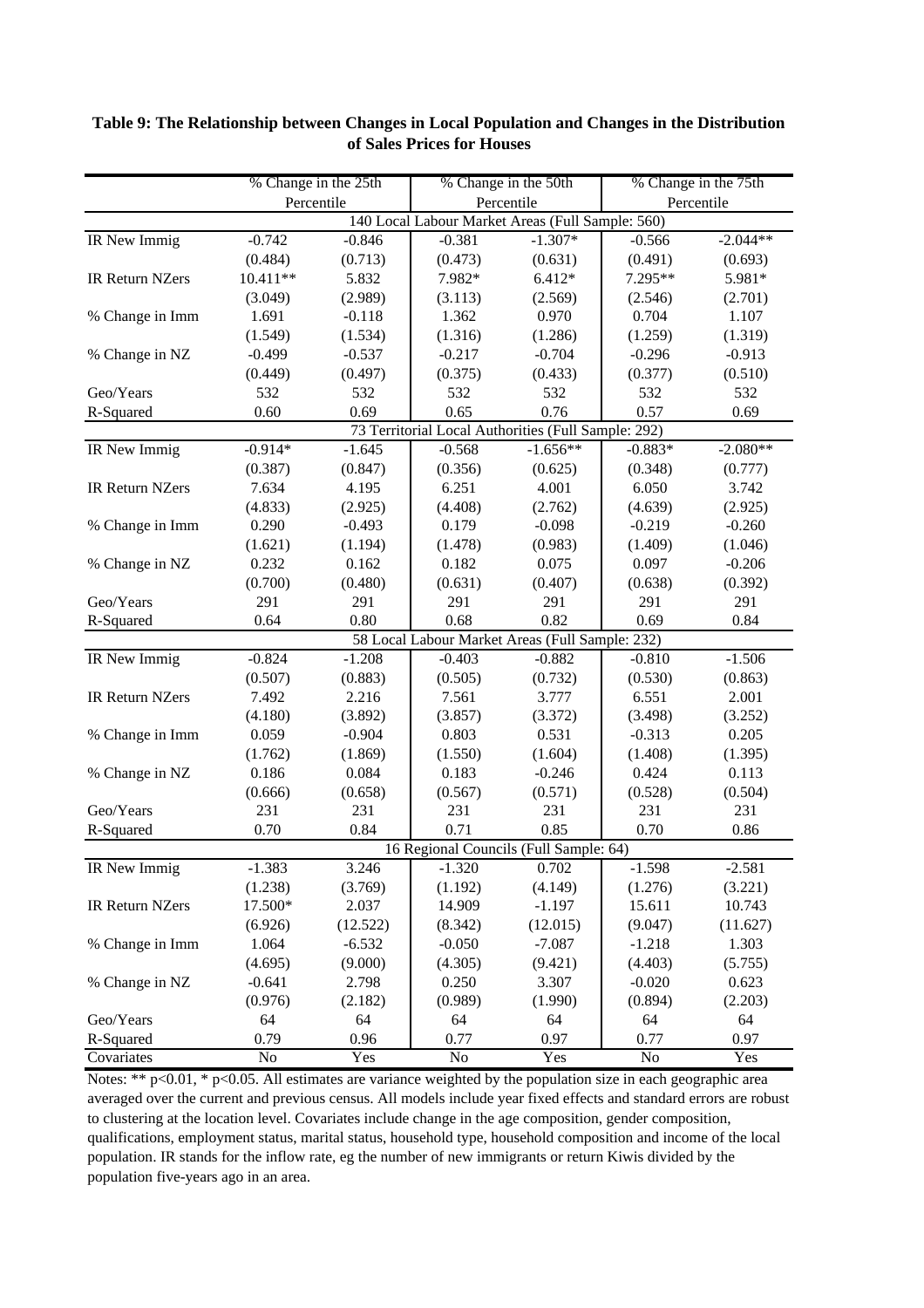|                 |            | % Change Mean Sale |            | % Change Mean Sale | % Change Mean Weekly               |           | % Change Mean Weekly |           |
|-----------------|------------|--------------------|------------|--------------------|------------------------------------|-----------|----------------------|-----------|
|                 |            | Price for Houses   |            | Price for Flats    | Rent for Houses                    |           | Rent for Flats       |           |
|                 |            |                    |            |                    | Percent Change in Local Population |           |                      |           |
| 1986 - 1991     | $0.699**$  | $-0.197$           | 0.394      | $-0.073$           |                                    |           |                      |           |
|                 | (0.212)    | (0.317)            | (0.273)    | (0.454)            |                                    |           |                      |           |
| 1991 - 1996     | 1.606**    | 1.149**            | 1.395**    | $0.953*$           | $0.970*$                           | 0.344     | 1.187**              | $-0.002$  |
|                 | (0.525)    | (0.324)            | (0.480)    | (0.386)            | (0.414)                            | (0.308)   | (0.446)              | (0.327)   |
| 1996 - 2001     | 0.348      | 0.180              | 0.772      | 0.660              | 0.087                              | $-0.060$  | 0.168                | $-0.268$  |
|                 | (0.322)    | (0.347)            | (0.408)    | (0.583)            | (0.150)                            | (0.201)   | (0.149)              | (0.240)   |
| $2001 - 2006$   | $-1.382**$ | $-0.885**$         | $-0.769$   | 0.218              | $-0.441$                           | $-0.325$  | $-0.652*$            | $-0.759*$ |
|                 | (0.361)    | (0.329)            | (0.696)    | (0.662)            | (0.256)                            | (0.196)   | (0.305)              | (0.291)   |
|                 |            |                    |            |                    | Population Components 1986-1991    |           |                      |           |
| IR New Immig    | $1.967**$  | $-1.043$           | 1.293      | $-2.494$           |                                    |           |                      |           |
|                 | (0.626)    | (1.081)            | (0.711)    | (2.071)            |                                    |           |                      |           |
| IR Return NZers | $-2.192$   | $-1.911$           | $-3.551$   | $-0.499$           |                                    |           |                      |           |
|                 | (3.230)    | (4.224)            | (4.673)    | (7.357)            |                                    |           |                      |           |
| % Change in Imm | $-1.114$   | $-0.746$           | $-1.162$   | 1.636              |                                    |           |                      |           |
|                 | (1.157)    | (1.818)            | (1.311)    | (2.358)            |                                    |           |                      |           |
| % Change in NZ  | $0.742*$   | $-0.013$           | 0.721      | $-0.147$           |                                    |           |                      |           |
|                 | (0.339)    | (0.480)            | (0.531)    | (0.800)            |                                    |           |                      |           |
|                 |            |                    |            |                    | Population Components 1991-1996    |           |                      |           |
| IR New Immig    | 4.408**    | 3.556**            | 4.408**    | 3.235              | $3.260**$                          | $3.047**$ | $3.815**$            | $1.667*$  |
|                 | (0.898)    | (1.204)            | (0.450)    | (1.867)            | (0.418)                            | (0.652)   | (0.263)              | (0.809)   |
| IR Return NZers | 12.264**   | 7.252              | 9.456*     | 7.008              | 0.254                              | $-0.829$  | $-0.016$             | $-0.318$  |
|                 | (3.891)    | (4.695)            | (4.121)    | (4.770)            | (3.144)                            | (3.818)   | (2.448)              | (3.769)   |
| % Change in Imm | 8.982**    | 2.863              | 9.897**    | 5.640              | $2.685*$                           | $-0.848$  | 1.187                | $-1.757$  |
|                 | (1.814)    | (1.477)            | (1.589)    | (3.209)            | (1.075)                            | (1.435)   | (0.714)              | (2.038)   |
| % Change in NZ  | $-2.378**$ | $-0.996$           | $-2.463**$ | $-1.424$           | $-0.499$                           | 0.014     | $-0.391$             | $-0.202$  |
|                 | (0.593)    | (0.552)            | (0.852)    | (0.997)            | (0.545)                            | (0.608)   | (0.597)              | (0.697)   |
|                 |            |                    |            |                    | Population Components 1996-2001    |           |                      |           |
| IR New Immig    | $-1.590$   | $-3.261*$          | $-1.073$   | $-1.909$           | $-0.894**$                         | $-0.974*$ | $-0.989*$            | $-0.976$  |
|                 | (1.637)    | (1.282)            | (1.463)    | (1.551)            | (0.298)                            | (0.448)   | (0.372)              | (0.721)   |
| IR Return NZers | 13.172     | 19.888**           | 24.767*    | 35.376**           | 4.485*                             | $7.078*$  | 2.743                | 6.495     |
|                 | (8.829)    | (5.958)            | (10.035)   | (7.955)            | (2.186)                            | (2.818)   | (2.797)              | (3.431)   |
| % Change in Imm | 0.204      | 0.239              | 2.490      | $-0.277$           | $-0.298$                           | $-0.587$  | $-2.125*$            | $-1.798$  |
|                 | (2.670)    | (2.065)            | (3.080)    | (2.761)            | (0.696)                            | (1.007)   | (0.929)              | (1.427)   |
| % Change in NZ  | 0.295      | $-0.247$           | $-0.667$   | $-1.228$           | 0.348                              | $-0.071$  | $0.792*$             | 0.148     |
|                 | (0.441)    | (0.505)            | (0.995)    | (1.084)            | (0.252)                            | (0.375)   | (0.383)              | (0.499)   |
|                 |            |                    |            |                    | Population Components 2001-2006    |           |                      |           |
| IR New Immig    | $-1.904**$ | $-0.808$           | $-1.828**$ | $-0.511$           | $-1.036**$                         | $-0.402$  | $-0.931**$           | $-1.359$  |
|                 | (0.614)    | (0.734)            | (0.668)    | (1.161)            | (0.267)                            | (0.454)   | (0.291)              | (0.683)   |
| IR Return NZers | 6.473      | 1.107              | 9.183      | 4.633              | 4.548                              | 3.211     | 3.392                | 1.592     |
|                 | (5.109)    | (4.350)            | (6.424)    | (6.116)            | (2.713)                            | (2.066)   | (3.258)              | (3.131)   |
| % Change in Imm | 4.335      | 2.190              | 3.993      | 1.494              | 2.307                              | $-0.257$  | 4.393*               | 2.860     |
|                 | (3.101)    | (2.589)            | (3.917)    | (3.612)            | (1.501)                            | (0.938)   | (2.081)              | (2.242)   |
| % Change in NZ  | $-2.058*$  | $-1.665$           | $-0.741$   | $-0.734$           | $-0.341$                           | $-0.159$  | $-1.240$             | $-1.074$  |
|                 | (0.882)    | (0.881)            | (1.259)    | (1.395)            | (0.447)                            | (0.358)   | (0.808)              | (0.780)   |
| Geos 86-91      | 129        | 129                | 82         | 82                 |                                    |           |                      |           |
| Geos 91-96      | 137        | 137                | $88\,$     | 88                 | 84                                 | 84        | 65                   | 65        |
| Geos 96-01      | 136        | 136                | 86         | 86                 | 94                                 | 94        | 68                   | 68        |
| Geos 01-06      | 130        | 130                | 86         | 86                 | 99                                 | 99        | 68                   | 68        |
| Covariates      | $\rm No$   | Yes                | $\rm No$   | Yes                | ${\bf No}$                         | Yes       | $\rm No$             | Yes       |

## **Table 10: The Relationship between Changes in Local Population and Changes in Local Housing Markets by Year - 140 LMA Only**

Notes: \*\* p<0.01, \* p<0.05. All estimates are variance weighted by the population size in each geographic area averaged over the current and previous census. All models include year fixed effects and standard errors are robust to clustering at the location level. Covariates include change in the age composition, gender composition, qualifications, employment status, marital status, household type, household composition and income of the local population. IR stands for the inflow rate, eg the number of new immigrants or return Kiwis divided by the population five-years ago in an area. Only the coefficients on the population components are allowed to vary across intercensal periods.